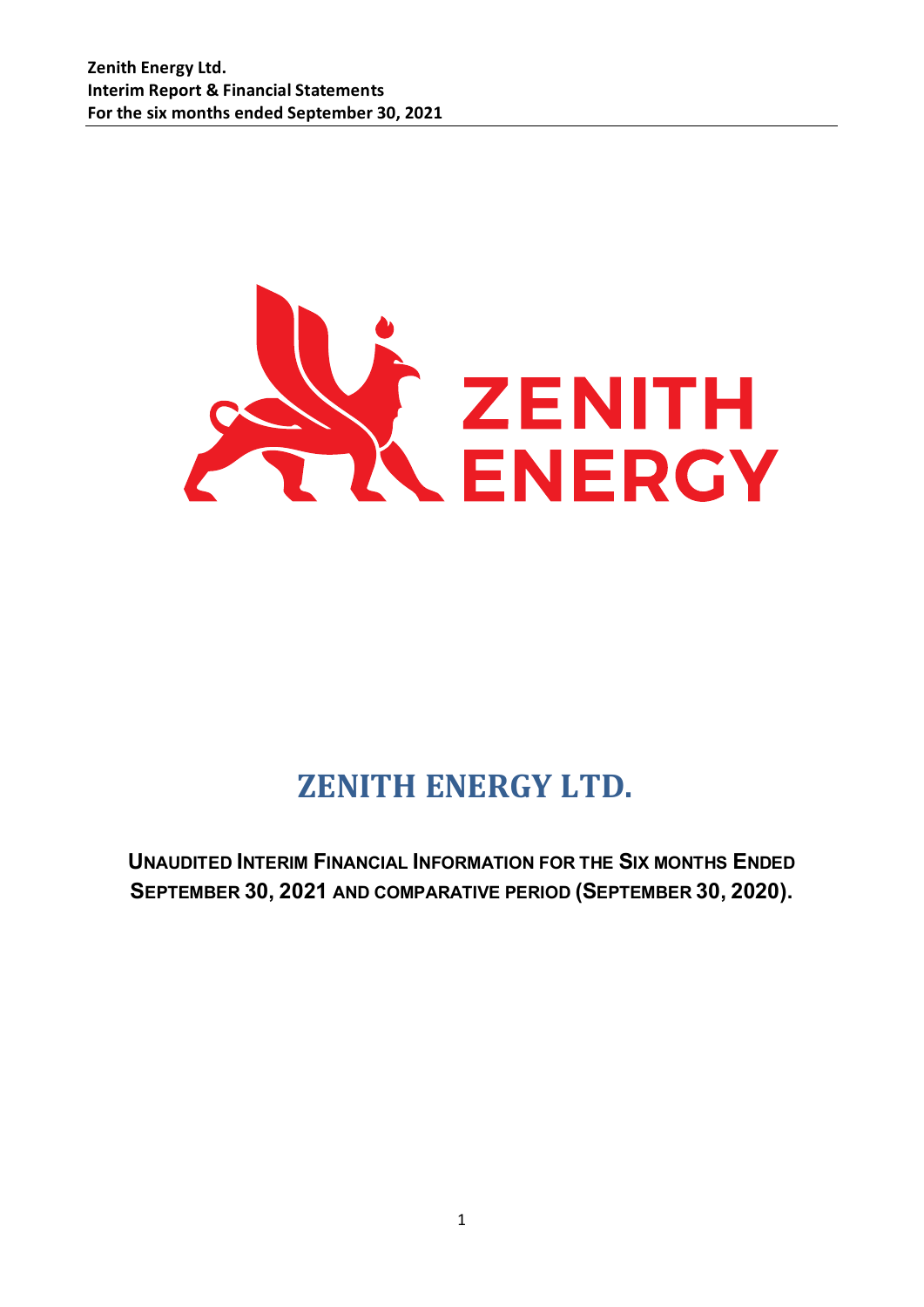# **Management's Responsibility**

To the Shareholders of Zenith Energy Ltd.:

The accompanying unaudited condensed interim consolidated financial statements of Zenith Energy Ltd. (the "**Company**" or the "**Group**") as at and for the six months ended September 30, 2021, have been prepared by and are the responsibility of the management of the Company and are approved by the board of directors of the Company. The unaudited condensed interim consolidated financial statements are prepared in accordance with International Financial Reporting Standards and reflect management's best estimates and judgments based on currently available information.

(signed) "Andrea Cattaneo" (signed) "Luca Benedetto" President and Chief Executive Officer Chief Financial Officer

November 30, 2021

London, UK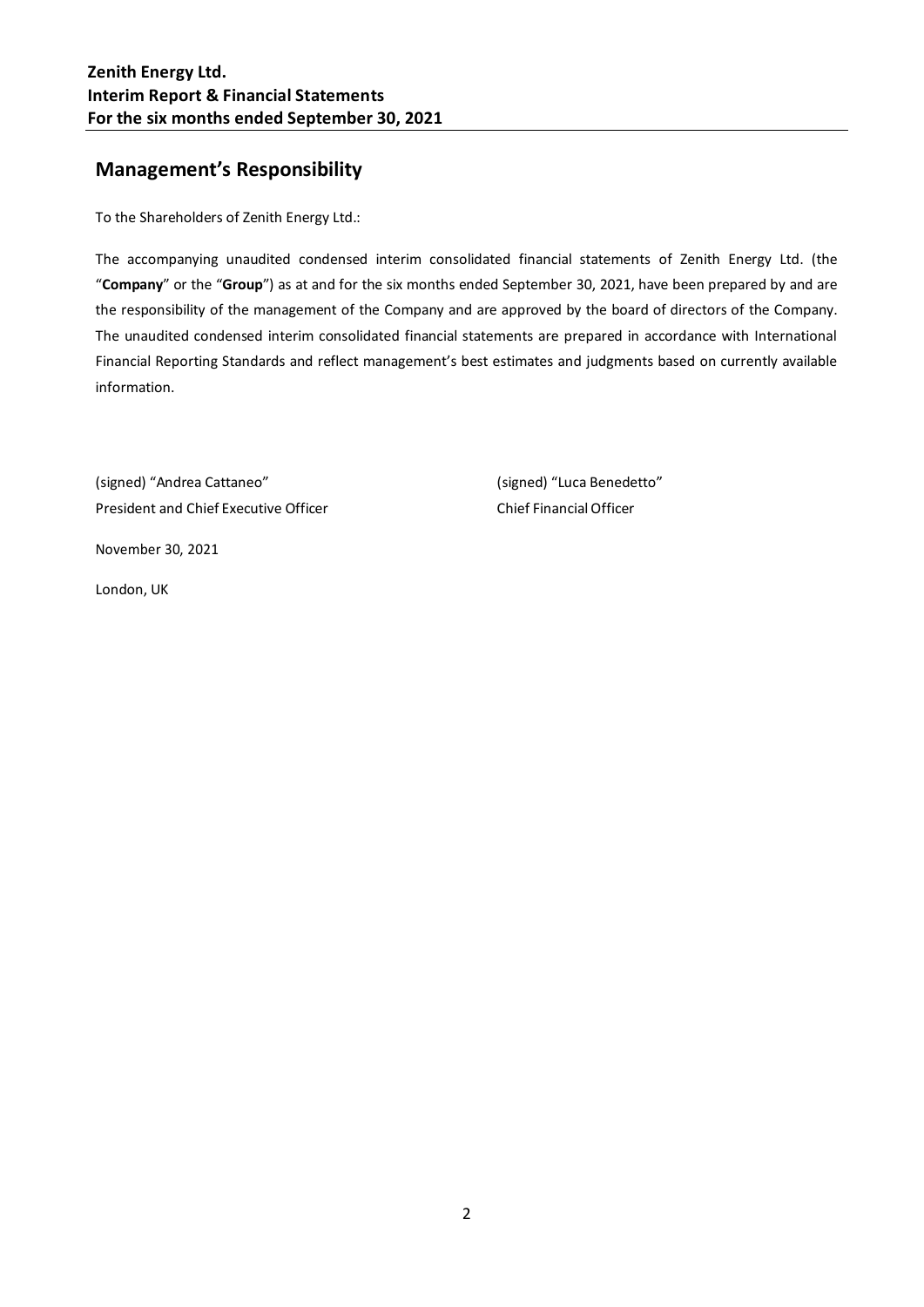# **CONTENTS**

| 4  | <b>COMPANY INFORMATION</b>                          |
|----|-----------------------------------------------------|
| 6  | <b>HIGHLIGHTS</b>                                   |
| 13 | <b>CEO STATEMENT</b>                                |
| 15 | <b>CONSOLIDATED STATEMENTS OF COMPREHENSIVE</b>     |
|    | <b>INCOME</b>                                       |
| 16 | CONSOLIDATED STATEMENTS OF FINANCIAL POSITION       |
| 17 | <b>CONSOLIDATED STATEMENTS OF CHANGES IN EQUITY</b> |
| 18 | <b>CONSOLIDATED STATEMENT OF CASH FLOWS</b>         |
| 19 | NOTES TO THE FINANCIAL STATEMENTS                   |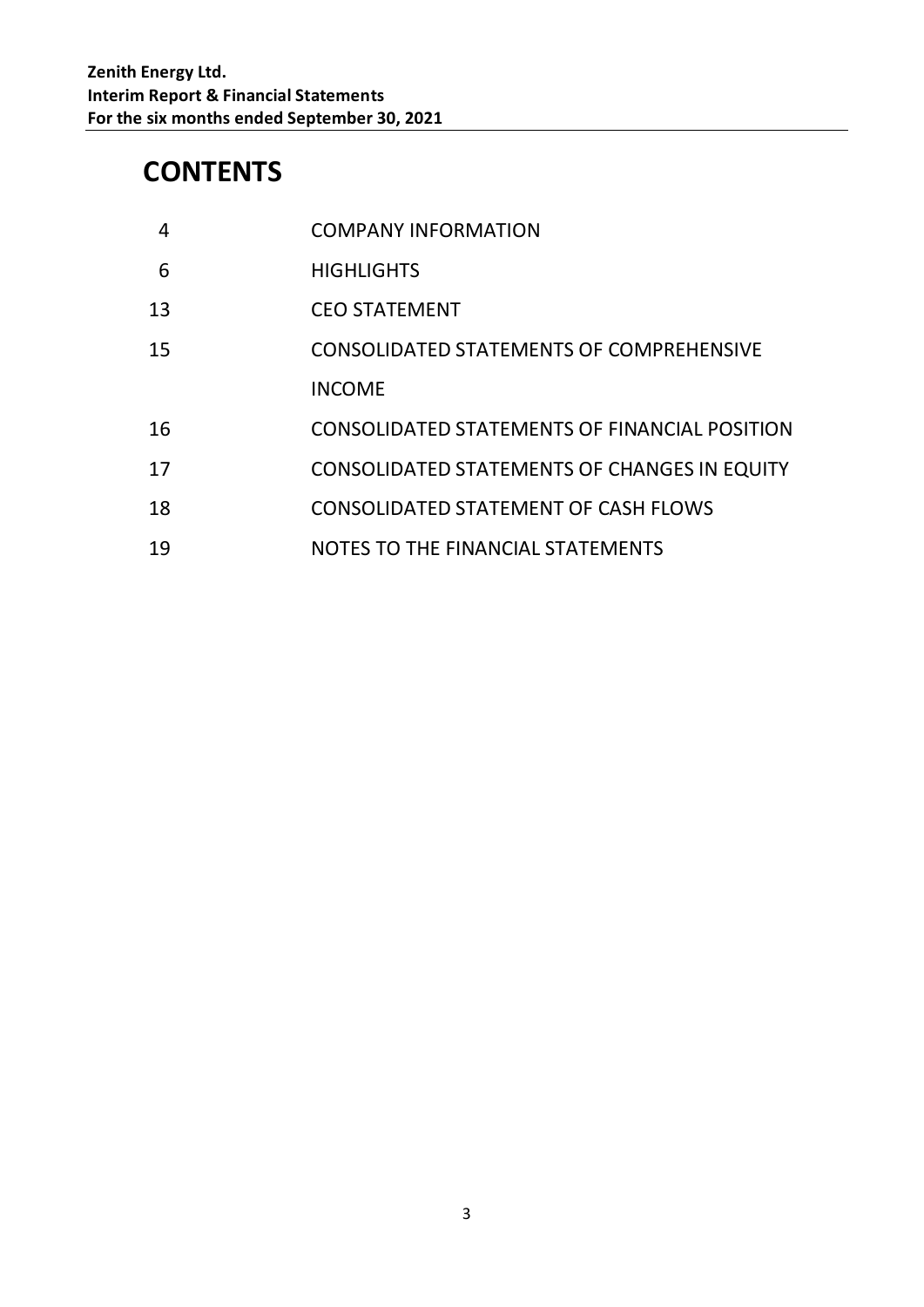### **COMPANY INFORMATION**

### **Directors**

Dr. Jose Ramon Lopez-Portillo (Chairman and Non-Executive Director) Andrea Cattaneo (Chief Executive Officer & President, Executive Director) Luca Benedetto (Chief Financial Officer & Executive Director) Dario Ezio Sodero (Non-Executive Director) Sergey Borovskiy (Non-Executive Director)

### **Registered Office**

Suite 2400, 745 Thurlow Street, Vancouver BC V6E 0C5, Canada

### **Head Office**

Suite 4000, 421 - 7th Avenue SW, Calgary, T2P 4K9, Alberta, Canada Telephone Number: +1 (587) 315 9031

### **Registered Corporation Number**

BC0803216

### **Website** [www.zenithenergy.ca](http://www.zenithenergy.ca/)

### **Financial Adviser**

Allenby Capital Limited 5 St. Helen's Place London EC3A 6AB, United Kingdom

### **Independent Auditor**

Jeffreys Henry LLP Finsgate 5-7 Cranwood Street London EC1V 9EE

### **Principal Bankers**

Barclays Bank PLC 1 Churchill Place Canary Wharf London E14 5HP, United Kingdom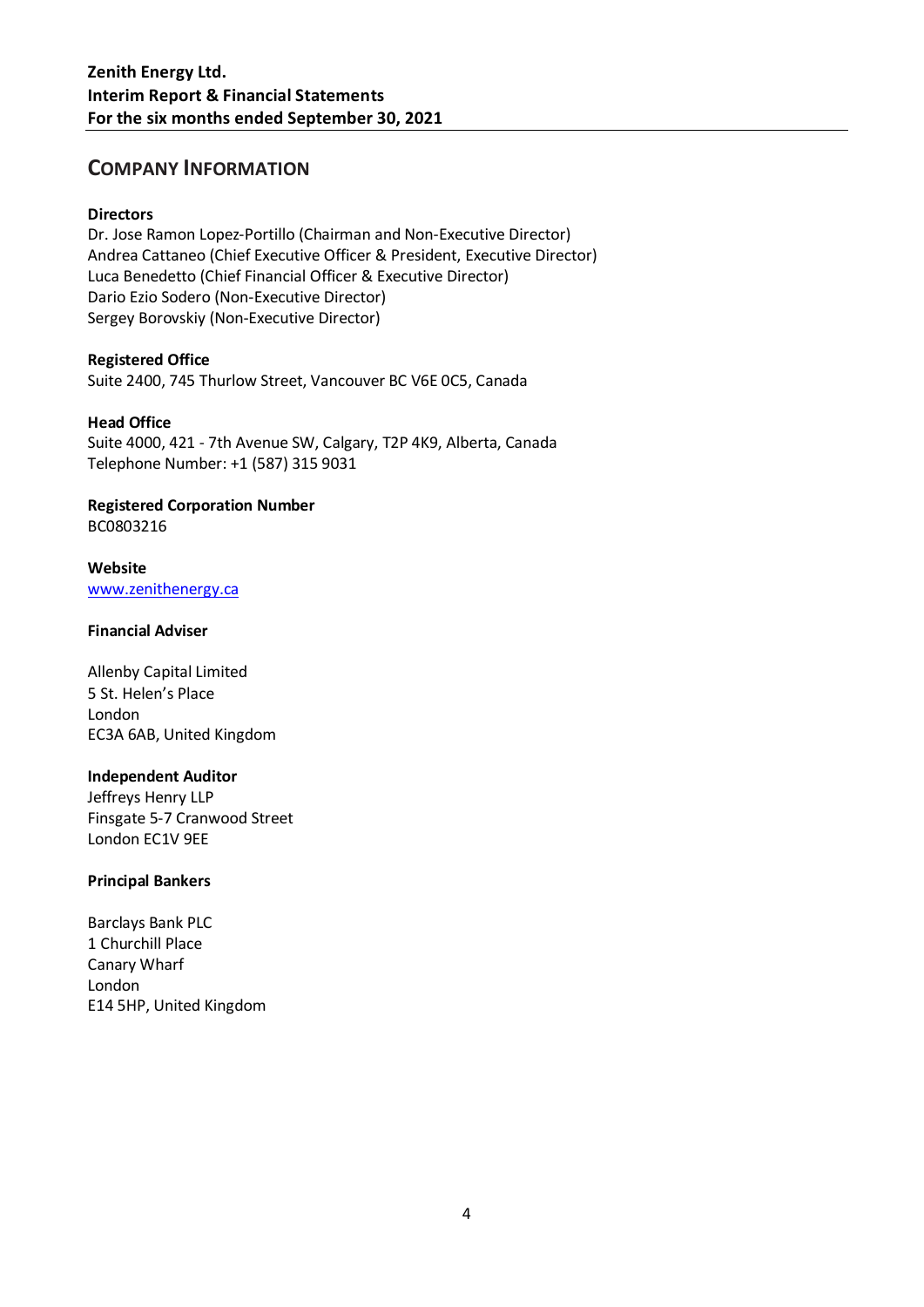# **COMPANY INFORMATION (CONTINUED)**

### **Competent Person**

Chapman Petroleum Engineering Ltd 1122 4th Street S.W., Suite 700 Calgary Alberta T2R 1M1, Canada

### **Depositary and Registrar**

Computershare Trust Company of Canada 100 University Avenue, 8th Floor Toronto, ON M5J 2Y1, Canada

Computershare Investor Services Plc The Pavilions Bridgewater Road Bristol, BS99 6ZZ, United Kingdom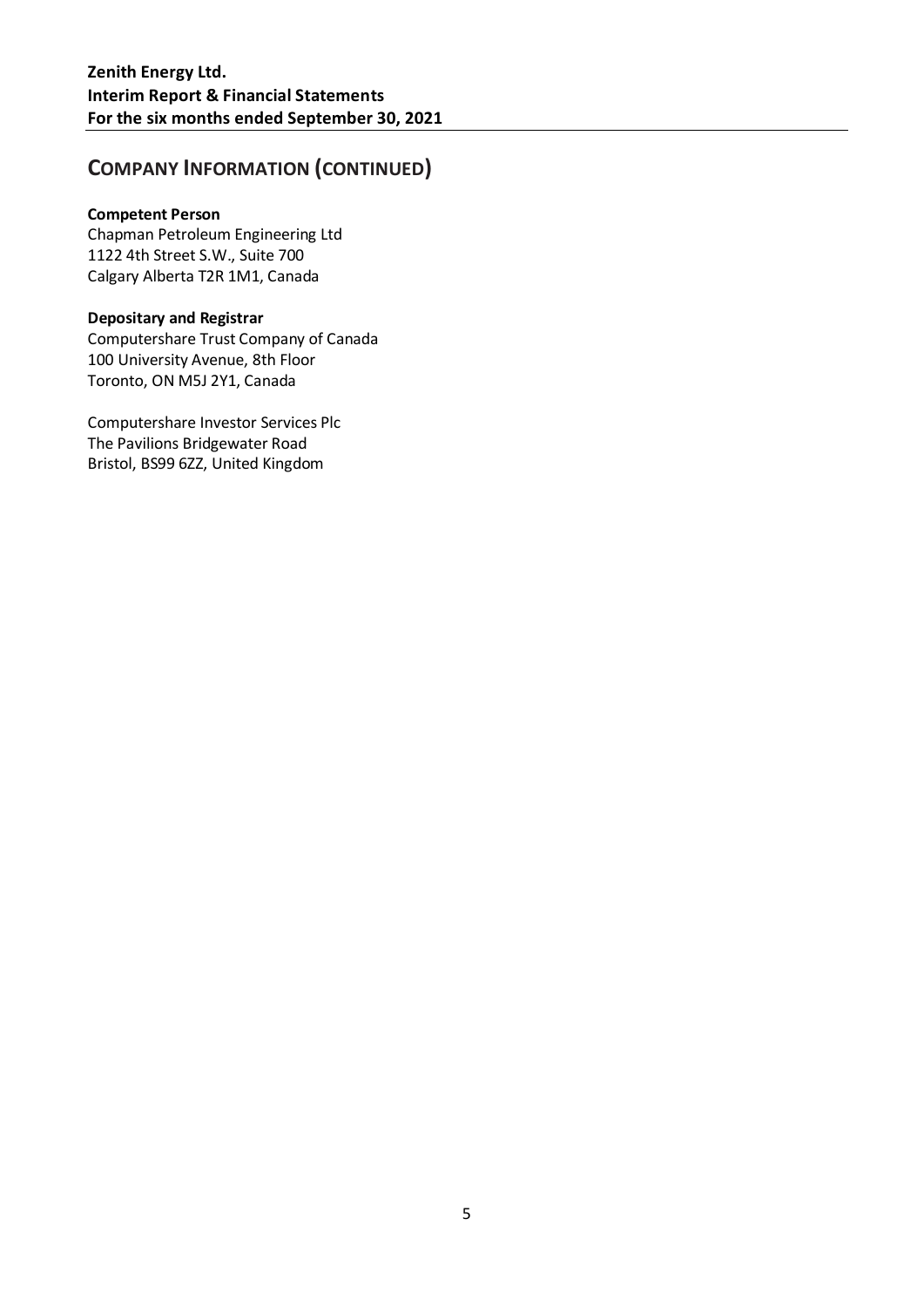# **HIGHLIGHTS**

Highlights for the six months ended September 30, 2021, include the following:

- The Group generated revenues from oil and natural gas of CAD\$6,011k (2020 CAD\$145k).
- During the six months ended September 30, 2021, the Company produced 94,662 barrels of oil from its Tunisian assets
- During the six months ended September 30, 2021, the Company sold 67,916 barrels of oil produced from its Tunisian assets.
- During the six months ended September 30, 2021, the Company sold 2,792 MWh of electricity produced from its Italian assets.
- During the six months ended September 30, 2021, the Company sold 4,742 mcf of natural gas produced from its Italian assets.

### **8 April 2021 - Extension of SPA for acquisition of SLK from KUFPEC**

Zenith Netherlands signed an extension agreement (the "**Extension**") in respect of the conditional sale and purchase agreement ("**SPA**") it signed with KUFPEC (Tunisia) Limited ("**KUFPEC**"), a 100% subsidiary of Kuwait Foreign Petroleum Exploration Company K.S.C.C, a subsidiary of the State of Kuwait's national oil company, for a participation in, inter alia, the North Kairouan permit and the Sidi El Kilani Concession (the "**Tunisian Acquisition**"), which includes the Sidi El Kilani oilfield ("**SLK**"). The SPA was announced to the market on April 20, 2020.

The Extension was granted in view of the difficulties caused by the ongoing COVID-19 pandemic which have not enabled Completion to be achieved. The new Longstop date for Completion of the SPA was June 30, 2021, but this was amended on June 25, 2021, and a new Longstop date of October 31, 2021 was agreed.

### **23 April 2021 - Debt reduction, amendment of terms and issue of warrants**

Zenith announced that it had reduced its liabilities, extended the maturity date of two existing loans and issued share purchase warrants to certain lenders of the Company.

On February 14, 2020, the Company announced that, in relation to its US\$2.5 million convertible loan facility (the "**Facility**") it had reduced its liability to US\$1.05 million. The Company confirmed that, following recent repayments, the current liability in relation to the Facility stands at US\$0.7 million.

The Company confirms that it has amended the terms of the US\$2.5 million convertible loan facility and of an existing revolving credit line, extending the current repayment terms. In connection with these loan extensions, Zenith has issued:

- 45,000,000 share purchase warrants exercisable at NOK 0.12 (approximately £0.01) per common share payable in full in cash on subscription, and expiring within six months from the date of issue; and,
- 13,593,113 share purchase warrants to the lenders exercisable at NOK 0.156 (approximately £0.013) per common share payable in full in cash on subscription expiring three years from the date of issue.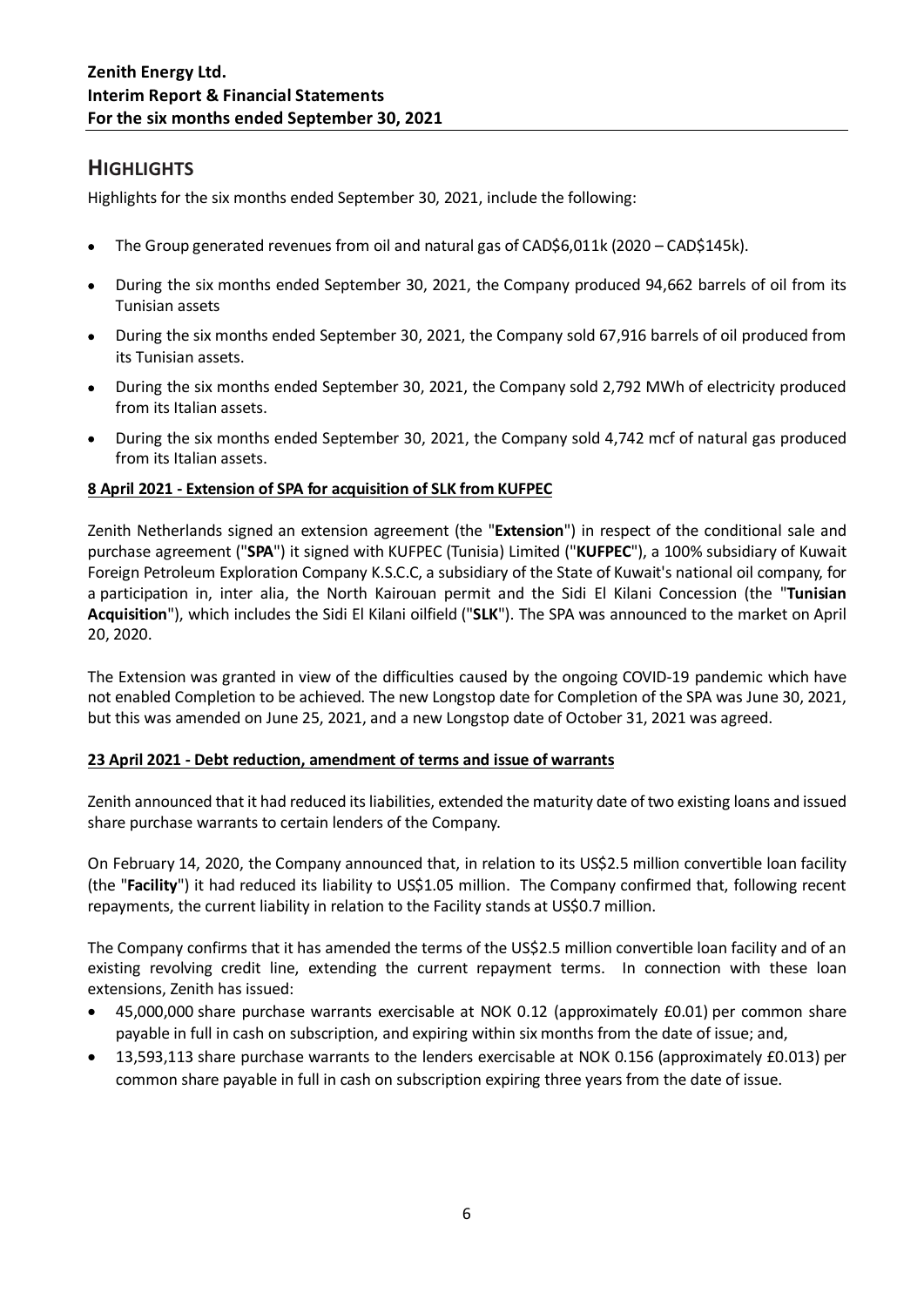### **30 April 2021 – Acquisition of Robbana and El Bibane in Tunisia**

Zenith announced that, following its market announcement dated April 21, 2021, Compagnie Du Desert Ltd ("**CDD**"), its recently incorporated fully owned subsidiary, had entered into a share purchase agreement ("**SPA**") with Candax Energy Limited ("**Candax**") for the acquisition of a 100 percent interest in Candax's fully owned subsidiary in Barbados, Ecumed Petroleum Tunisia Ltd ("**EPT**") (the "**Acquisitions**"), which holds a 100% interest in the El Bibane and Robbana concessions in Tunisia.

Pursuant to the terms of the SPA, CDD has agreed to acquire 100% of the issued share capital of EPT for a nominal consideration of US\$100 payable at completion, as well as additional consideration of approximately USD\$200,000 in the form of assumption of debt payable by the close of May 2021.

The El Bibane concession ("**El Bibane**") is located 16 kilometers offshore from the port of Zarzis in the Gulf of Gabes, covering an area of approximately 228 square kilometers and in approximately 7-8 meters water depth. The field was discovered by Marathon Oil Corporation in 1982. However, it was not developed until 1998. Upon initial development, a peak production of 4,500 bopd was achieved. The reservoir is located in the Cretaceous Zebbag fractured dolomite formation at approximately 2,150 metres below surface. Zenith has acquired a 100% working interest in El Bibane. A total of three wells remain active.

A total of 6 wells plus 4 sidetracks have been drilled. El Bibane expires on December 31, 2033.

The Robbana concession ("**Robbana**"), covering 48 square kilometers and located onshore in the island of Djerba in the southern Gulf of Gabes, was discovered in 1988, achieving a peak production of 500 bopd in 1994.

The ROB-1 well encountered two hydrocarbon-bearing reservoirs in the Cretaceous Upper Meloussi Sandstone formation. Only two wells have been drilled in Robbana since discovery, ROB-1 which is still in production, and ROB-2 which is temporarily abandoned. Robbana expires on November 4, 2034.

### **30 April 2021 – Exercise of Options**

Zenith announced the exercise of warrants to acquire a total of 45,000,000 new Common with an exercise price of NOK 0.12 (approximately £0.01) for a total consideration of 5,400,000 NOK (approximately £450,000).

### **10 May 2021 - Norwegian institutional investment**

Zenith announced that it had secured Norwegian institutional investment in Zenith by way of a private placement in Norway which had also attracted the participation of a high-net-worth private investor (the "**Private Placement**").

The Private Placement has resulted in the issuance of 60 million new common shares in the share capital of the Company (the "**Private Placement Shares**") for a total consideration of NOK 6,000,000 (approximately £522,000 or EUR 600,000).

The subscription price of the Placement Shares was **NOK 0.10** (equivalent to approximately £0.087), a discount of approximately 8.75 percent in respect of the closing price of the Company's common shares admitted to trading on the Euronext Growth of the Oslo Stock Exchange on May 7, 2021.

The Company issued the following share purchase warrants ("**Warrants**") as part of the Private Placement:

- 34,284,000 Warrants with an exercise price of **NOK 0.25** expiring on July 1, 2022
- 25,716,000 Warrants with an exercise price of **NOK 0.325** expiring on July 1, 2023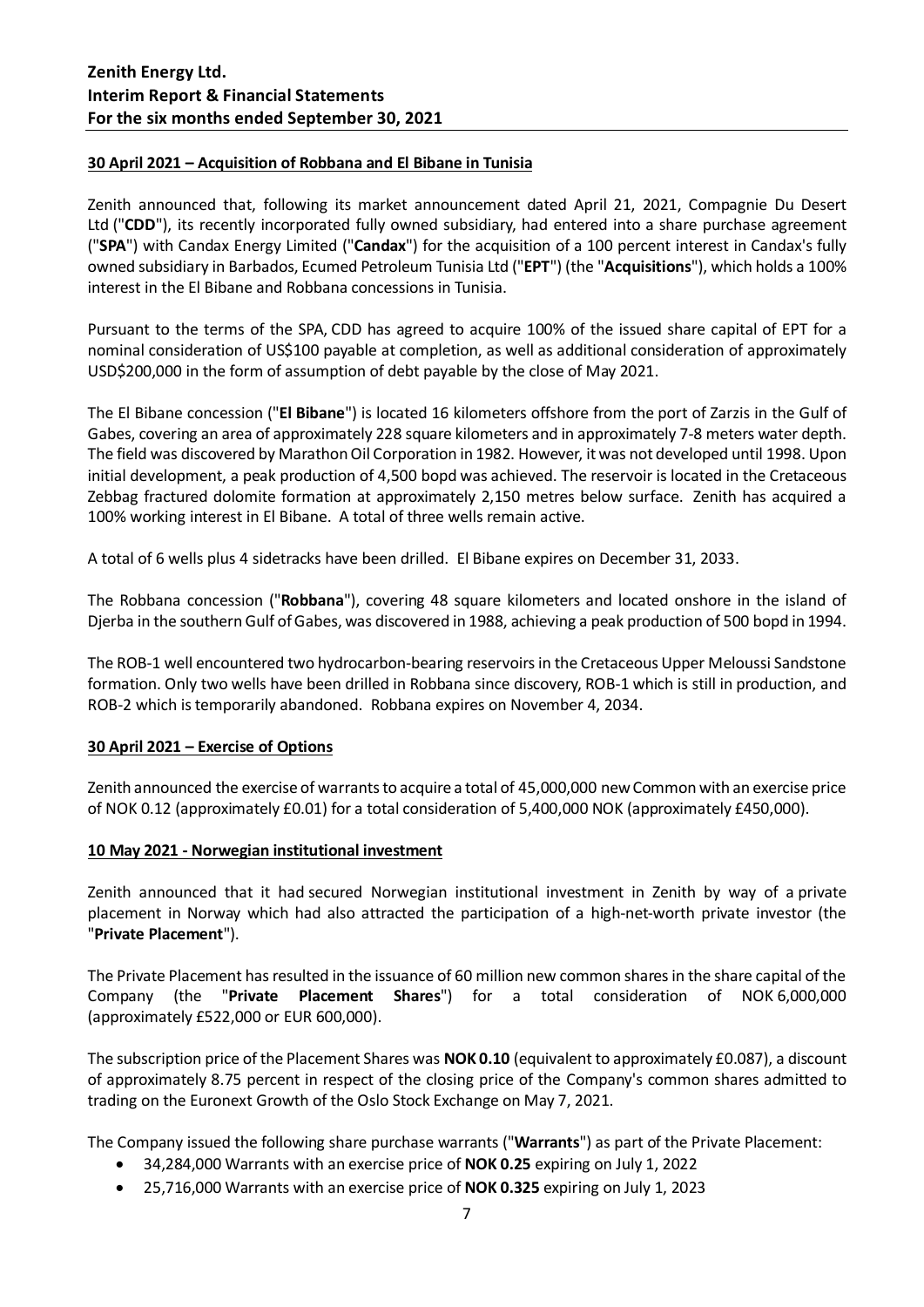Each Warrant will provide the investor the right to purchase one new common share in the share capital of Zenith upon exercise.

Proceeds from the Private Placement will be deployed to fund planned field development activities to be performed in the recently acquired Ezzaouia, El Bibane and Robbana concessions in Tunisia, as well as providing additional general working capital to support Zenith's broader development activities in Africa.

### **26 May 2021 – Loan for Tunisian Development**

Zenith announced that it had entered into a loan agreement with Winance, a Dubai registered single-family office (the "**Lender**"), for a total amount of EUR 2.1 million (approximately £1.8 million or approximately NOK 21.4 million) (the "**Loan Agreement**").

The Loan Agreement has a duration of six months, does not attract interest and an upfront arrangement fee, equal to 5 percent of the total drawdown amount, has been paid to the Lender in accordance with the terms of the Loan Agreement.

During each month prior to the maturity date, Zenith shall make repayments in accordance with the Loan Agreement ("**Instalments**"), with the first Instalment being payable during the month of July 2021.

100,000,000 new common shares of no-par value (the "**Reserve Shares**") have been issued to the Lender to be held in a depositary institution designated by the Lender.

Under the terms of the Loan Agreement, Zenith may elect to pay each Instalment either by cash or by utilizing the Reserve Shares, by delivering to the Lender an amount of Reserves Shares equivalent to the quotient obtained by dividing the Instalment Amount by 95 percent of the applicable VWAP (volume weighted average price) for the period of ten business days prior to the due date for each Instalment.

The Company has also issued a total of 8,400,000 new common shares at a price of NOK 0.10 (equivalent to approximately £0.085) to be held in Treasury (the "**Treasury Shares**").

### **1 June 2021 – Debt Reduction & Issue of Warrants**

As announced on January 6, 2021, the Company had an outstanding credit agreement with a financial institution in Azerbaijan for an amount US\$54,650.00 plus accrued interest payable by June 30, 2021. This liability was reduced to a total amount of US\$25,000.00 as per announcement dated April 23,2021, and on May 31, 2021, the Company announced that it completely repaid this facility.

The Company also announced that, in relation to the loan agreement announced on May 26, 2021, issued 89,053,125 warrants at an exercise price of NOK 0.12 and an expiry date of two years from the issue.

### **10 June 2021 – Drilling activities in Robbana, onshore Tunisia**

The Company announced that it is in the process of finalizing plans to commence drilling activities in the recently acquired Robbana concession ("**Robbana**") in onshore Tunisia.

The Company intends to drill ROB-3, an infill vertical well, in the proximity of the producing Robbana-1 well ("ROB-1"), to a total depth of approximately 2,400 metres.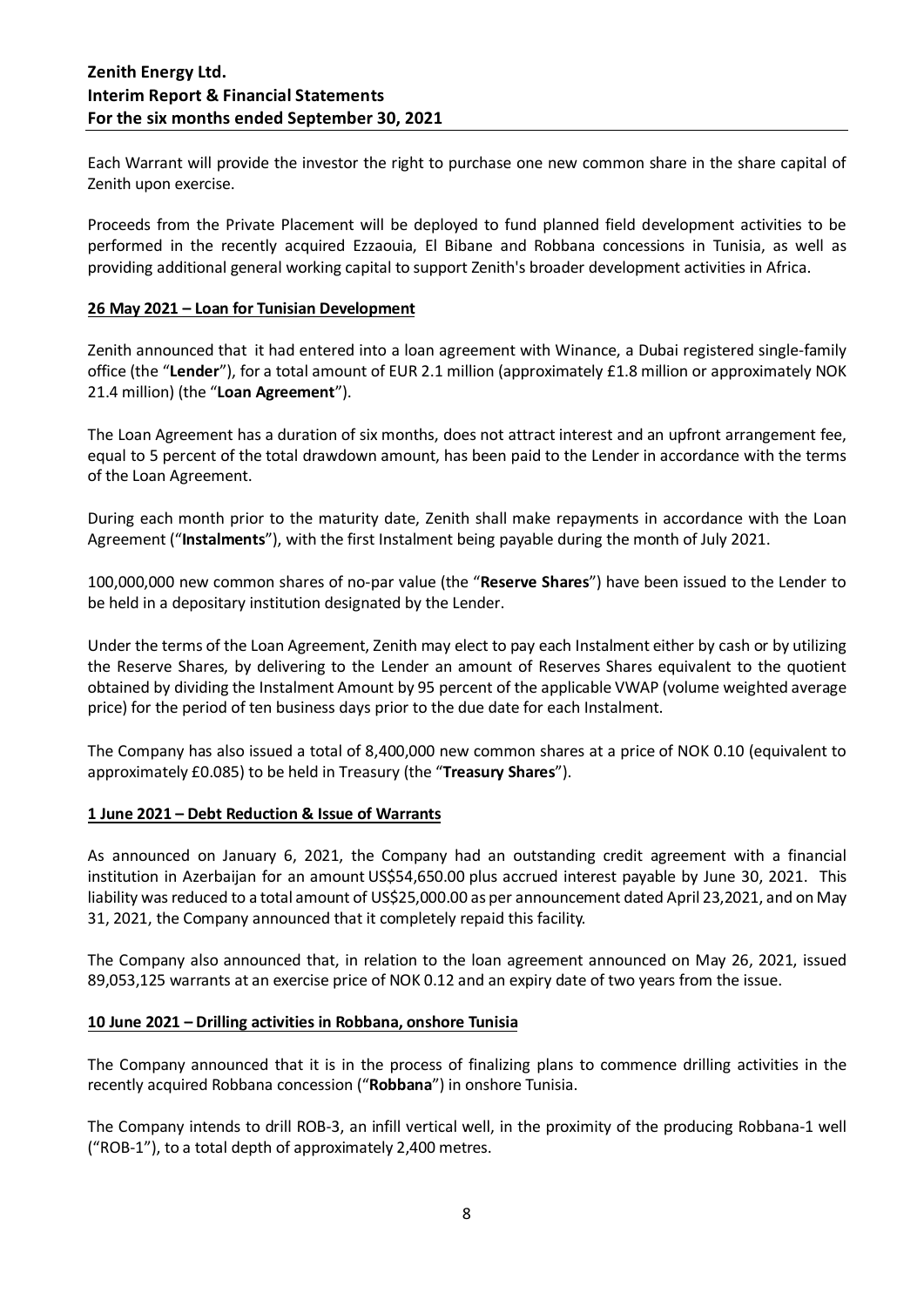ROB-3 will target two proven hydrocarbon-bearing reservoirs in the Cretaceous Upper Meloussi sandstone formation, from which successful production has been achieved from Robbana-1 for many years. A production of approximately 100-150 barrels of oil per day is expected in the event of a successful drilling operation, with a P10 probability of success of approximately 150-170 barrels of oil per day being achieved.

### **25 June 2021 – Extension of SPA longstop date for acquisition from KUFPEC, Eurobond coupon payments and new appointments to Advisory Committee**

On June 25, 2021, the Company announced

- that its wholly owned subsidiary Zenith Energy Netherlands B.V. signed an extension agreement of the longstop date in respect of the conditional sale and purchase agreement it signed with KUFPEC (Tunisia) Limited ("**Kufpec**"), a 100% subsidiary of Kuwait Foreign Petroleum Exploration Company K.S.C.C, a subsidiary of the State of Kuwait's national oil company, for a participation in, inter alia, the North Kairouan permit and the Sidi El Kilani Concession. The new longstop date for Completion of the SPA was October 31, 2021. The Company is seeking to continue negotiations with Kufpec on new terms, having announced completion of the acquisition of CNPC's stake in SLK on November 22, 2021. Further updates will be provided as appropriate.
- The coupon payments, made in full and on time, were in relation to the following bond: Zenith Energy Ltd 8% Dec 2021 AT0000A23S79.
- The settlement of a liability by providing a total of 8,400,000 common shares held in treasury to a creditor wishing to be paid in equity at a price of NOK 0.12 (equivalent to approximately £0.0124).

### **8 July 2021 - Sale of Tunisian oil production**

On July 8, 2021, the Company announced that it has signed an international crude oil lifting agreement, scheduled to take place during the month of July 2021, of approximately 68,000 barrels net to Zenith (including approximately 20,000 barrels of domestic market sales) for total receivables of approximately US\$4.5 million.

### **29 July 2021 – Debt settlement**

On July 29, 2021, the Company announced that it had concluded a debt settlement agreement (the "Debt Settlement") in respect of the drawdown of EUR 500,000 (approximately £426k or CAD\$742k) (the "Credit Facility") made following the signing of a revolving line of credit agreement with a financial institution announced on February 24, 2021.

The Company has issued a total of 30,422,319 new common shares at a price of NOK 0.1725 (equivalent to approximately £0.01412 or CAD\$0.025) to settle the Credit Facility in full.

In connection with the Debt Settlement, the Company has issued the Lender the following Warrants with a duration of two years:

- 20 million Warrants to acquire one common share for each Warrant at an exercise price of NOK 0.16 (equivalent to approximately £0.01310 or CAD\$ 0.023).
- 23 million Warrants to acquire one common share for each Warrant at an exercise price of NOK 0.20 (equivalent to approximately £0.01637 or CAD\$0.028).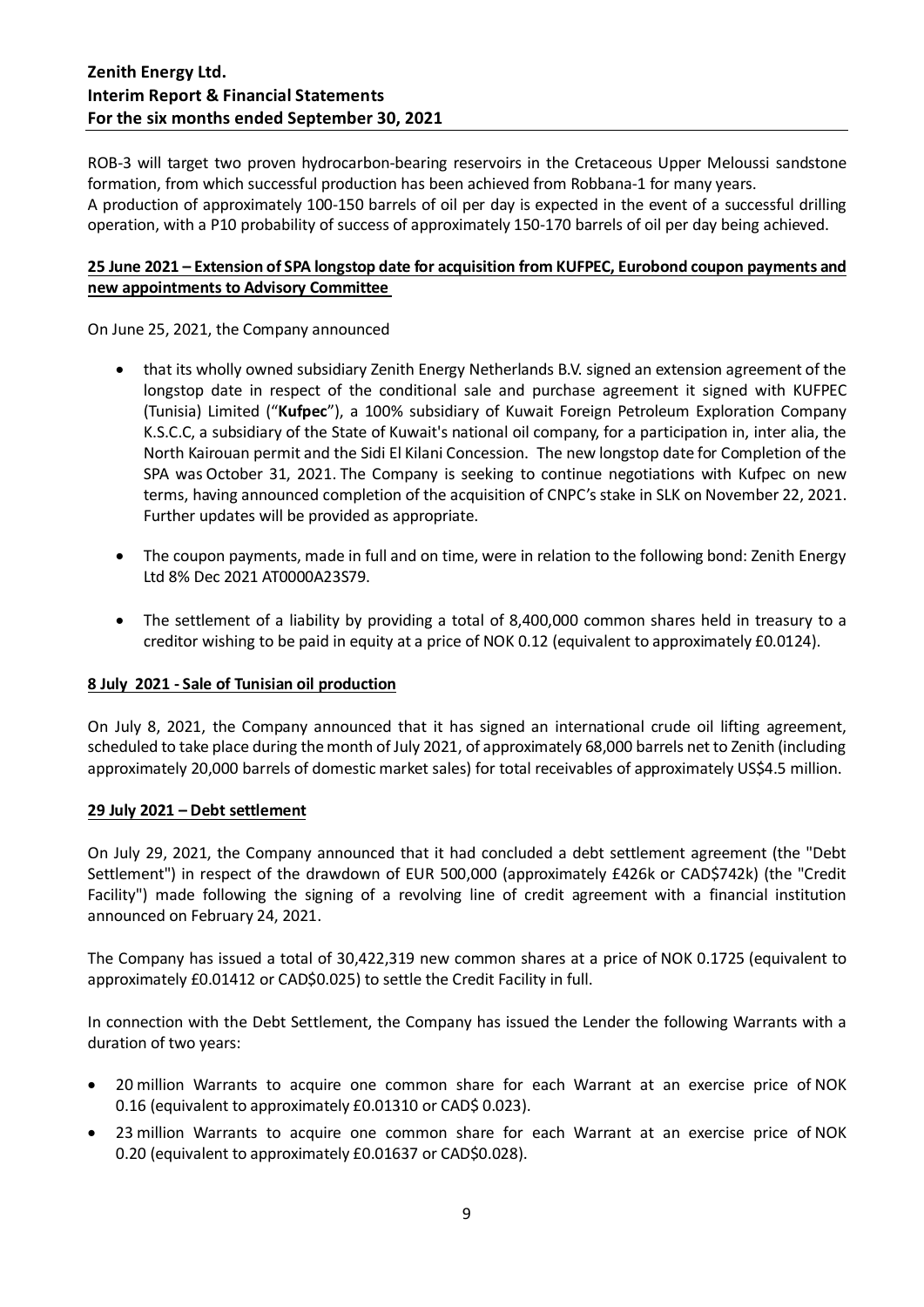### **20 August 2021 - Receipt of payment from SNPC subsidiary in Congo**

On August 20, 2021, the Company announced that one of its fully owned subsidiaries in the Republic of the Congo, Anglo African Oil & Gas Congo S.A.U. ("**AAOG Congo**"), has received a payment for an amount of approximately US\$128,000, in respect of past oil production produced during the now expired Tilapia I licence by AAOG Congo from Congolaise de Raffinage, a subsidiary of the national oil company of the Republic of the Congo, Société Nationale des Pétroles du Congo.

### **23 August 2021 - Payment of multi-currency bond coupon**

On August 23, 2021, the Company announced that it had recently made coupon payments, in full and on time, in respect of its multi-currency Euro Medium Term Notes the Company had issued on the Vienna MTF of the Vienna Stock Exchange.

### **August 31, 2021 - Exclusivity agreement for OML 141 RSC in Nigeria**

On August 31, 2021, the Company announced that it had entered into an exclusivity agreement (the "**Exclusivity**") with Noble Hill-Network Limited ("**NHNL**"), a private Nigerian oil and gas company, that holds 100% of the Risk Service Contract ("**RSC**") for the development of the North-West Corner of OML 141 ("NW OML 141").

NW OML 141 covers an area of approximately 105 square kilometers in the swamp area of the Niger Delta region. The NW OML 141 RSC contains two discovered fields and one prospective field with an estimated 232.7 million barrels of discovered oil (Degeconek 2019 CPR) with the potential to grow to more than 500 million barrels of Contingent and Prospective Resources with several TCF of prospective natural gas and condensate.

The discovered fields include the potentially highly productive Elepa South and Barracuda oilfields, which are both categorized as discoveries under SPE-PRMS rules and are 'drill-ready' with the first well location having already been purchased and the necessary civil works having already been performed. The prospective field, Curlew Channel, is a large multi TCF natural gas and condensate prospect containing the deeper "U" and "X" reservoirs identified both on the Northern boundary of the Risk Service Contract Area ("**RSCA**") in NW OML 141 and the nearby Shell OML 33. NHNL plans to commence drilling activities before the close of 2021 and start production through an Early Production Facility shortly thereafter.

Under the terms of the Exclusivity, Zenith has a period of 90 days during which to conduct due diligence and to evaluate the opportunity to participate in the RSC via the potential purchase of an equity stake in NHNL, the sole holder of the RSC.

The Company underlined that no terms for any possible transaction have been discussed at this point.

### **September 6, 2021 - Commencement of ROB-1 workover, Tunisia**

On September 6, 2021, the Company announced the commencement of workover activities in well Robbana-1 ("**ROB-1**") in the Robbana concession, onshore Tunisia.

Prior to the beginning of workover operations, ROB-1 produced at a stabilized rate of approximately 20 bopd, with the last well intervention having taken place in 2012.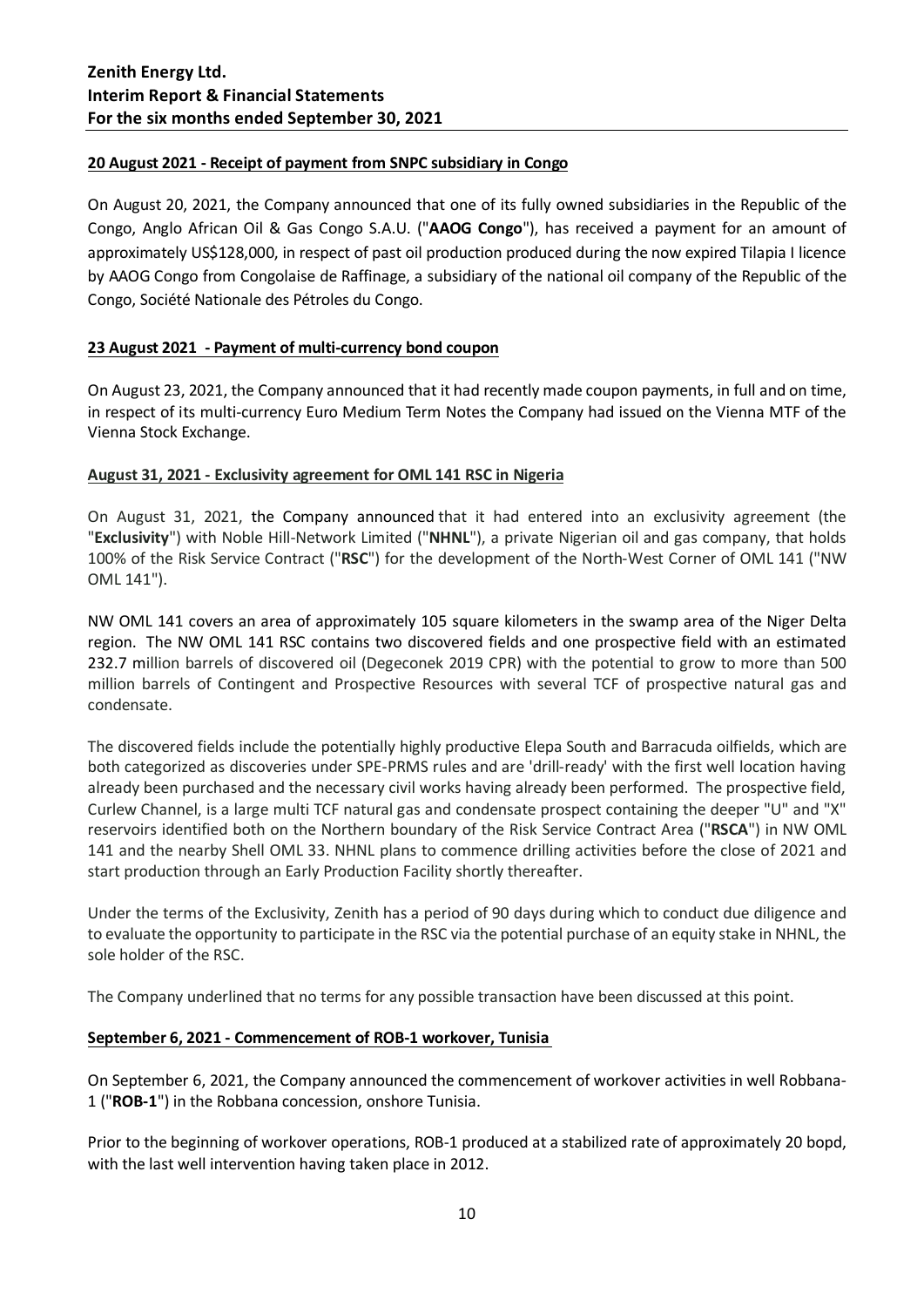### **September 9, 2021 - Granting of Stock Options**

On September 9, 2021, the Board of Directors resolved to grant its directors, certain employees and consultants a total of 13,882,232 stock options, in accordance with the Company's Stock Option Plan. The Options will have an exercise price of NOK 0.125 per Option (approximately equivalent to £0.01). The Options are fully vested and have the duration of five years from the date of granting.

### **September 14, 2021 - Credit Rating Upgrade**

On September 14, 2021, the Company announced that BCRA Credit Rating Agency AD ("**BCRA**") has upgraded Zenith's long-term debt issuer credit rating to 'B- with Positive Outlook'.

BCRA is an independent credit rating agency operating since 2003. The Financial Supervision Commission ("**FSC**") and European Securities and Markets Authority ("**ESMA**") have fully registered BCRA in accordance with Regulation (EC) No. 1060/2009 of the European Parliament and of the Council on credit rating agencies.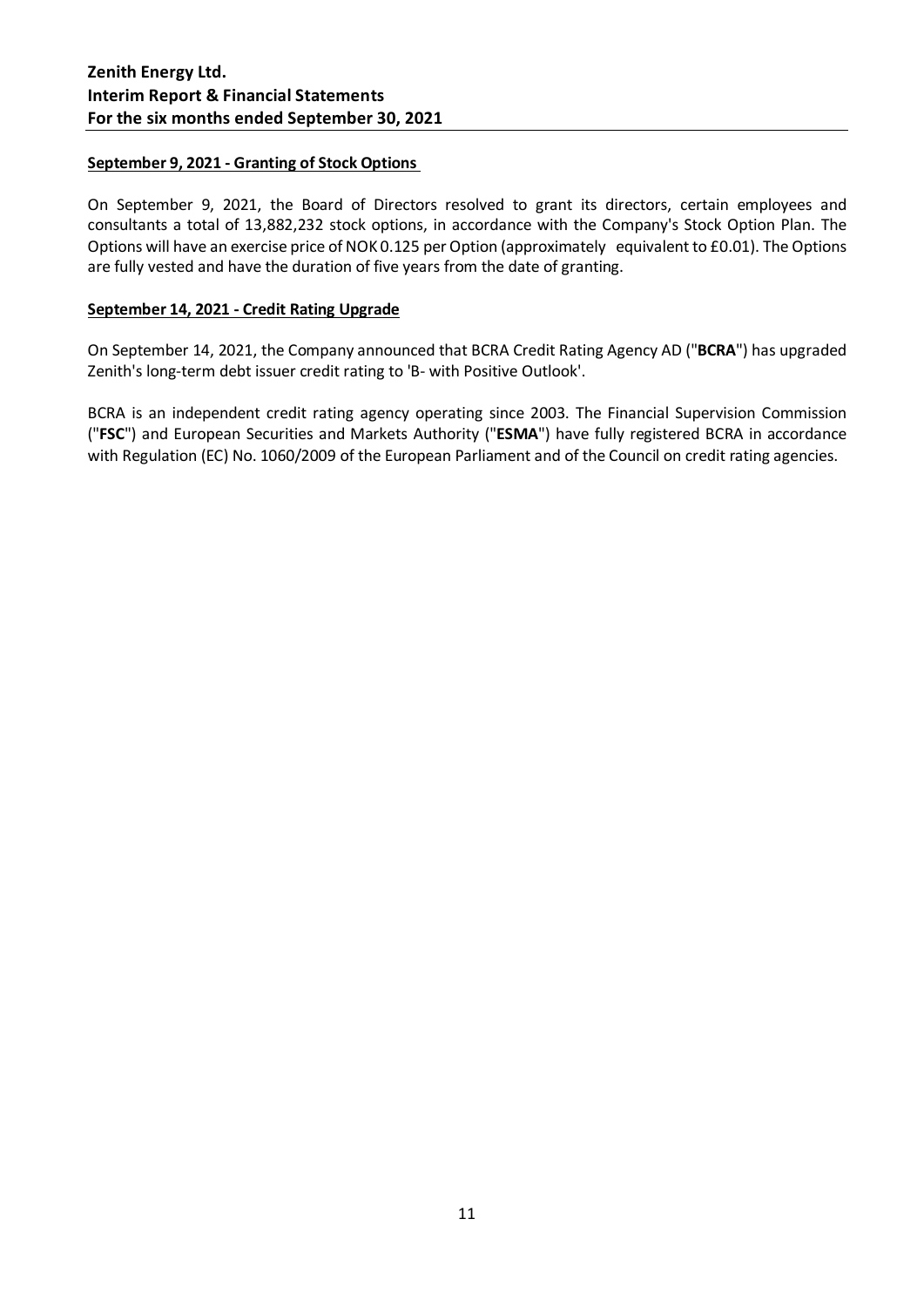# **CEO STATEMENT**

During what has been a challenging period for the global markets, I am very pleased with how Zenith has performed. We achieved several key corporate and operational milestones and stand poised to take the business from strength to strength from here. As we sit today, while there continues to be uncertainty surrounding the COVID-19 pandemic, energy prices have rebounded and the demand for hydrocarbons continues to attract investment into the sector.

Zenith maintains its overarching strategic objective of becoming a mid-tier, Africa focused hydrocarbon production and exploration Group, and the Company took important steps towards achieving this ambition during the last six months. We continue to direct our attention towards assets with proven development potential that can deliver further incremental value via development drilling, field rehabilitation, and low-risk exploration activities.

As a leadership team, we want to maximize our development efforts in order to ensure that Zenith becomes a stronger and more attractive entity with significant future development potential, and we believe we are well placed to do this. We will continue to evaluate the acquisition of additional energy production opportunities building on the momentum of our recent progress to further support the Group's expansion.

We believe this strategy has the potential to deliver considerable returns to our stakeholders, for a number of reasons. Firstly, opportunities have arisen for companies like ours to acquire, at commercially advantageous terms, oil and gas production and exploration assets being divested by many oil majors and leading oil and gas companies. But in the right hands and with the right operational upgrades implemented, they still hold considerable value. We see it as an opportunity for businesses such as Zenith to unlock this value.

Moving onto our portfolio, we are very pleased to have successfully concluded the acquisition of a 22.5 percent interest in the North Kairouan permit and the Sidi El Kilani Concession ("SLK") in Tunisia from CNPC. This provides Zenith with immediate additional daily production revenue, alongside the potential for further development of SLK which we believe has significant unexploited potential. In line with our bullish take on the licence, we remain committed to completing negotiations with KUFPEC for the acquisition of an additional 22.5% interest in the SLK and the North Kairouan permit in due course, bringing our interest to a total of 45%.

We are very pleased to have increased our footprint in Tunisia, a country where Zenith now has a wellestablished position. The country will we believe become increasingly attractive as reforms are implemented and, in line with this, we hope to progressively further increase our footprint in-country.

In the Republic of Congo, Zenith has announced that the Company had presented a comprehensive commercial and technical offer to the Ministry of Hydrocarbons and that we hope to be awarded a new 25-year license for the Tilapia oilfield (which will be named Tilapia II). Zenith remains fully confident to obtain a new 25-year license in due course. At the same time, we are diligently progressing the recovery of the \$5.7 million owed by Société Nationale des Pétroles du Congo ("SNPC") and we look forward to keeping our shareholders appraised on developments accordingly.

In closing, I would like to thank our shareholders and wider stakeholders for their loyal support during the period. Following successful completion of the ca. £3 million fundraise we did earlier in November, Zenith has a robust balance sheet and is well funded to progress its current workstreams, pursue new value accretive opportunities and systematically deliver on the objectives we have set for ourselves. We fully believe that our new geographic concentration in Africa will enable the Group to achieve successful development and deliver value to our investors over the coming years. I look forward to updating the market further on our progress as and when appropriate.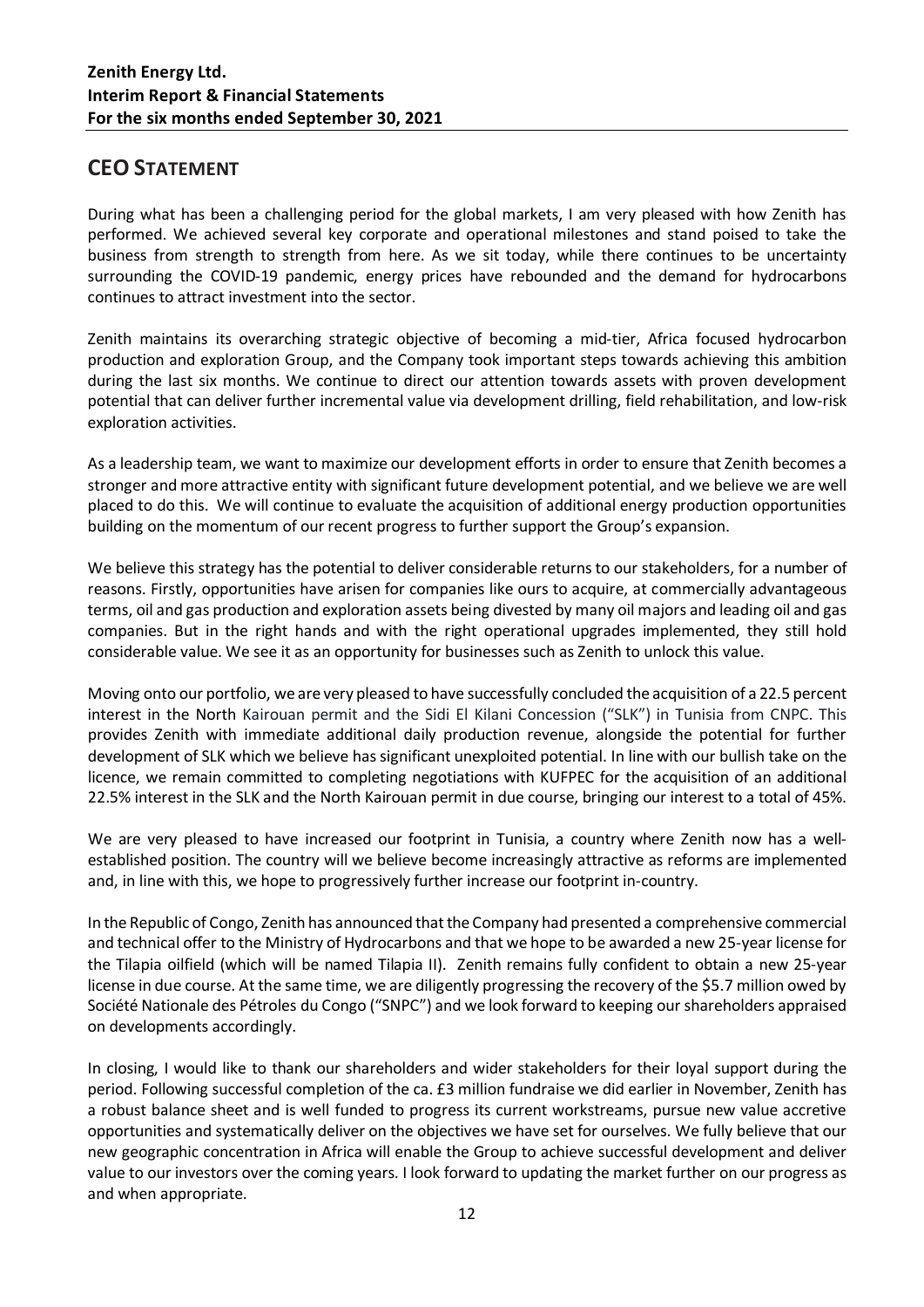### **Andrea Cattaneo President, CEO and Director**

Tunis, Republic of Tunisia

November 30, 2021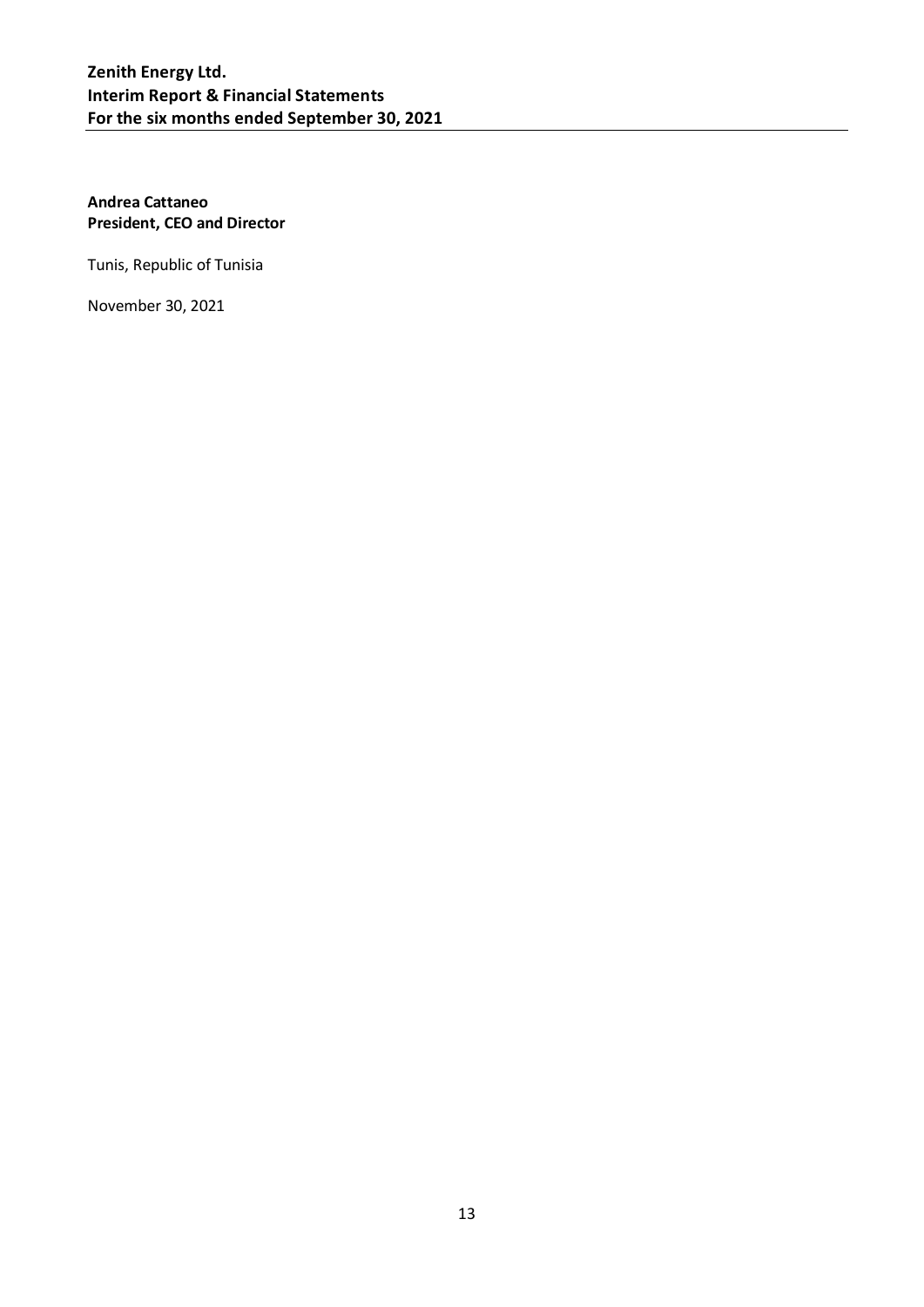# **CONSOLIDATED STATEMENT OF COMPREHENSIVE INCOME**

|                                                                                                                                  | Six months ended |            |            |
|----------------------------------------------------------------------------------------------------------------------------------|------------------|------------|------------|
|                                                                                                                                  |                  | September  | September  |
|                                                                                                                                  |                  | 30, 2021   | 30, 2020   |
| <b>Continuing operations</b>                                                                                                     | <b>Note</b>      | CAD \$'000 | CAD \$'000 |
| Revenue                                                                                                                          |                  | 6,011      | 145        |
| <b>Cost of sales</b>                                                                                                             |                  |            |            |
| <b>Production costs</b>                                                                                                          |                  | (4,825)    | (656)      |
| Depletion and depreciation                                                                                                       | 9                | (366)      | (198)      |
| Gross profit/(loss)                                                                                                              |                  | 820        | (709)      |
|                                                                                                                                  |                  |            |            |
| Administrative expenses                                                                                                          | 5                | (7,083)    | (3, 548)   |
| <b>Operating loss</b>                                                                                                            |                  | (6, 263)   | (4, 257)   |
|                                                                                                                                  |                  |            |            |
| Gain on business combination                                                                                                     |                  | 76,579     |            |
| Finance expense                                                                                                                  | 7                | (1, 505)   | (284)      |
| Gain/(loss) for the period before taxation                                                                                       |                  | 68,811     | (4, 541)   |
|                                                                                                                                  |                  |            |            |
| Taxation                                                                                                                         | 8                |            | (3)        |
| Gain/(loss) for the period from continuing operations                                                                            |                  |            |            |
| attributable to owners of the parent                                                                                             |                  | 68,811     | (4, 544)   |
|                                                                                                                                  |                  |            |            |
| Profit/(loss) from discontinued operations (attributable to                                                                      |                  |            |            |
| owners of the parent)                                                                                                            | 19               |            | 563        |
| Gain/(loss) for the period attributable to owners of the                                                                         |                  |            |            |
| parent                                                                                                                           |                  | 68,811     | (3,981)    |
|                                                                                                                                  |                  |            |            |
| Other comprehensive income                                                                                                       |                  |            |            |
| Items that may be subsequently reclassified to profit or loss:<br>Exchange differences on translating foreign operations, net of |                  |            |            |
| tax                                                                                                                              |                  | (911)      | 314        |
| Other comprehensive income for the period, net of tax                                                                            |                  | (911)      | 314        |
| Total comprehensive income/(loss) for the period                                                                                 |                  |            |            |
| attributable to owners of the parent                                                                                             |                  | 67,900     | (3,667)    |
|                                                                                                                                  |                  |            |            |
| <b>Earnings per share</b>                                                                                                        | 21               | CAD\$      | CAD \$     |
| Profit/(loss) for the period - basic                                                                                             |                  | 0.05       | (0.01)     |
| Profit/(loss) for the period - diluted                                                                                           |                  | 0.04       | (0.01)     |
| From continuing operations - basic                                                                                               |                  | 0.05       | (0.01)     |
| From continuing operations - diluted                                                                                             |                  | 0.04       | (0.01)     |
| From discontinued operations - basic and diluted                                                                                 |                  |            | 0.001      |

The notes on pages 18 to 69 form part of the Financial Statements.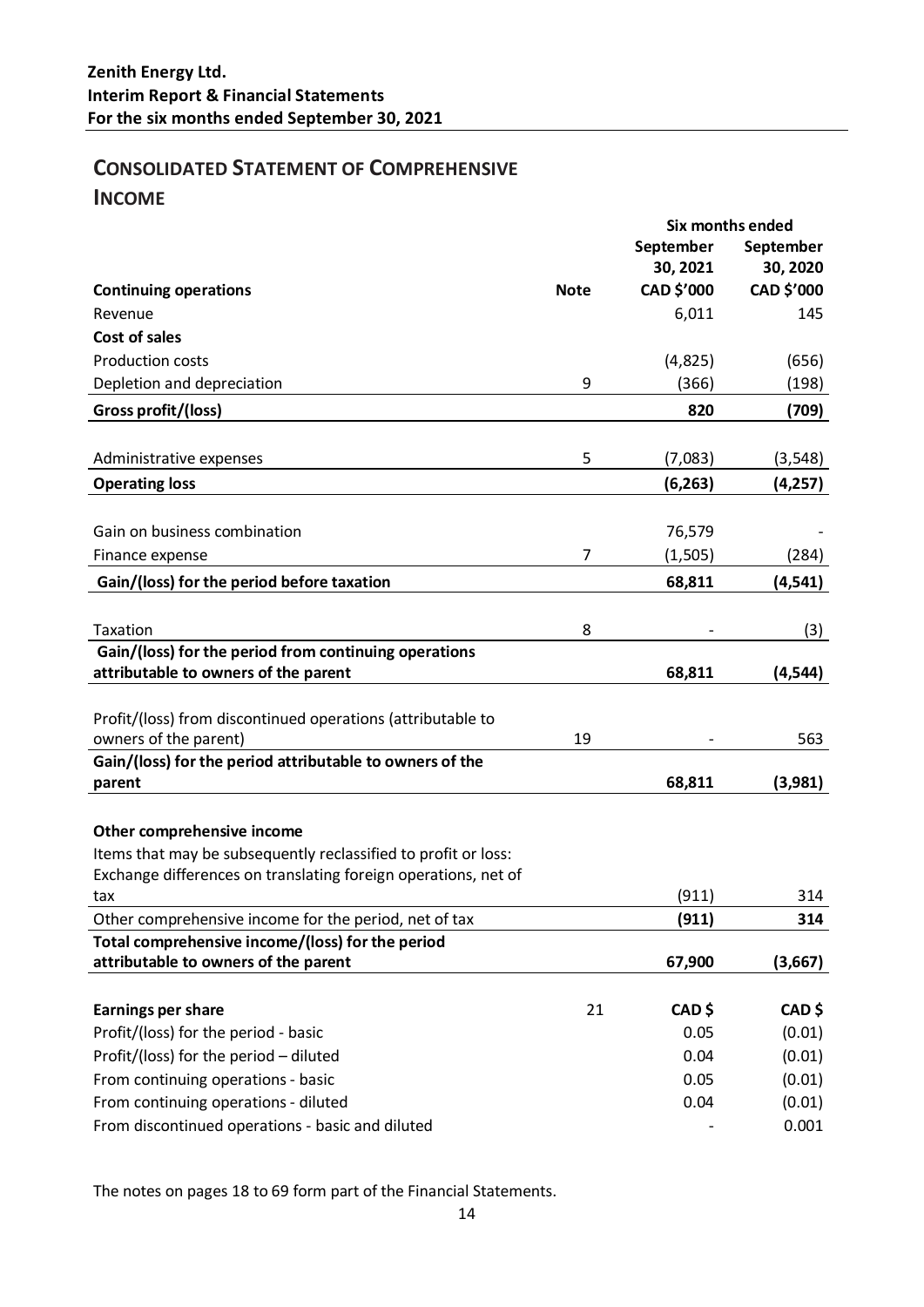# **CONSOLIDATED STATEMENT OF FINANCIAL POSITION**

|                                                     |             | Six months ended |            |
|-----------------------------------------------------|-------------|------------------|------------|
|                                                     |             | September        | September  |
|                                                     |             | 30, 2021         | 30, 2020   |
| <b>ASSETS</b>                                       | <b>Note</b> | CAD \$'000       | CAD \$'000 |
| <b>Non-current assets</b>                           |             |                  |            |
| Property, plant and equipment                       | 9           | 132,029          | 33,230     |
| Financial assets at amortised cost                  | 10          | 64,281           | 12         |
|                                                     |             | 196,310          | 33,242     |
| <b>Current assets</b>                               |             |                  |            |
| Inventory                                           | 11          | 1,550            | 682        |
| Trade and other receivables                         | 12          | 9,924            | 15,258     |
| Director's loan account                             | 12          |                  | 136        |
| Cash and cash equivalents                           |             | 3,024            | 1,453      |
|                                                     |             | 14,498           | 17,529     |
| <b>TOTAL ASSETS</b>                                 |             | 210,808          | 50,771     |
|                                                     |             |                  |            |
| <b>EQUITY AND LIABILITIES</b>                       |             |                  |            |
| Equity attributable to equity holders of the parent |             |                  |            |
| Share capital                                       | 14          | 52,039           | 45,706     |
| Share warrants & option reserve                     | 15          | 3,952            | 947        |
| Contributed surplus                                 |             | 4,689            | 4,431      |
| Retained earnings                                   |             | 36,578           | (42, 361)  |
| <b>Total equity</b>                                 |             | 97,258           | 8,723      |
| <b>Non-current liabilities</b>                      |             |                  |            |
| Loans                                               | 17          | 186              | 1,903      |
| Non-convertible bonds                               | 18          | 5,374            | 4,456      |
| Deferred consideration payable                      | 6           | 62,464           |            |
| Deferred tax liabilities                            | 8           | 2,398            | 2,398      |
| Decommissioning provision                           | 20          | 11,265           | 13,307     |
| Retirement provision                                |             |                  | 48         |
| <b>Total non-current liabilities</b>                |             | 81,687           | 22,112     |
| <b>Current Liabilities</b>                          |             |                  |            |
| Trade and other payables                            | 16          | 19,518           | 17,739     |
| Loans                                               | 17          | 4,341            | 1,903      |
| Non-convertible bonds                               | 18          | 4,805            | 294        |
| Deferred consideration payable                      | 6           | 3,199            |            |
| <b>Total current liabilities</b>                    |             | 31,863           | 19,936     |
| <b>TOTAL EQUITY AND LIABILITIES</b>                 |             | 210,808          | 50,771     |
|                                                     |             |                  |            |
| Approved by the Board dated on November 30, 2021    |             |                  |            |

Signed .................................................

Jose Ramon Lopez-Portillo Chairman

The notes on pages 18 to 69 form part of the Financial Statements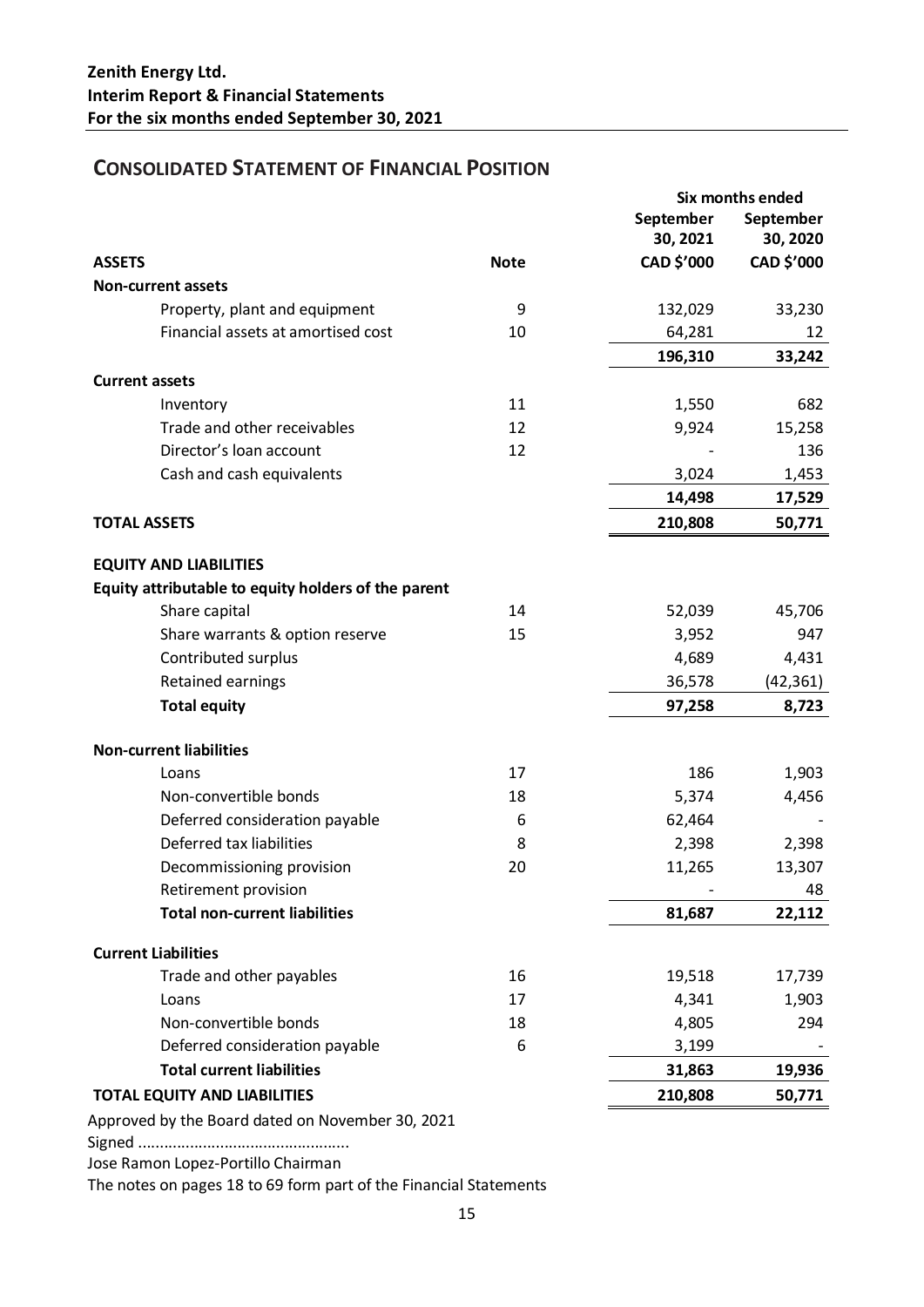|                                                              |                         |                                                 | Attributable to owners of the parent |                             |                      |
|--------------------------------------------------------------|-------------------------|-------------------------------------------------|--------------------------------------|-----------------------------|----------------------|
| <b>CONSOLIDATED STATEMENT OF</b><br><b>CHANGES IN EQUITY</b> | <b>Share</b><br>capital | <b>Share</b><br>warrants<br>& option<br>reserve | <b>Contributed</b><br>surplus        | <b>Retained</b><br>earnings | <b>Total</b>         |
|                                                              |                         | CAD \$'000 CAD \$'000                           | CAD \$'000                           | <b>CAD\$'000</b>            | <b>CAD</b><br>\$'000 |
| Balance as at April 1, 2020                                  | 40,400                  | 1,010                                           | 4,320                                | (38, 694)                   | 7,036                |
| Loss for the period                                          |                         |                                                 | $\overline{\phantom{0}}$             | (3,981)                     | (3,981)              |
| Other comprehensive income                                   |                         |                                                 |                                      | 314                         | 314                  |
| Total comprehensive income                                   |                         |                                                 |                                      | (3,667)                     | (3,667)              |
| Share issue net of costs - debt settlement                   |                         |                                                 |                                      |                             |                      |
| Share issue net of costs - private placement                 | 5,306                   |                                                 |                                      |                             | 5,306                |
| Value of warrants issued                                     |                         | 48                                              |                                      |                             | 48                   |
| Warrants expired                                             |                         | (111)                                           | 111                                  |                             |                      |
| Total transactions with owners recognized                    |                         |                                                 |                                      |                             |                      |
| directly in equity                                           | 5,306                   | (63)                                            | 111                                  |                             | 5,354                |
| Balance as at September 30, 2020                             | 45,706                  | 947                                             | 4,431                                | (42, 361)                   | 8,723                |
|                                                              |                         |                                                 |                                      |                             |                      |
| Balance as at April 1, 2021                                  | 48,017                  | 2,465                                           | 4,643                                | (31, 322)                   | 23,803               |
| Profit for the period                                        |                         |                                                 | $\overline{\phantom{0}}$             | 68,811                      | 68,811               |
| Other comprehensive income                                   |                         |                                                 |                                      | (911)                       | (911)                |
| Total comprehensive income                                   | $\blacksquare$          | $\overline{a}$                                  | $\overline{\phantom{0}}$             | 67,900                      | 67,900               |
| Share issue net of costs - debt settlement                   | 767                     |                                                 |                                      |                             | 767                  |
| Share issue net of costs - private placement                 | 2,445                   |                                                 |                                      |                             | 2,445                |
| Value of warrants issued                                     |                         | 1,576                                           |                                      |                             | 1,576                |
| <b>Exercise of warrants</b>                                  | 810                     | (43)                                            |                                      |                             | 767                  |
| Fair value of options expired                                |                         | (46)                                            | 46                                   | $\overline{a}$              |                      |
| Total transactions with owners recognized                    |                         |                                                 |                                      |                             |                      |
| directly in equity                                           | 4,022                   | 1,487                                           | 46                                   |                             | 5,555                |
| Balance as at September 30, 2021                             | 52,039                  | 3,952                                           | 4,689                                | 36,578                      | 97,258               |

| <b>Reserve</b>      | <b>Description and purpose</b>                                       |
|---------------------|----------------------------------------------------------------------|
| Share capital       | Amount subscribed for share capital                                  |
| Share warrants &    | Relates to increase in equity for services received - equity settled |
| option reserve      | share transactions                                                   |
| Contributed surplus | Expired share options and warrants issued in previous years          |
| Retained earnings   | Cumulative net gains and losses recognized in the consolidated       |
|                     | statement of comprehensive income.                                   |

The notes on pages 18 to 69 form part of the Financial Statements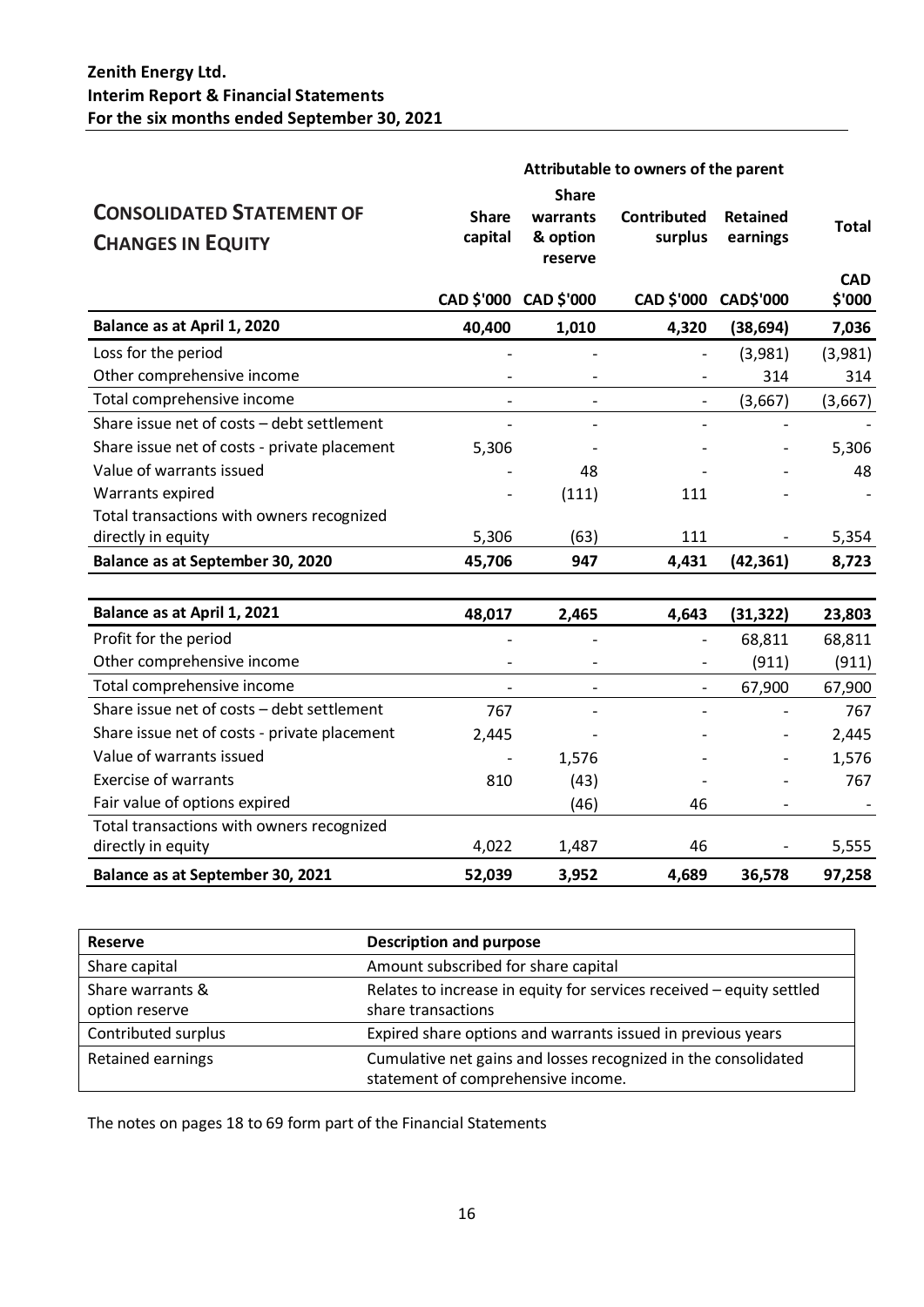| <b>CONSOLIDATED STATEMENT OF CASH FLOWS</b>                                       |             |                       | Six months ended      |  |
|-----------------------------------------------------------------------------------|-------------|-----------------------|-----------------------|--|
|                                                                                   |             | September 30,<br>2021 | September 30,<br>2020 |  |
| <b>OPERATING ACTIVITIES</b>                                                       | <b>Note</b> | CAD \$'000            | CAD \$'000            |  |
| Profit/(loss) for the period before taxation                                      |             | 68,811                | (3,978)               |  |
| Foreign exchange                                                                  |             | (2,649)               | (3,318)               |  |
| Gain on business combination                                                      | 6           | (76, 579)             |                       |  |
| Finance expense                                                                   | 7           | 1,102                 | 284                   |  |
| Depletion and depreciation                                                        | 9           | 366                   | 198                   |  |
| Reversal of impairment                                                            |             |                       | (1, 128)              |  |
| Change in working capital                                                         | 13          | 3,983                 | (4, 623)              |  |
| Options/warrants charge                                                           | 15          | 1,533                 | 48                    |  |
| Net cash used in operating activities                                             |             | (3, 433)              | (12, 517)             |  |
| <b>INVESTING ACTIVITIES</b>                                                       |             |                       |                       |  |
| Purchase of property, plant and equipment                                         | 9           | (44)                  | (8)                   |  |
| Net cash used in investing activities                                             |             | (44)                  | (8)                   |  |
| <b>FINANCING ACTIVITIES</b>                                                       |             |                       |                       |  |
| Proceeds from issue of shares, net of transaction costs                           |             | 1,039                 | 11,739                |  |
| Proceeds from exercise of options                                                 |             | 767                   |                       |  |
| Repayments of loans                                                               | 17          | (1,655)               | (1,889)               |  |
| Proceeds from loans                                                               | 17          | 2,995                 | 1,091                 |  |
| Interests on loans                                                                | 17          | (228)                 |                       |  |
| Proceeds from issue of bonds                                                      | 18          | 2,872                 | 1,442                 |  |
| Repayment of bonds                                                                | 18          | (162)                 | (86)                  |  |
| Interests on bonds                                                                | 18          | (580)                 |                       |  |
| Net cash generated from financing activities                                      |             | 5,048                 | 12,297                |  |
| Net increase/(decrease) in cash and cash equivalents                              |             | 1,571                 | (228)                 |  |
| Cash and cash equivalents at beginning of period                                  |             | 1,453                 | 1,681                 |  |
| Cash and cash equivalents at end of period                                        |             | 3,024                 | 1,453                 |  |
|                                                                                   |             |                       |                       |  |
| The cash transactions from discontinued operations included above are as follows: |             |                       |                       |  |
| Operating activities                                                              |             |                       | 424                   |  |
| Investing activities                                                              |             |                       |                       |  |

| Investing activities                          |  |
|-----------------------------------------------|--|
| Net cash generated in discontinued operations |  |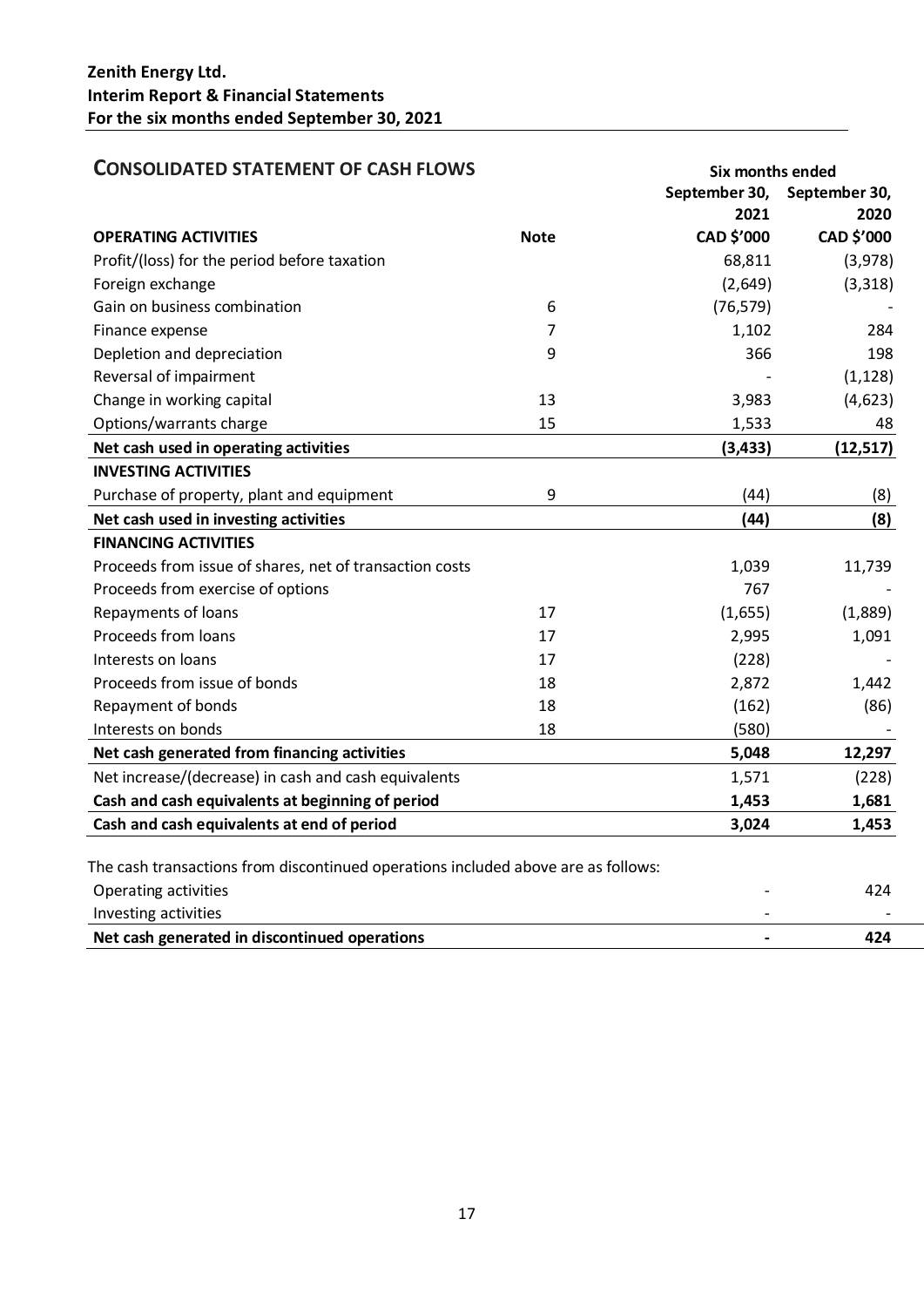**Notes to the financial statements**

#### **Notes to the financial statements**

### **1. Corporate and Group information**

The consolidated financial statements of Zenith Energy Ltd. and its subsidiaries (collectively, the "**Group**") have been prepared on the basis set out below. Zenith Energy Ltd are exempt from preparing separate parent company financial statements for the six months ended 30 September 2021 in line with the Canada Business Corporations Act.

Zenith Energy Ltd. ("**Zenith**" or the "**Group**") was incorporated pursuant to the provisions of the British Columbia Business Corporations Act on September 20, 2007, and is domiciled in Canada. The address of the Group's registered office is Suite 2400, 745 Thurlow Street, Vancouver BC V6E 0C5, Canada and its business address is Suite 4000, 421 - 7th Avenue SW, Calgary, T2P 4K9, Alberta, Canada. . The Group's primary business activity is the international development of oil and gas production and development assets. As publicly reported, the Group is currently in the process of seeking to complete a number of acquisitions in Africa.

The Company's website is www.zenithenergy.ca.

Zenith is a public company listed on the Main Market of the London Stock Exchange under the ticker "**ZEN**", and with its entire common share capital admitted to trading on the Euronext Growth Oslo under the ticker "**ZENA**".

#### **2. Basis of preparation**

The consolidated financial statements presented in this document have been prepared in accordance with International Financial Reporting Standards ("**IFRS**") as issued by the International Accounting Standards Board ("IASB").

The financial statements have been prepared under the historical cost convention except for financial instruments which are measured at fair value through profit or loss. The financial statements are presented in Canadian Dollars (CAD\$) and have been rounded to the nearest thousand (CAD\$'000) except where otherwise indicated.

The Board has reviewed the accounting policies set out below, which have been applied consistently, and considers them to be the most appropriate to the Group's business activities.

### **Presentation and functional currency**

The presentation currency of the Group is the Canadian dollar ("**CAD\$**").

Functional currency is the currency of the primary economic environment in which a company operates. The functional currency of the Group's subsidiaries are; United States ("**US\$**") dollars for the subsidiaries in Tunisia, Dubai, British Virgin Islands(including Azerbaijan operations) and Republic of the Congo, Euros ("**EUR**") for the subsidiary in Italy, Sterling ("**GBP**") for the subsidiary in the United Kingdom, Swiss Francs ("**CHF**") for the subsidiary in Switzerland and Norwegian Krone ("**NOK**") for the subsidiary in Norway.

The functional currency is determined by the Directors by looking at a number of relevant factors including the currency in which Group entities usually generate and spend cash and in which business transactions are normally denominated.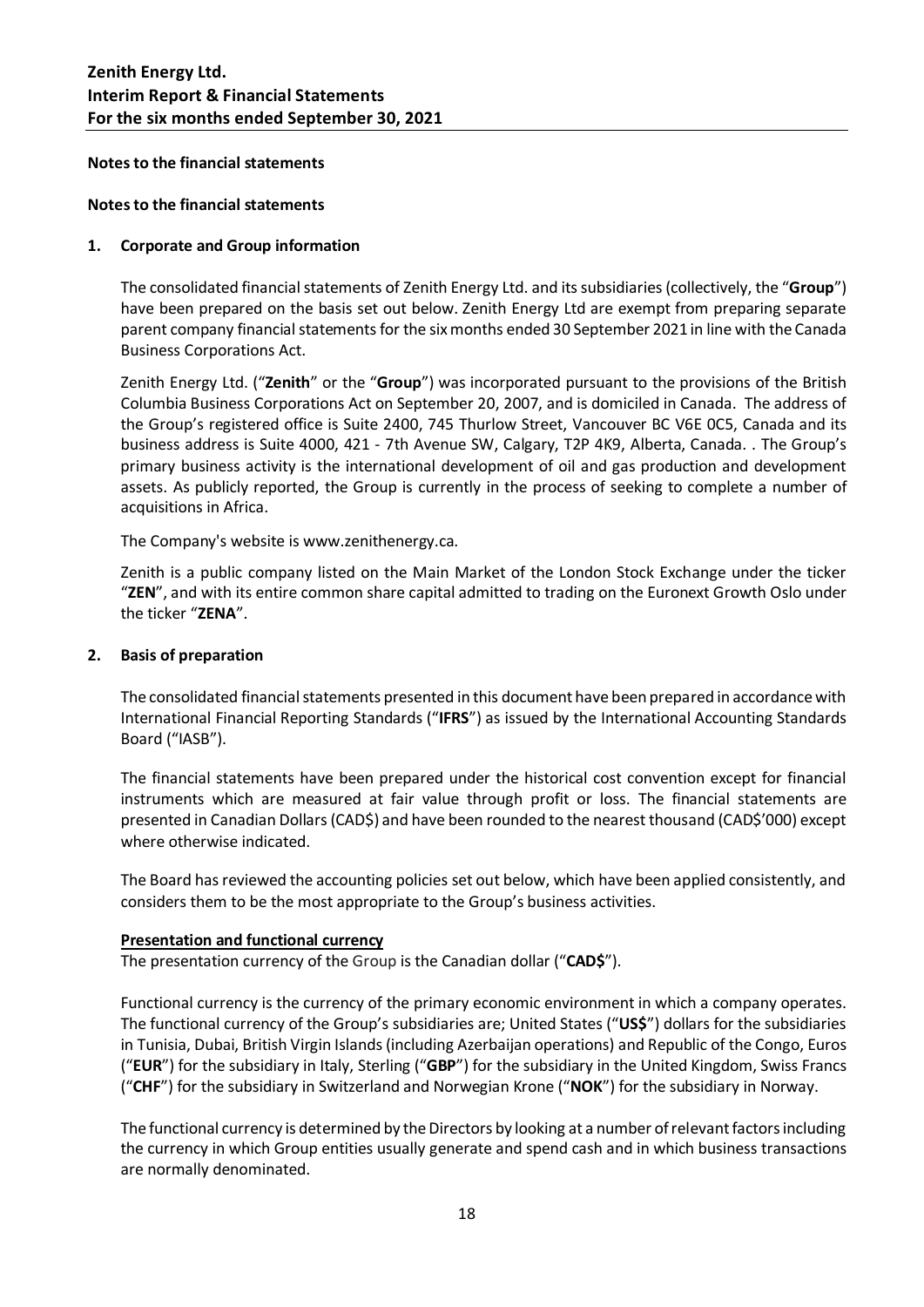All of the transactions that are not in the functional currency are treated as foreign and indicate currency transactions.

The factors that have determined the adoption of the CAD\$ as presentation currency include:

- mainly affects the prices at which the goods or services are consolidated;
- Canada is the country whose regulations, market conditions and competitive forces mainly affect the pricing policy of the entity;
- influences the costs and expenses of the entity;
- the funds are usually generated in that currency; and
- the receipts from operating activities are retained in that currency.

### **Going concern**

These financial statements have been prepared on a going concern basis which presumes that the Group will continue its operations in the normal course of business for the foreseeable future. In assessing whether going concern assumption is appropriate, the Directors have taken into account all relevant available information about the current and future position of the Group. As part of their assessment, the Directors have also taken into account the ability to raise additional funding whilst maintaining sufficient cash resources to meet all commitments.

The Directors have reviewed the cash flow forecasts prepared by management up to and including August 2022, which are prepared on the basis that the Group continues to hold title to the African oil and gas asset and which takes into account the fund raises completed post year end, as well as loan repayments which fall due within 12 months of the date of the signing of the financial statements. The cashflow forecasts also include the investments in respect of well interventions in Tunisia, which the Group believe will be covered by a combination of funding generated by operations, funds raised post year end, funds to be received from the national oil company of the Republic of the Congo (SNPC), as well as further planned fund raises within the going concern period. The Directors believe that the planned fund raises via the various sources of capital available to the Group will be successful. The Group's ability to raise funds has been demonstrated in the year ended March 31, 2021, and in the six months ended September 30, 2021. However, as at the date of approval of the financial statements, these funds have not been secured. At present the Group believes that there should be no significant material disruption to its operations from COVID-19 in the near term, but the Board continues to monitor these risks and the Group's business continuity plans.

Having prepared cash flow forecasts based on current and expected future resources, the Directors therefore have made an informed judgment, at the time of approving the financial statements, that there is a reasonable expectation that the Group will continue to have adequate resources to continue in operational existence for the foreseeable future. As a result, the Directors have adopted the going concern basis of accounting in the preparation of the financial statements. The financial statements do not include the adjustments that would be required should the going concern basis of preparation no longer be appropriate.

The Directors have made reference to going concern, because they consider that there is a material uncertainty, relating to the financing/restructuring of the loan/bond repayment and the financing of the development plans, which may cast significant doubt over the going concern basis of preparation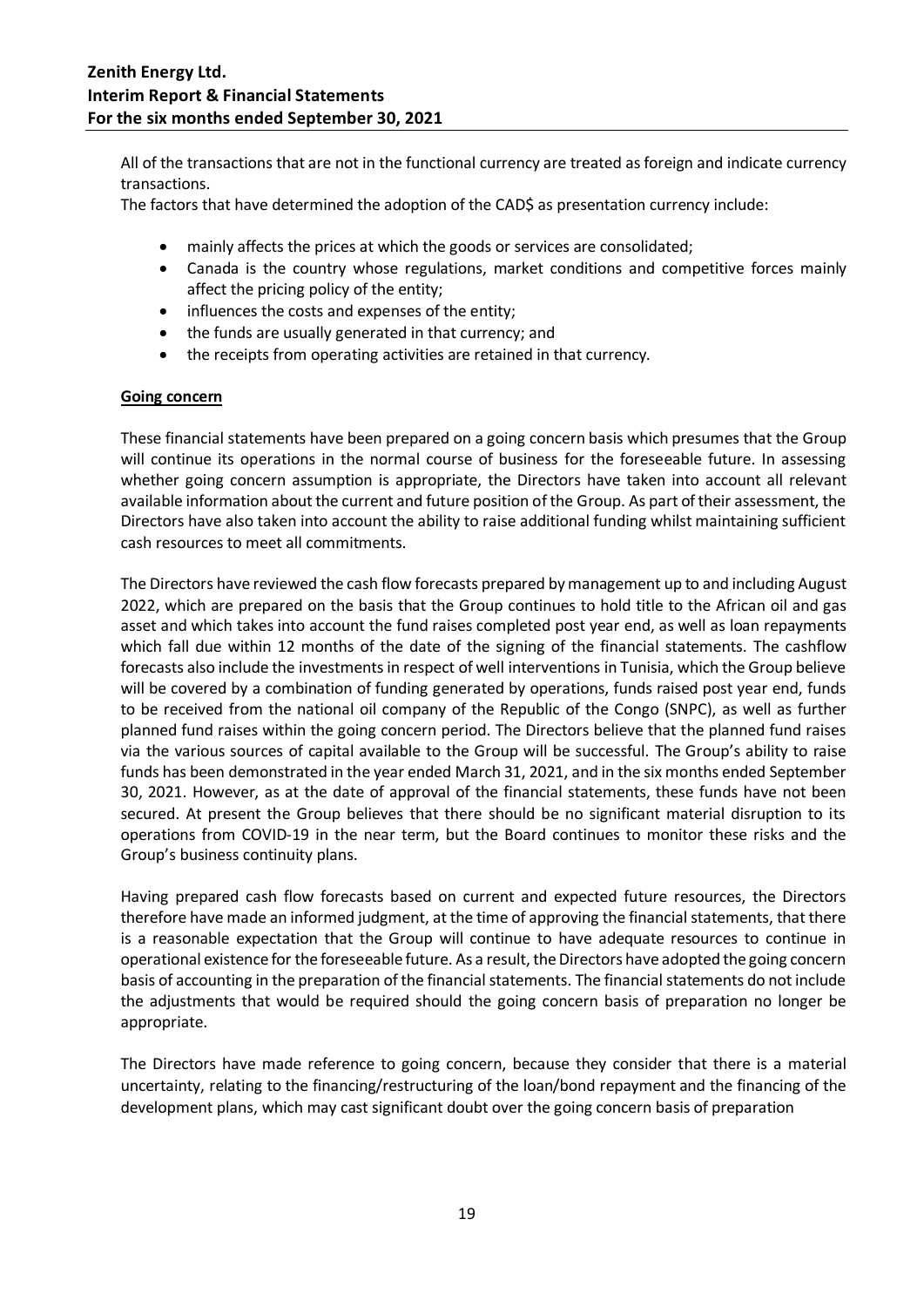### **New standards and interpretations**

### **a. Adoption of new and revised standards**

The following IFRSs or IFRIC interpretations are those that were effective for the first time for the financial year beginning April 1, 2021 and relevant to the entity:

| <b>STANDARD</b>                                                                                                                                      | <b>CHANGE</b>                                                                                                                                                                                                                                                                                                                                                                                                                                                                                                                                                                                                                                                                                                                                                                     |
|------------------------------------------------------------------------------------------------------------------------------------------------------|-----------------------------------------------------------------------------------------------------------------------------------------------------------------------------------------------------------------------------------------------------------------------------------------------------------------------------------------------------------------------------------------------------------------------------------------------------------------------------------------------------------------------------------------------------------------------------------------------------------------------------------------------------------------------------------------------------------------------------------------------------------------------------------|
| Amendment to IFRS 16,<br>'Leases' - Covid-19<br>related rent<br>concessions                                                                          | As a result of the coronavirus (COVID-19) pandemic, rent concessions have been<br>granted to lessees. Such concessions might take a variety of forms, including<br>payment holidays and deferral of lease payments. On 28 May 2020, the IASB<br>published an amendment to IFRS 16 that provides an optional practical<br>expedient for lessees from assessing whether a rent concession related to<br>COVID-19 is a lease modification. Lessees can elect to account for such rent<br>concessions in the same way as they would if they were not lease modifications.<br>In many cases, this will result in accounting for the concession as variable lease<br>payments in the period(s) in which the event or condition that triggers the<br>reduced payment occurs.             |
| <b>IFRS 3 Business</b>                                                                                                                               | Definition of Business: The amendments:                                                                                                                                                                                                                                                                                                                                                                                                                                                                                                                                                                                                                                                                                                                                           |
| Combinations                                                                                                                                         | confirmed that a business must include inputs and a process, and<br>٠<br>clarified that:<br>the process must be substantive; and<br>the inputs and process must together significantly contribute to<br>creating outputs.<br>narrowed the definitions of a business by focusing the definition of<br>outputs on goods and services provided to customers and other<br>income from ordinary activities, rather than on providing dividends<br>or other economic benefits directly to investors or lowering costs;<br>and<br>added a test that makes it easier to conclude that a company has<br>٠<br>acquired a group of assets, rather than a business, if the value of<br>the assets acquired is substantially all concentrated in a single<br>asset or group of similar assets. |
| <b>IFRS 7 Financial Instruments</b><br>Disclosures, IFRS 9 Financial<br>Instruments &IAS 39 Financial<br>Instruments: Recognition and<br>Measurement | Interest Rate Benchmark Reform: The amendments to IFRS 9, IAS 39 and IFRS<br>7 amend requirements for hedge accounting to support the provision of<br>useful financial information during the period of uncertainty caused by the<br>phasing out of interest-rate benchmarks such as interbank offered rates<br>(IBORs) on hedge accounting.<br>The amendments modify some specific hedge accounting<br>requirements to provide relief from potential effects of<br>theuncertainty caused by the IBOR reform.<br>In addition, the amendments require companies to provide<br>п<br>additional information to investors about their hedging<br>relationships which are directly affected by these uncertainties.                                                                    |
| IAS 1 Presentation of<br><b>Financial Statements</b>                                                                                                 | Definition of Material: The amendments clarify and align the definition of<br>'material' and provide guidance to help improve consistency in the<br>application of that concept whenever it is used in IFRS Standards.                                                                                                                                                                                                                                                                                                                                                                                                                                                                                                                                                            |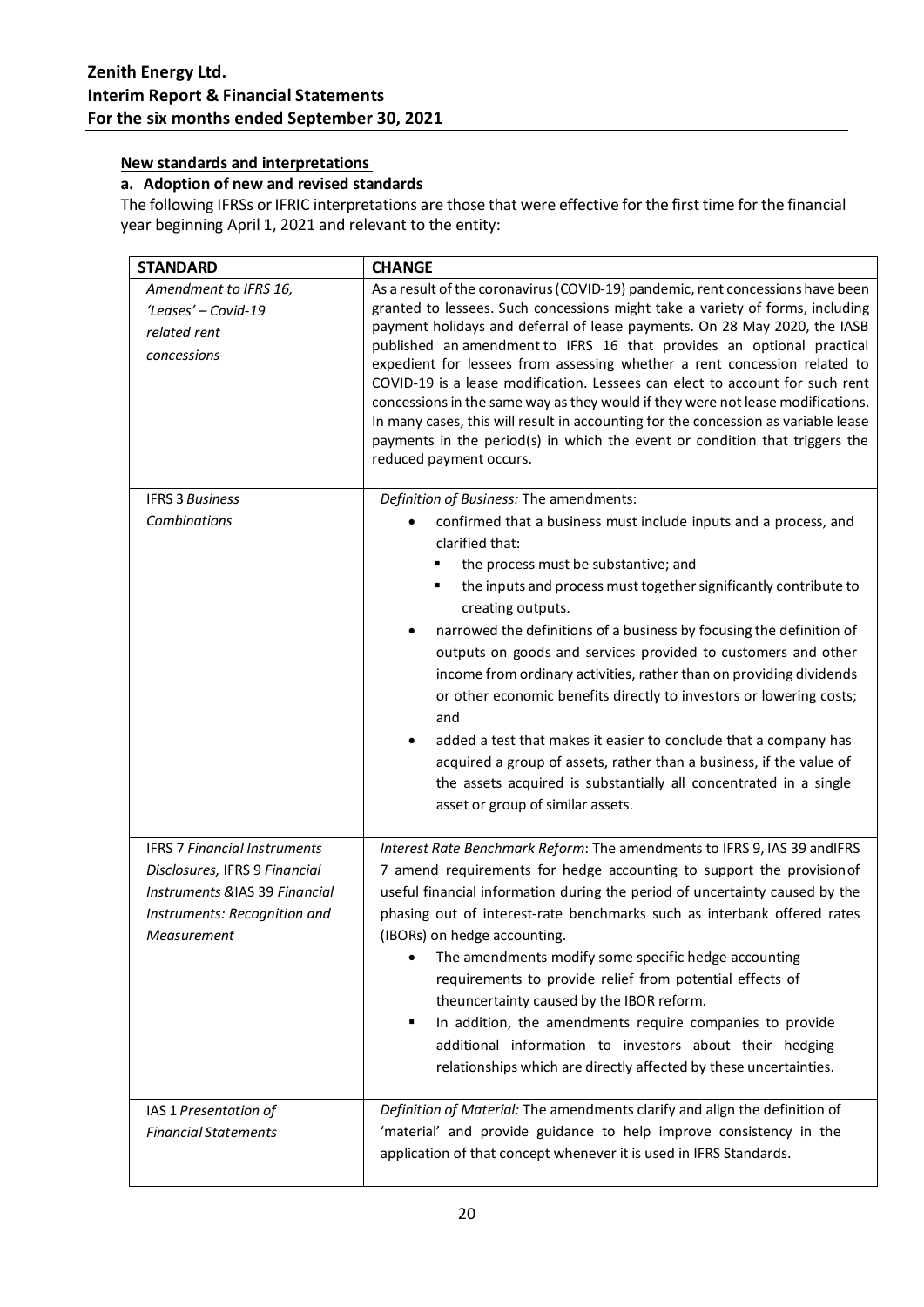| IAS 8 Accounting Policies,   | Definition of Material: The amendments clarify and align the definition of                                                                                        |
|------------------------------|-------------------------------------------------------------------------------------------------------------------------------------------------------------------|
| <b>Changes in Accounting</b> | 'material' and provide guidance to help improve consistency in the                                                                                                |
| <b>Estimatesand Errors</b>   | application of that concept whenever it is used in IFRS Standards.                                                                                                |
| References to the Conceptual | The revised Conceptual Framework was published in March 2018. Together                                                                                            |
| Framework                    | with the publication, the IASB also issued Amendments to References to the                                                                                        |
|                              | Conceptual Framework in IFRS Standards.                                                                                                                           |
|                              | The document contains amendments to IFRS 2, IFRS 3, IFRS 6, IFRS 14, IAS 1, IAS<br>8, IAS 34, IAS 37, IAS 38, IFRIC 12, IFRIC 19, IFRIC 20, IFRIC 22, and SIC-32. |

The adoption of these new and revised Standards and Interpretations has not resulted in significant changes to the Group's accounting policies that have affected the amounts reported for the current or prior years.

### **b. New standards and interpretations in issue but not yet effective**

At the date of authorization of these financial statements, the Group has not applied the following new and revised IFRSs that have been issued but are not yet effective:

| <b>STANDARD</b>   | <b>CHANGE</b>                                                                                                                                                                                                                                                                                                                                                                                                                                                                                                                                                                |
|-------------------|------------------------------------------------------------------------------------------------------------------------------------------------------------------------------------------------------------------------------------------------------------------------------------------------------------------------------------------------------------------------------------------------------------------------------------------------------------------------------------------------------------------------------------------------------------------------------|
| IFRS 17 Insurance | IFRS 17 creates one accounting model for all insurance contracts in all                                                                                                                                                                                                                                                                                                                                                                                                                                                                                                      |
| Contracts         | jurisdictions that apply IFRS.                                                                                                                                                                                                                                                                                                                                                                                                                                                                                                                                               |
|                   | This standard replaces IFRS 4 – Insurance contracts. The key principles in IFRS 17                                                                                                                                                                                                                                                                                                                                                                                                                                                                                           |
|                   | are that an entity:                                                                                                                                                                                                                                                                                                                                                                                                                                                                                                                                                          |
|                   | identifies as insurance contracts those contracts under which the<br>a)<br>entity accepts significant insurance risk from another party (the<br>policyholder) by agreeing to compensate the policyholder if a<br>specifieduncertain, future event (the insured event) adversely affects<br>the policyholder.                                                                                                                                                                                                                                                                 |
|                   | b)<br>separates specified embedded derivatives, distinct investment<br>components and distinct performance obligations from the<br>insurance contracts.                                                                                                                                                                                                                                                                                                                                                                                                                      |
|                   | divides the contracts into groups it will recognize and measure.<br>C)<br>d)<br>recognizes and measures groups of insurance contracts at a risk-<br>adjusted present value of the future cash flows (the fulfilment cash<br>flows) that incorporates all the available information about the<br>fulfilment cash flows in a way that is consistent with observable<br>marketinformation plus (if this value is a liability) or minus (if this value<br>is an asset) an amount representing the unearned profit in the group<br>of contracts (the contractual service margin); |
|                   | recognizes the profit from a group of insurance contracts over the<br>e)<br>period the entity provides insurance coverage, and as the entity is<br>released from risk, if a group of contracts is or becomes loss-making,<br>an entity recognizes the loss immediately.                                                                                                                                                                                                                                                                                                      |

### *Standards Issued and Effective on or after 1 January 2022*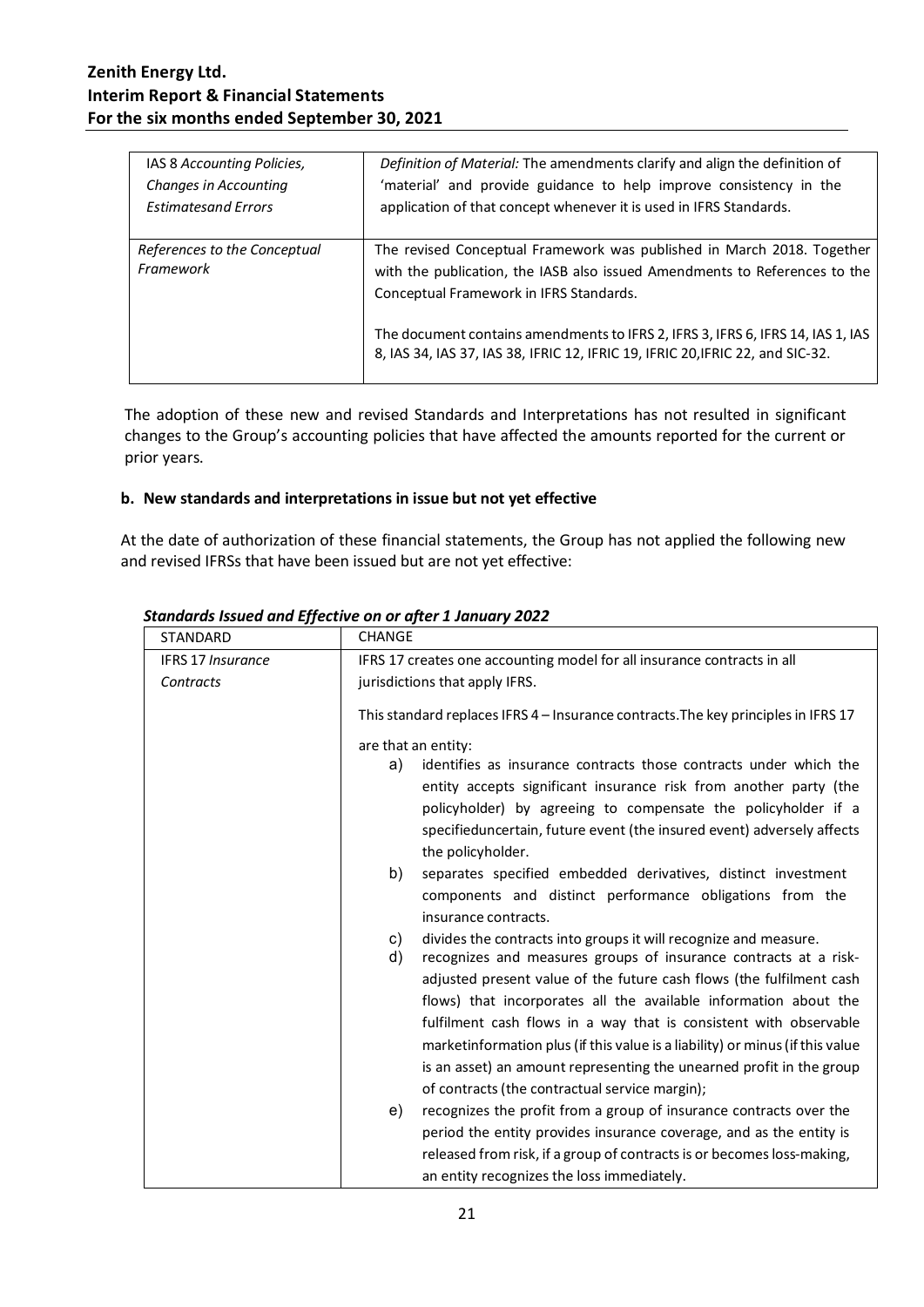| f)<br>presents separately insurance revenue, insurance service expenses<br>and insurance finance income or expenses.                                                                                                                                                                                                |
|---------------------------------------------------------------------------------------------------------------------------------------------------------------------------------------------------------------------------------------------------------------------------------------------------------------------|
| discloses information to enable users of financial statements to assess<br>g)<br>the effect that contracts within the scope of IFRS 17 have on the<br>financial position, financial performance and cash flows of the entity.<br>To do this, an entity discloses qualitative and quantitative information<br>about: |
| h)<br>the amounts recognized in its financial statements from insurance<br>contracts.                                                                                                                                                                                                                               |
| the significant judgements, and changes in those judgements,<br>i)<br>made when applying the Standard; and                                                                                                                                                                                                          |
| the nature and extent of the risks from contracts within the scope of<br>j)<br>this Standard.                                                                                                                                                                                                                       |

### *Narrow Scope Amendments Effective on or after 1 January 2022*

|                                                      | ---                                                                                                                                                                              |
|------------------------------------------------------|----------------------------------------------------------------------------------------------------------------------------------------------------------------------------------|
| <b>STANDARD</b>                                      | CHANGE                                                                                                                                                                           |
| IAS 1 Presentation of<br><b>Financial Statements</b> | Classification of Liabilities as Current or Non-current: Narrow-scope<br>amendments to IAS 1 to clarify how to classify debt and other liabilities as<br>current or non-current. |

The Directors do not expect that the adoption of the Standards listed above will have a material impact on the financial statements of the Group in future periods.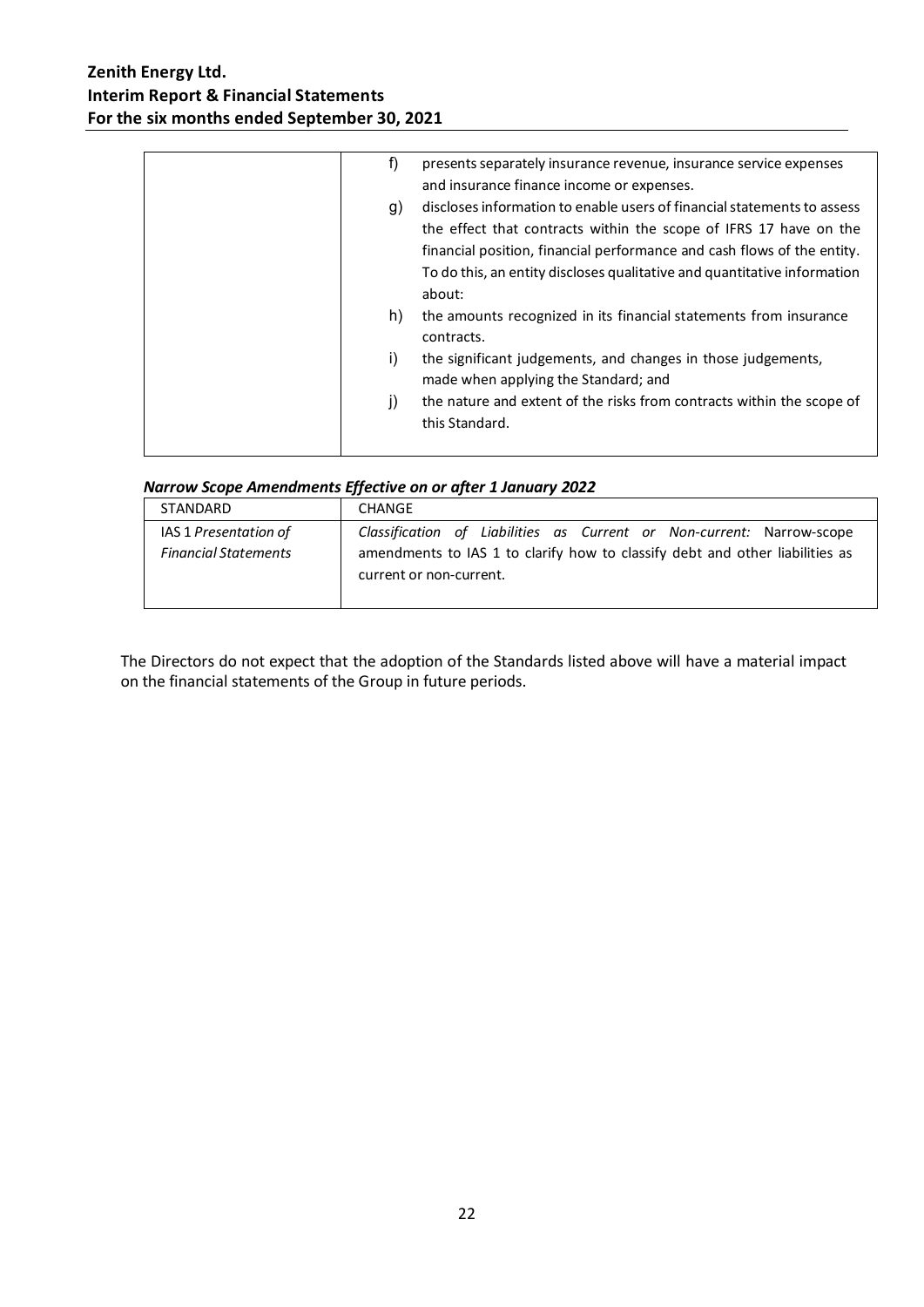### **3. Significant accounting policies**

### **Consolidation**

The following entities have been consolidated within the Group's financial statements:

| <b>Name</b>                                        | Country of<br>incorporation and<br>place of business    | <b>Proportion of ownership</b><br>interest                    | <b>Principal activity</b>                        |
|----------------------------------------------------|---------------------------------------------------------|---------------------------------------------------------------|--------------------------------------------------|
| Canoel Italia S.r.l. (1)                           | Genova, Italy                                           | 98.6%                                                         | Gas, electricity and<br>condensate<br>production |
| Ingenieria Petrolera del<br>Rio de la Plata S.r.l. | Argentina                                               | 100%                                                          | Not trading                                      |
| Zenith Aran Oil<br><b>Company Limited</b>          | <b>British Virgin Islands</b>                           | 100%                                                          | Not trading                                      |
| Aran Oil Operating<br>Company Limited              | <b>British Virgin Islands</b>                           | 80% owned subsidiary of<br>Zenith Aran Oil Company<br>Limited | Not trading                                      |
| Zenith Energy (O&G)<br>Ltd                         | United Kingdom                                          | 100%                                                          | Administrative<br>services                       |
| Zena Drilling Limited                              | Incorporated in UAE<br>Place of business:<br>Azerbaijan | 100%                                                          | Oil and gas drilling                             |
| <b>Altasol SA</b>                                  | Switzerland                                             | 100%                                                          | Oil trading                                      |
| Zenith Norway AS (2)                               | Norway                                                  | 100%                                                          | <b>Holding Company</b>                           |
| Anglo African Oil & Gas<br>Congo S.A.S. (3)        | Republic of the Congo                                   | 100%                                                          | Oil production                                   |
| Zenith Energy Africa<br>Holdings (4)               | United Kingdom                                          | 100%                                                          | <b>Holding Company</b>                           |
| Zenith Energy Africa Ltd<br>(4)                    | United Kingdom                                          | 100% through Zenith<br><b>Energy Africa Holdings</b>          | <b>Holding Company</b>                           |
| Compagnie Du Desert<br>Holdings Ltd (5)            | United Kingdom                                          | 100%                                                          | <b>Holding Company</b>                           |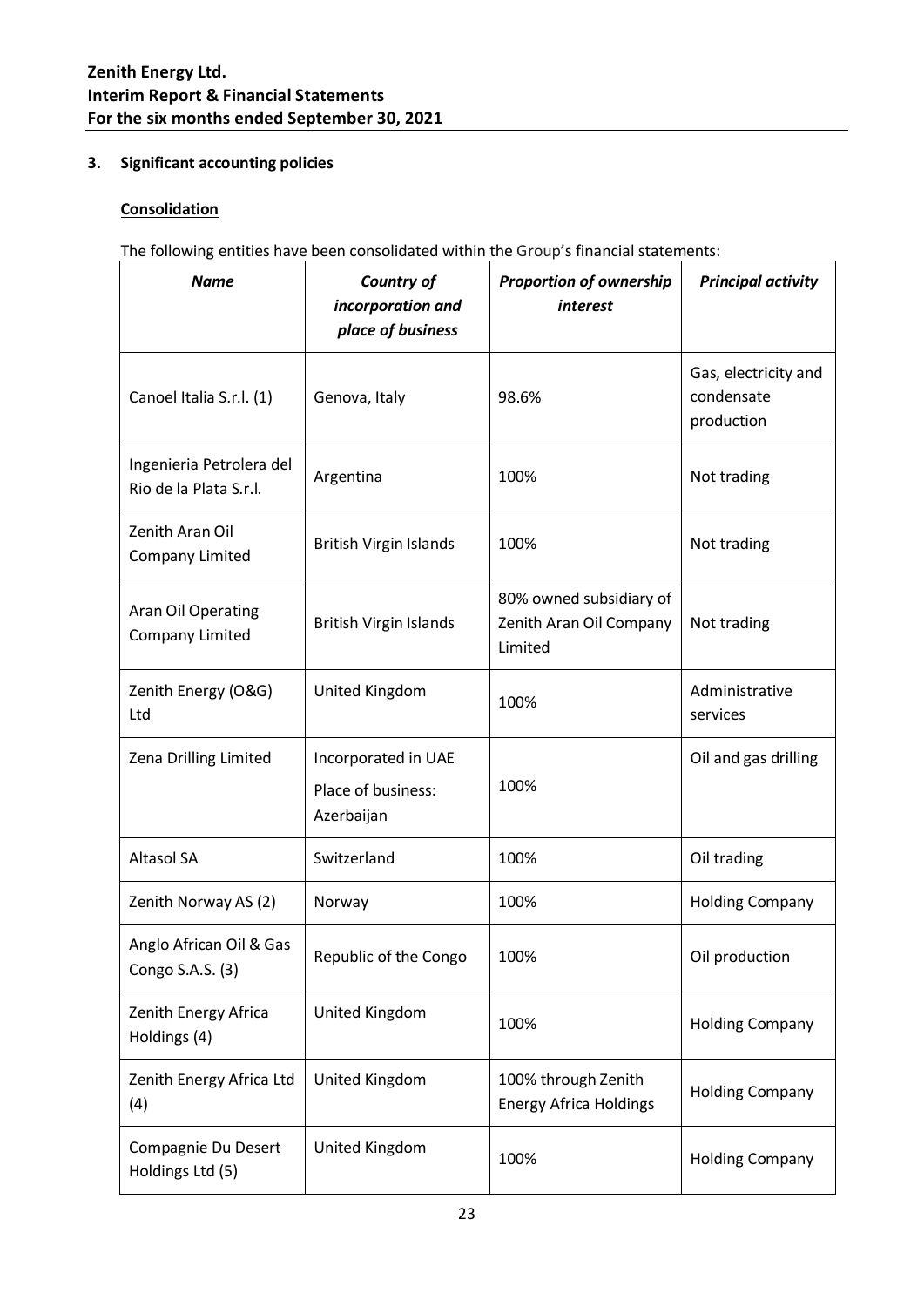| Compagnie Du Desert<br>Ltd $(5)$       | United Kingdom        | 100% through<br>Compagnie Du Desert<br><b>Holdings Ltd</b> | <b>Holding Company</b> |
|----------------------------------------|-----------------------|------------------------------------------------------------|------------------------|
| Ecumed Petroleum<br>Zarzis Ltd         | Tunisia               | 100% through Zenith<br>Energy Africa Ltd                   | Oil production         |
| <b>Ecumed Petroleum</b><br>Tunisia Ltd | Tunisia               | 100% through<br>Compagnie Du Desert<br>Ltd                 | Oil production         |
| Zenith Energy Congo SA                 | Republic of the Congo | 100%                                                       | Oil & Gas              |

- (1) Zenith Energy Ltd. has 100% control over Canoel Italia S.r.l. The Group granted 1.4% to the Director managing the Italian subsidiary in order to limit the risk of any liability to that entity. Therefore, no non-controlling interest arises from the consolidation of this subsidiary.
- (2) On January 30, 2020, the Company announced the establishment of its fully owned Norwegian subsidiary, Zenith Energy AS ("**Zenith Norway**"), to be used as a vehicle for intended participation in future licensing bids to be organized by the Norwegian Ministry of Petroleum and Energy, as well as to actively pursue the potential acquisition of working interests in mature energy production assets across Northern Europe.
- (3) On January 13, 2020, the Company announced the passing of a resolution by the shareholders of Anglo African Oil & Gas plc to approve the share purchase agreement, signed between the parties on December 27, 2019, for the acquisition of its fully owned subsidiary in the Republic of the Congo, Anglo African Oil & Gas Congo S.A.S.
- (4) On March 15, 2021, the Company announced that Zenith Energy Africa Limited ("**ZEAL**"), its newly incorporated fully owned subsidiary (controlled on behalf of Zenith Energy Africa Holdings Ltd), has entered into a share purchase agreement ("**SPA**") with Candax Energy Limited ("**Candax**") for the acquisition of a 100 percent interest in Candax's fully owned subsidiary in Barbados, Ecumed Petroleum Zarzis Ltd ("**EPZ**") (the "**Acquisitio**n"), which holds a 45% interest in the Ezzaouia Concession ("**Ezzaouia**").
- (5) On April 30, 2021, Zenith announced that, following its market announcement dated April 21, 2021, Compagnie Du Desert Ltd ("**CDD**"), its recently incorporated fully owned subsidiary, has entered into a share purchase agreement ("**SPA**") with Candax Energy Limited ("**Candax**") for the acquisition of a 100 percent interest in Candax's fully owned subsidiary in Barbados, Ecumed Petroleum Tunisia Ltd ("**EPT**") (the "**Acquisitions**"), which holds a 100% interest in the El Bibane and Robbana concessions in Tunisia.

Subsidiaries are entities over which the Group has control. The Group controls an entity when it is exposed to, or has rights to, variable returns from its involvement with the entity and has the ability to affect those returns through its power over the entity. The financial statements of subsidiaries are included in the consolidated financial statements from the date on which control commences until the date on which control ceases. Adjustments are made to the results of subsidiaries to bring the accounting policies used by them, with those used by the Group.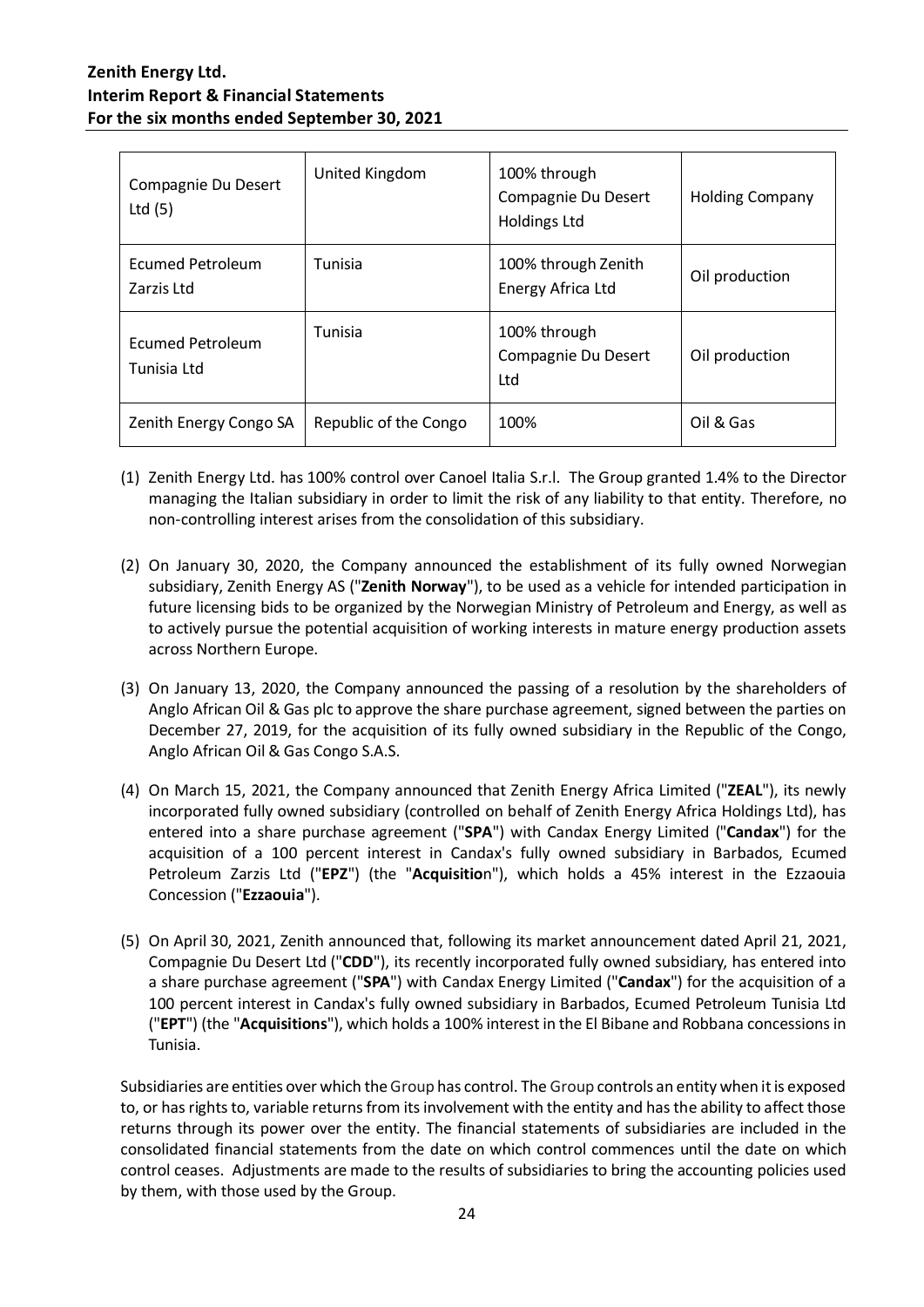Intercompany balances and transactions are eliminated on consolidation, and any unrealized income and expenses arising from intercompany transactions are eliminated in preparing the consolidated financial statements.

The following entities have not been consolidated within the Group's financial statements because they are considered to be immaterial to the Group:

| <b>Name</b>                            | <b>Country of</b><br>incorporation and<br>place of business | <b>Proportion of</b><br>ownership interest | <b>Principal activity</b> |
|----------------------------------------|-------------------------------------------------------------|--------------------------------------------|---------------------------|
| Leonardo Energy<br>Consulting S.r.l.   | Genova, Italy                                               | 48%                                        | Dormant                   |
| <b>Zenith Energy</b><br>Netherlands BV | <b>Netherlands</b>                                          | 100%                                       | Dormant                   |

### **Discontinued operations**

A discontinued operation is a component of the entity that represents a separate major line of business or geographical area of operations that has been disposed of, is held for sale or has been abandoned. The Group classifies operations as discontinued based on the criteria within IFRS 5. When an operation is classified as discontinued, the results of discontinued operations are presented separately in the Statement of Comprehensive Income and also reclassifies the equivalent amounts from the comparative amounts in order for the financial statements to be comparable.

### **Property, plant and equipment**

### **Development and production expenditures**

Development and production ("**D&P**") assets include costs incurred in developing commercial reserves and bringing them into production. Items of property and equipment, including D&P assets, are carried at cost less accumulated depletion and depreciation and accumulated impairment losses.

When significant parts of D&P assets have different useful lives, they are accounted for as separate items (major components).

Gains and losses on disposal of D&P assets are determined by comparing the proceeds of disposal with the carrying amount of the item and are recognized in profit or loss.

### **Business combinations**

The acquisition method of accounting is used to account for acquisitions of subsidiaries and assets that meet the definition of a business under IFRS. The cost of an acquisition is measured as the fair value of the assets given, equity instruments issued and liabilities incurred or assumed at the date of exchange. The consideration transferred includes the fair value of any asset or liability resulting from a contingent consideration agreement.

Identifiable assets acquired and liabilities and contingent liabilities assumed in a business combination are measured initially at fair value at the acquisition date. The excess of the cost of acquisition over the fair value of the identifiable assets, liabilities and contingent liabilities acquired is recorded as goodwill. If the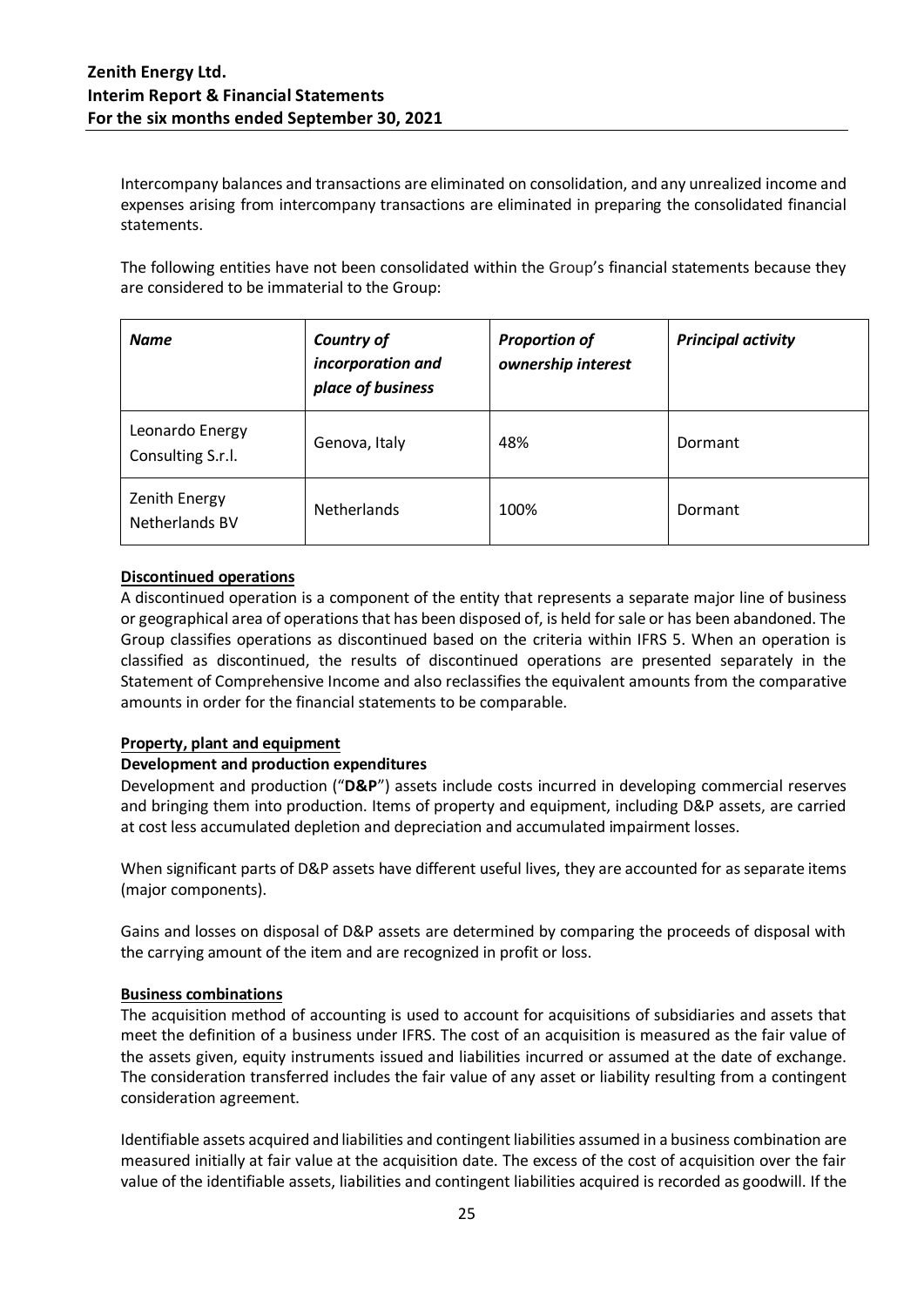cost of an acquisition is less than the fair value of the net assets of the subsidiary acquired, a bargain purchase gain is recognized immediately in the consolidated statement of comprehensive income.

Transaction costs that are incurred in connection with a business combination other than those associated with the issue of debt or equity instruments are expensed as incurred.

Intercompany balances and transactions are eliminated on consolidation, and any unrealized income and expenses arising from intercompany transactions are eliminated in preparing the consolidated financial statements.

#### **Subsequent costs**

Costs incurred subsequent to the determination of technical feasibility and commercial viability, costs of replacing parts of property and equipment and work-overs of property and equipment are recognized only if they increase the economic benefits of the assets to which they relate. All other expenditures are recognized in profit or loss when incurred. The carrying amounts of previous inspections or any replaced or sold components are derecognized. The costs of day-to-day servicing of an item of property and equipment are recognized in profit or loss as incurred.

#### **Depletion and depreciation**

The net book value of producing assets are depleted on a field-by-field basis using the unit of production method with reference to the ratio of production in the year to the related proved and probable reserves, as determined by an independent reserve engineer, taking into account estimated future development costs necessary to bring those reserves into production. For purposes of these calculations, relative volumes of natural gas production and reserves are converted at the energy equivalent conversion rate of six thousand cubic feet of natural gas to one barrel of crude oil.

#### **Impairment**

At the end of each reporting period, the Group reviews the D&P assets for circumstances that indicate the assets may be impaired. Assets are grouped together into cash-generating units ("**CGUs**") for the purpose of impairment testing.

If any such indication of impairment exists, the Group makes an estimate of its recoverable amount. A CGUs recoverable amount is the higher of its fair value less costs to sell and its value in use. In assessing value in use, the estimated future cash flows are discounted to their present value using a pre-tax discount rate that reflects current market assessments of the time value of money and the risks specific to the asset. Value in use is generally computed by reference to the present value of future cash flows expected to be derived from the production of proved and probable reserves.

Fair value less costs to sell is determined as the amount that would be obtained from the sale of a CGU in an arm's length transaction between knowledgeable and willing parties. The fair value less cost to sell of D&P assets is generally determined as the net present value of the estimated future cash flows expected to arise from the continued use of the CGU, including any expansion prospects, and its eventual disposal, using assumptions that an independent market participant may take into account.

These cash flows are discounted by an appropriate discount rate which would be applied by such a market participant to arrive at a net present value of the CGU. When the recoverable amount is less than the carrying amount, the asset or CGU is impaired. For impairment losses identified on a CGU, the loss is allocated on a pro rata basis to the assets within the CGU. The impairment loss is recognized as an expense in profit or loss.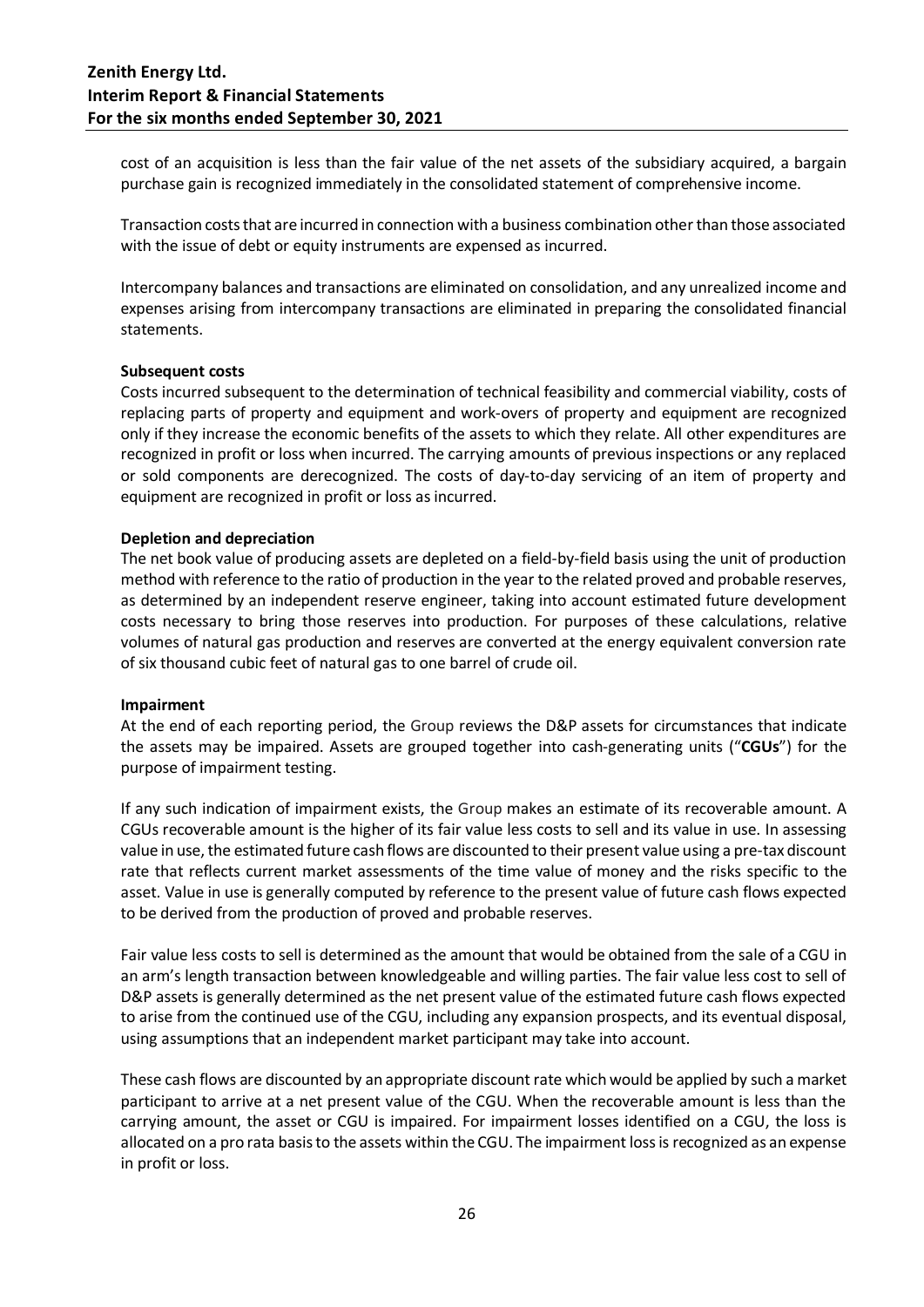At the end of each subsequent reporting period, these impairments are assessed for indicators of reversal.

Where an impairment loss subsequently reverses, the carrying amount of the asset or CGU is increased to the revised estimate of its recoverable amount, but so that the increased carrying amount does not exceed the carrying amount that would have been determined had no impairment loss have been recognized for the asset or CGU in prior periods.

A reversal of an impairment loss is recognized in profit or loss.

### **Decommissioning provision**

The Group recognizes a decommissioning obligation in the period in which a well is drilled or acquired and a reasonable estimate of the future costs associated with removal, site restoration and asset retirement can be made. The estimated decommissioning provision is recorded with a corresponding increase in the carrying amount of the related cost center.

Decommissioning provisions are measured at the present value of management's best estimate of the expenditures required to settle the present obligation at the statement of financial position date. Subsequent to the initial measurement, the provision is adjusted at the end of each period to reflect the unwinding of discount and changes in the estimated future cash flows underlying the obligation. The increase in the provision due to the unwinding of discount is recognized as finance expenses. Actual costs incurred upon settlement of the decommissioning obligations are charged against the provision to the extent the provision was established.

### **Cash and cash equivalents**

Cash and cash equivalents consist of cash deposits in bank accounts and cash in hand.

### **Inventory**

Inventory consists of crude oil which is recorded at the lower of cost and net realizable value. The cost of producing crude oil is accounted on a weighted average basis. This cost includes all costs incurred in the normal course of business in bringing each product to its present location and condition. The cost of crude oil is the producing cost, including royalties. Net realizable value of crude oil and refined products is based on estimated selling price in the ordinary course of business less any expected selling costs.

### **Financial instruments**

Financial assets and financial liabilities are recognized in the Group'sstatement of financial position when the Group becomes a party to the contractual provisions of the instrument. Financial assets and financial liabilities are initially measured at fair value. Transaction costs that are directly attributable to the acquisition or issue of financial assets and financial liabilities are added to or deducted from the fair value of the financial assets or financial liabilities, as appropriate, on initial recognition. Transaction costs directly attributable to the acquisition of financial assets or financial liabilities at fair value through profit or loss are recognized immediately in profit or loss.

### **Financial assets**

All regular way purchases or sales of financial assets are recognized and derecognized on a trade date basis. All recognized financial assets are measured subsequently in their entirety at either amortized cost or fair value, depending on the classification of the financial assets.

### *Classification of financial assets*

Debt instruments that meet the following conditions are measured subsequently at amortized cost using the effective interest method: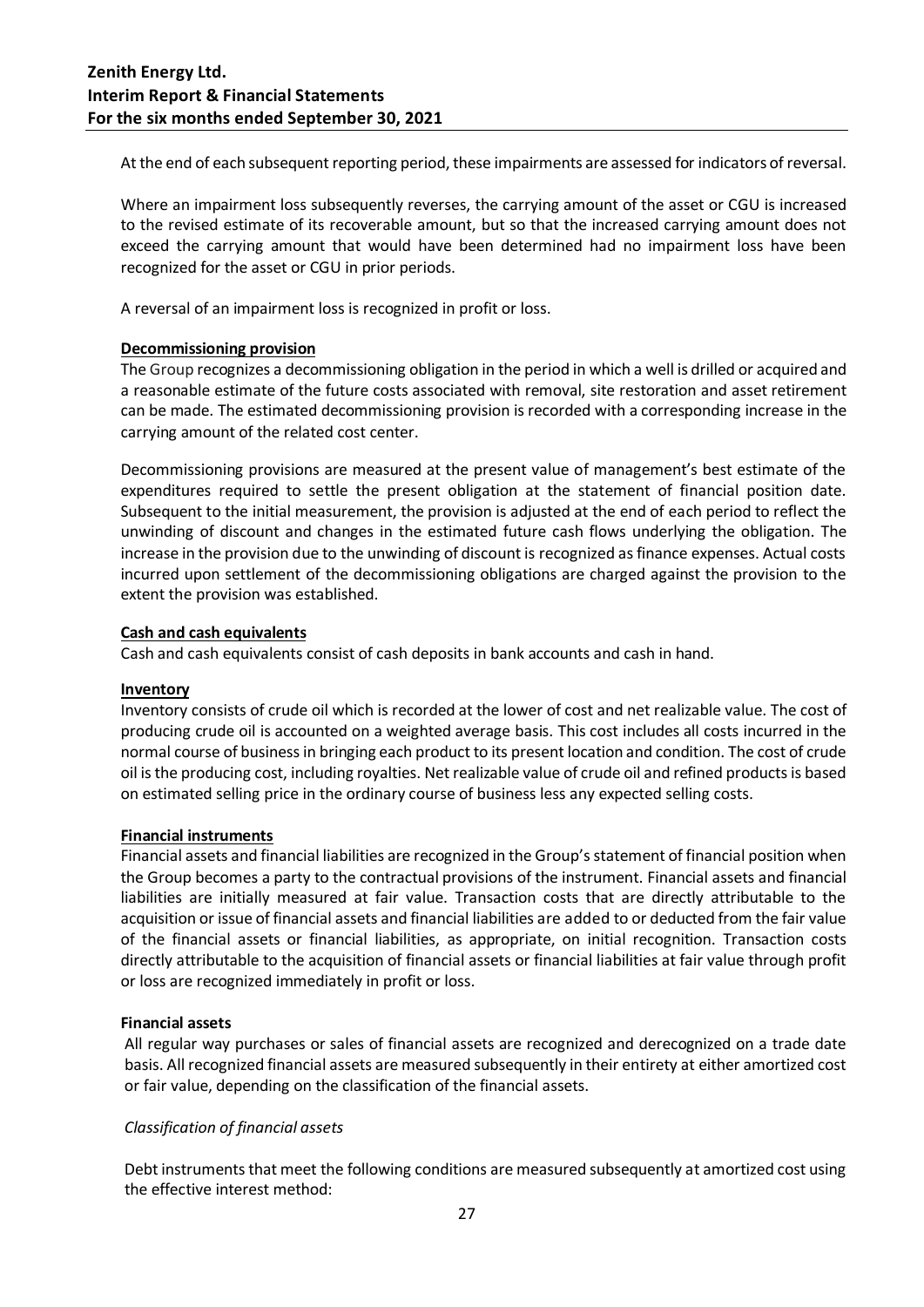- the financial asset is held within a business model whose objective is to hold financial assets in order to collect contractual cash flows; and
- the contractual terms of the financial asset give rise on specified dates to cash flows that are solely payments of principal and interest on the principal amount outstanding.

Debt instruments that meet the following conditions are measured subsequently at fair value through other comprehensive income (FVTOCI):

- the financial asset is held within a business model whose objective is achieved by both collecting contractual cash flows and selling the financial assets; and
- the contractual terms of the financial asset give rise on specified dates to cash flows that are solely payments of principal and interest on the principal amount outstanding.

By default, all other financial assets are measured subsequently at fair value through profit or loss (FVTPL).

Despite the foregoing, the Group may make the following irrevocable election/designation at initial recognition of a financial asset:

- the Groupmay irrevocably elect to present subsequent changes in fair value of an equity investment in other comprehensive income if certain criteria are met; and
- the Group may irrevocably designate a debt investment that meets the amortized cost or FVTOCI criteria as measured at FVTPL if doing so eliminates or significantly reduces an accounting mismatch.

### *Impairment of financial assets*

The Group applies the expected credit loss model to financial assets measured at amortized cost or at fair value through other comprehensive income. There are no financial assets other than trade receivables.

### **De-recognition of financial assets**

The Group derecognizes a financial asset only when the contractual rights to the cash flows from the asset expire, or when it transfers the financial asset and substantially all the risks and rewards of ownership of the asset to another entity.

### **Financial liabilities and equity**

### *Classification as debt or equity*

Debt and equity instruments are classified as either financial liabilities or as equity in accordance with the substance of the contractual arrangements and the definitions of a financial liability and an equity instrument.

### *Equity instruments*

An equity instrument is any contract that evidences a residual interest in the assets of an entity after deducting all of its liabilities. Equity instruments issued by the Group are recognized at the proceeds received, net of direct issue costs.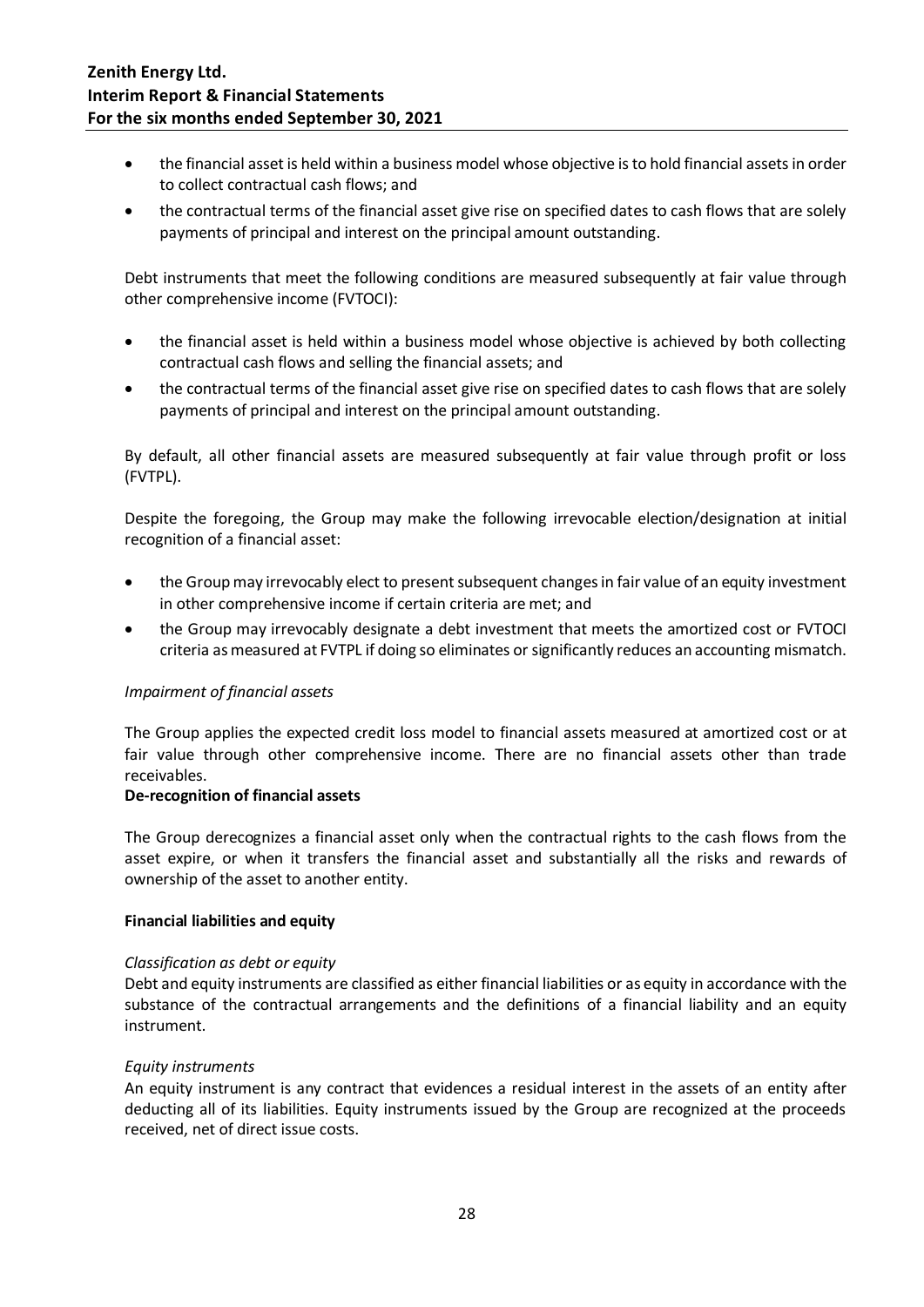Repurchase of the Group's own equity instruments is recognized and deducted directly in equity. No gain or loss is recognized in profit or loss on the purchase, sale, issue or cancellation of the Group's own equity instruments.

### *Financial liabilities*

All financial liabilities are measured subsequently at amortized cost using the effective interest method.

#### *Compound financial instruments*

Compound financial instruments include convertible notes which can be converted into a fixed number of common shares for a fixed amount of consideration. The compound financial instrument is bifurcated and recorded with a liability and equity component. The liability component is initially recognized as the fair value of the liability without the conversion feature, which is calculated using inputs that fall within level 1 of the fair value hierarchy of IFRS 13. The equity component is recognized as the difference between the fair value of the convertible debt and the fair value of the liability component.

Transaction costs are proportionately allocated between the components. Subsequently, the liability component is measured at amortized cost using the effective interest method and accretes up to the principal balance at maturity.

The equity component is not re-measured after initial recognition. Upon conversion, the liability component is reclassified to equity and no gain or loss is recognized. If the number of common shares to which the loan can be converted is not fixed then the loan is recorded as a liability with no debt / equity split.

#### **De-recognition of financial liabilities**

The Group removes a financial liability (or a part of a financial liability) from its statement of financial position when, and only when, it is extinguished-i.e.. when the obligation specified in the contract is discharged or cancelled or expires.

### *Amortized cost and effective interest method*

The effective interest method is a method of calculating the amortized cost of a debt instrument and of allocating interest income over the relevant period. For financial assets other than purchased or originated credit-impaired financial assets (i.e. assets that are credit-impaired on initial recognition), the effective interest rate is the rate that exactly discounts estimated future cash receipts (including all fees and points paid or received that form an integral part of the effective interest rate, transaction costs and other premiums or discounts) excluding expected credit losses, through the expected life of the debt instrument, or, where appropriate, a shorter period, to the gross carrying amount of the debt instrument on initial recognition.

The amortized cost of a financial asset is the amount at which the financial asset is measured at initial recognition minus the principal repayments, plus the cumulative amortization using the effective interest method of any difference between that initial amount and the maturity amount, adjusted for any loss allowance. The gross carrying amount of a financial asset is the amortized cost of a financial asset before adjusting for any loss allowance.

Interest income is recognized using the effective interest method for debt instruments measured subsequently at amortized cost. For financial assets, interest income is calculated by applying the effective interest rate to the gross carrying amount of a financial asset, except for financial assets that have subsequently become credit-impaired. For financial assets that have subsequently become creditimpaired, interest income is recognized by applying the effective interest rate to the amortized cost of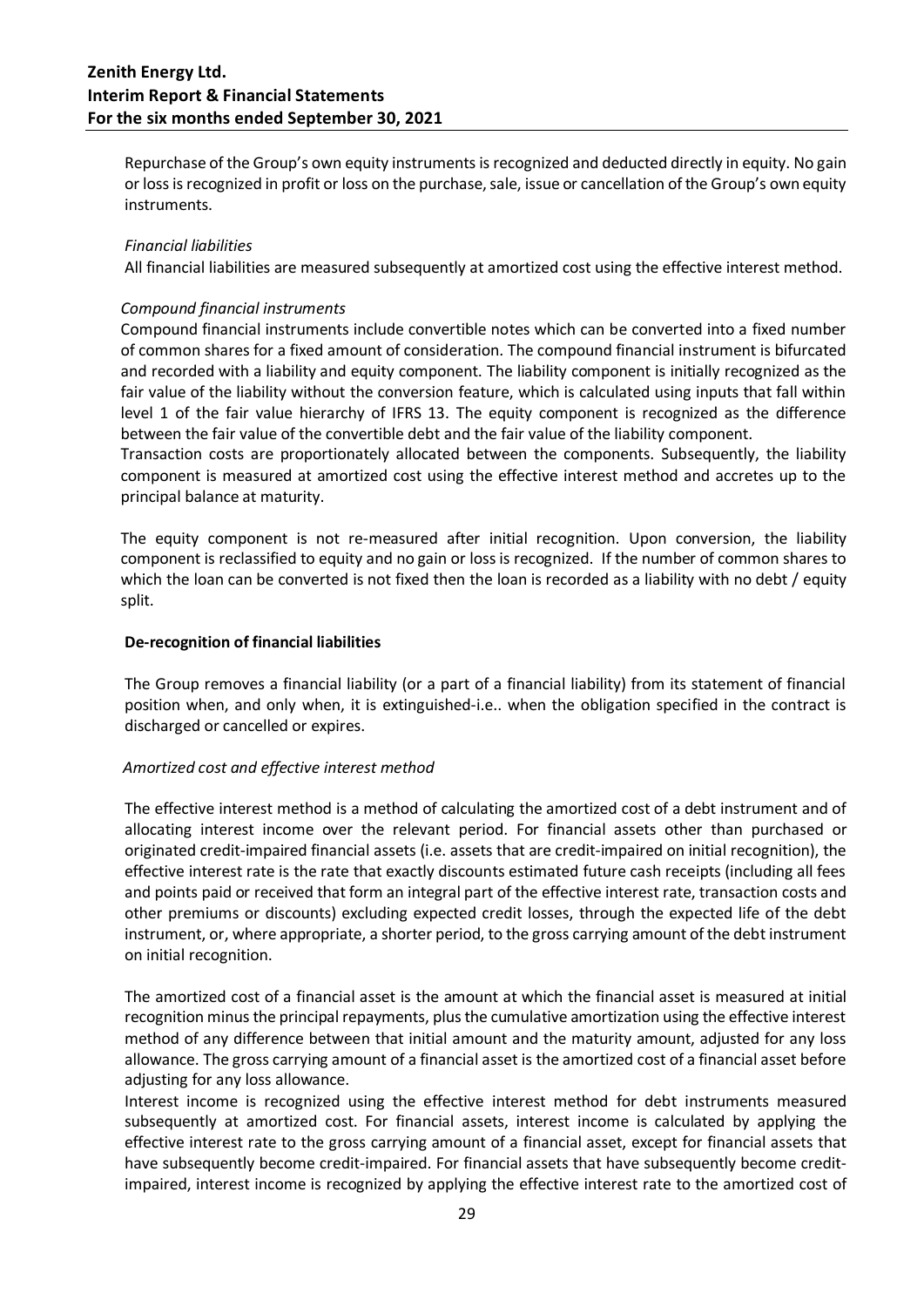the financial asset. If, in subsequent reporting periods, the credit risk on the credit-impaired financial instrument improves so that the financial asset is no longer credit-impaired, interest income is recognized by applying the effective interest rate to the gross carrying amount of the financial asset.

The Group's financial assets were classified as financial assets measured subsequently at amortized cost. The Group'sfinancial liabilities were classified as financial liabilities measured subsequently at amortized cost. The Group does not choose to classify any financial liabilities as measured at fair value through profit or loss.

### **Share capital**

Share capital is classified as equity if it is non-redeemable and any dividends are discretionary, or is redeemable but only at the Group's option. Dividends on share capital classified as equity are recognized as distributions within equity. Non-equity share capital is classified as a liability if it is redeemable on a specific date or at the option of the shareholders or if dividend payments are not discretionary. Dividends thereon are recognized in the consolidated income statement as a financial expense.

Incremental costs directly attributable to the issue of common shares are recognized as a deduction from equity.

### **Share-based payments**

The cost of providing share-based payments to employees is charged to the statement of comprehensive income (or treated as a share issue cost) over the vesting period of the related share options or share allocations. The cost is based on the fair values of the options, which is determined using the Black Scholes method. The value of the charge is adjusted to reflect expected and actual level of vesting. Charges are not adjusted for market related conditions that are not achieved. Where equity instruments are granted to persons other than Directors or employees the consolidated statement of comprehensive income is charged with the fair value of the related goods or services received.

### **Earnings per share**

The Group presents basic and diluted earnings per share for its common shares. Basic earnings per share amounts are calculated by dividing the profit or loss attributable to common shareholders of the Group by the weighted average number of common shares outstanding during the period. Diluted earnings per share amounts are determined by adjusting the profit or loss attributable to common shareholders and the weighted average number of common shares outstanding, adjusted, for the effects of all dilutive potential common shares.

### **Revenue from contracts with customers**

The Group enters into contracts for the sale of oil and gas. Revenue is recognized when the price is determinable, the product has been delivered in accordance with the terms of the contract, the significant risks and rewards or ownership have been transferred to the customer and collection of the sales price is reasonably assured. The performance obligation is identified to be the delivery of oil and gas to the customer, and the transaction price is allocated to the amount of oil and gas delivered. These criteria for performance obligation are assessed to have occurred once the product has been delivered to the customer.

### **Foreign currency translation**

Foreign currency transactions are translated into the respective functional currencies of the Group and its subsidiaries using the exchange rates prevailing at the dates of the transactions. Foreign exchange gains and losses resulting from the settlement of such transactions and from the translation at period end exchange rates of monetary assets and liabilities denominated in foreign currencies are recognized in the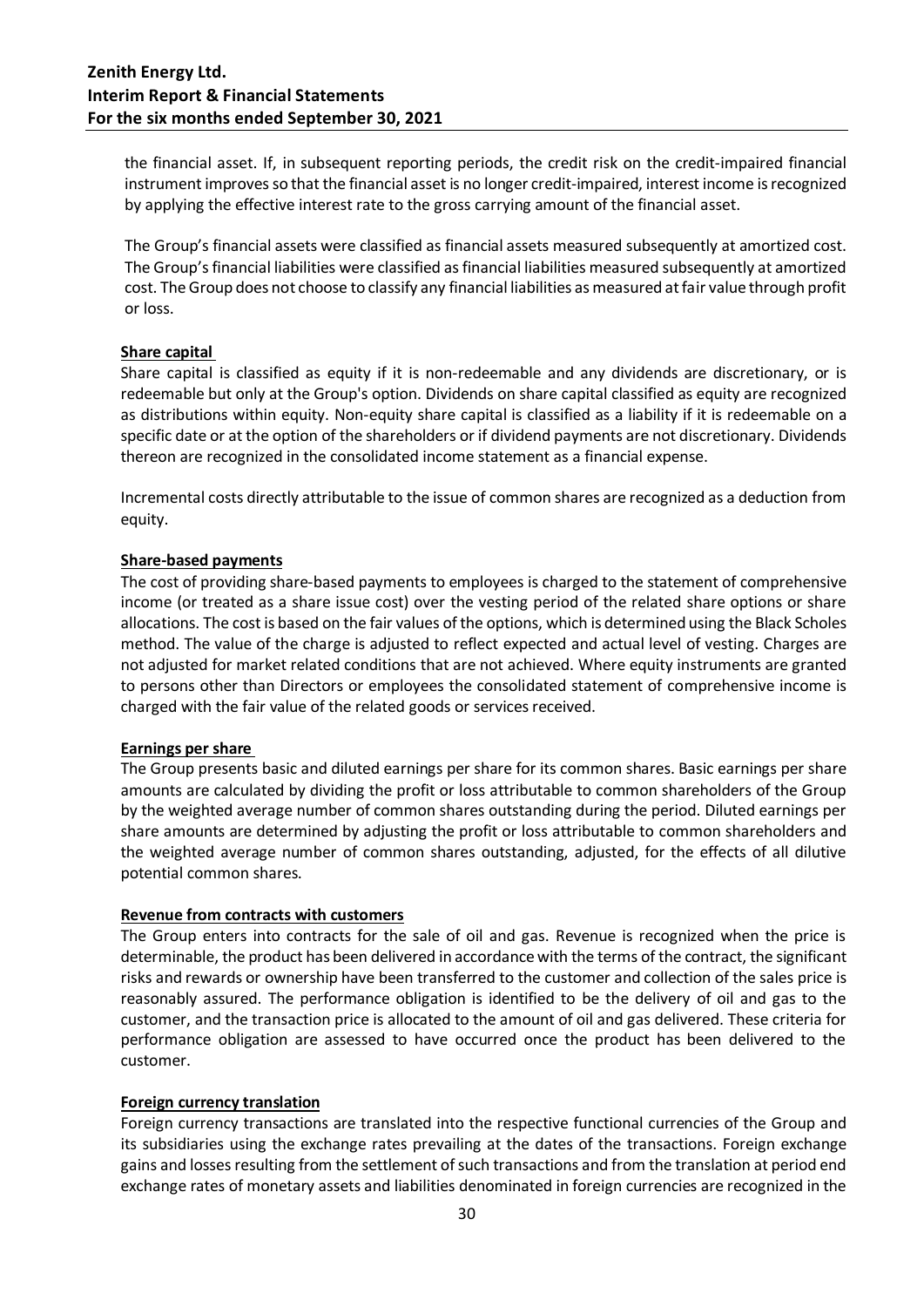consolidated statement of comprehensive income.

The financial results and position of foreign operations whose functional currency is different from the presentation currency are translated as follows:

- Assets and liabilities are translated at period-end exchange rates prevailing at that reporting date; and,
- Income and expenses are translated at average exchange rates for the period.

Exchange differences arising on translation of foreign operations are transferred directly to the Group's exchange difference on translating foreign operations on the statement of comprehensive income and are reported as a separate component of shareholders' equity. These differences are recognized in profit or loss in the period in which the operation is disposed.

### **Finance expense**

Finance expense is comprised of interest on debt, accretion of the decommissioning obligation, accretion of convertible notes and other miscellaneous interest charges.

### **Taxation**

Income tax expense is comprised of current and deferred tax and is recognized in profit or loss except to the extent that it relates to items recognized in other comprehensive income or directly in equity. In this case, the tax is also recognized in other comprehensive income or directly in equity, respectively.

Current tax is the expected tax payable on the taxable income for the year, using tax rates enacted or substantively enacted at period end, adjusted for amendments to tax payable with regards to previous years.

Deferred tax is recorded, using the asset and liability method, on temporary differences between the tax bases of assets and liabilities and their carrying amounts for financial reporting purposes. However, deferred tax is not recorded on taxable temporary differences arising on the initial recognition of goodwill or on the initial recognition of assets and liabilities in a transaction other than a business combination that affect neither accounting nor taxable profit or loss. The amount of deferred tax provided is based on the expected manner of realization or settlement of the carrying amount of assets and liabilities, using tax rates enacted or substantively enacted at the statement of financial position date.

A deferred tax asset is recognized only to the extent that it is probable that future taxable profits will be available against which the asset can be utilized. The carrying amount of deferred tax assets is reviewed at each reporting date and reduced to the extent that it is no longer probable that sufficient future taxable profit will be available to allow all or part of the deferred tax asset to be utilized. Unrecognized deferred tax assets are reassessed at each reporting date and are recognized to the extent that it has become probable that future taxable profit will allow the deferred tax asset to be recovered.

Deferred tax assets and liabilities are offset when there is a legally enforceable right to offset current tax assets against current tax liabilities and when they relate to income taxes levied by the same taxation authority and the Group intends to settle its current tax assets and liabilities on a net basis.

### **Interest-Bearing Loans and Borrowings**

Interest-bearing loans and borrowings are initially recognized at fair value, which equates to the value of proceeds received net of any directly attributable arrangement costs. Subsequent to initial recognition these borrowings are stated at amortized cost using the effective interest rate method.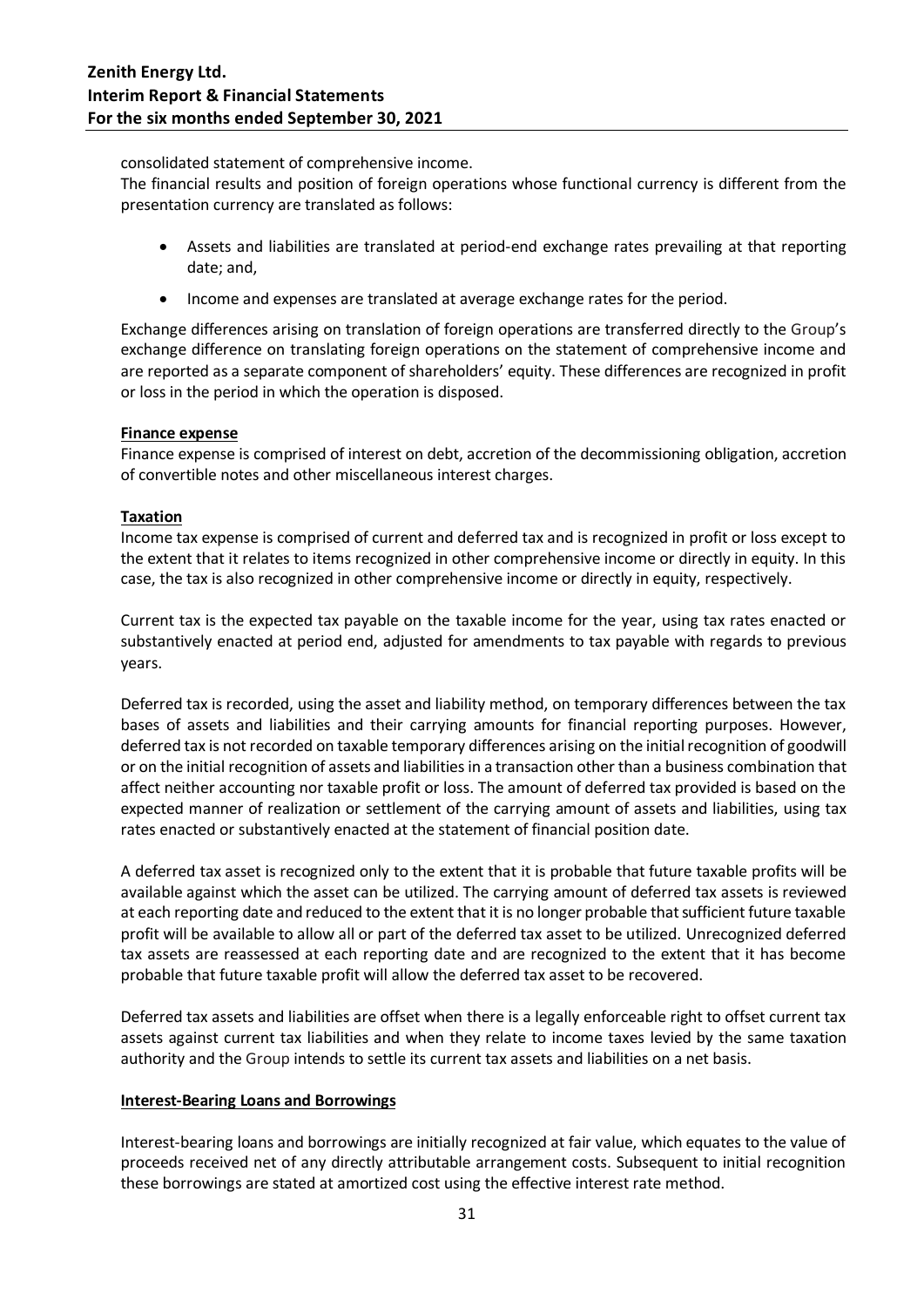#### **4. Critical accounting estimates and judgements**

Estimates and judgments are continually evaluated and are based on historical experience and other factors, including expectations of future events that are believed to be reasonable under the circumstances.

The Group makes estimates and assumptions about the future. The relating accounting estimates will by definition, seldom equal to related achieved result. The estimates and judgements that have significant risk of causing a material adjustment to the carrying amounts of assets and liabilities within the next financial year are addressed below:

#### **Going concern**

Management have prepared the financial statements on a going concern basis of accounting which, as stated in note 2, is dependent on the group being able to raise additional funding as required. This is considered to be a critical accounting judgement.

#### **Property, plant and equipment**

Management reviews the Group's property, plant and equipment annually for impairment indicators.

The determination of recoverable amounts in any resulting impairment test requires judgement around key assumptions. Key assumptions in the impairment models include those related to prices that are based on forward curves and long-term corporate assumptions thereafter, discount rates, that are risked to reflect conditions specific to individual assets, future costs, both capital and operating that are based on management's estimates having regard to past experience and the known characteristics of the individual assets, reserves and future production, which are discussed further on note 11. The carrying value of property, plant and equipment as of September 30, 2021, was CAD\$132,029k (2020 – CAD \$33,230k).

### **Proved and probable reserves and contingent resources**

The volume of proved and probable oil and gas reserves is an estimate that affects the unit of production depreciation of producing oil and gas property, plant and equipment as well as being a significant estimate affecting decommissioning provisions, impairment calculations and the valuation of oil and gas properties in business combinations. Contingent resources affect the valuation of exploration and exploration assets acquired in business combinations and the estimation of the recoverable value of those assets in impairment tests.

Proved and probable reserves and contingent resources are estimated using standard recognized evaluation techniques. Estimates are reviewed at least annually and are regularly estimated by independent consultants. Future development costs are estimated taking into account the level of development required to produce the reserves by reference to operators, where applicable, and internal engineers.

The Group's reserves are evaluated and reported on by independent reserve engineers at least annually. The engineers issue a Competent Person's Report ("**CPR**") and the latest version was issued in July 2021 in relation to the Group's Italian and Congolese assets. Reserve estimation is based on a variety of factors including engineering data, geological and geophysical data, projected future rates of production, commodity pricing and timing of future expenditures, all of which are subject to significant judgement and interpretation.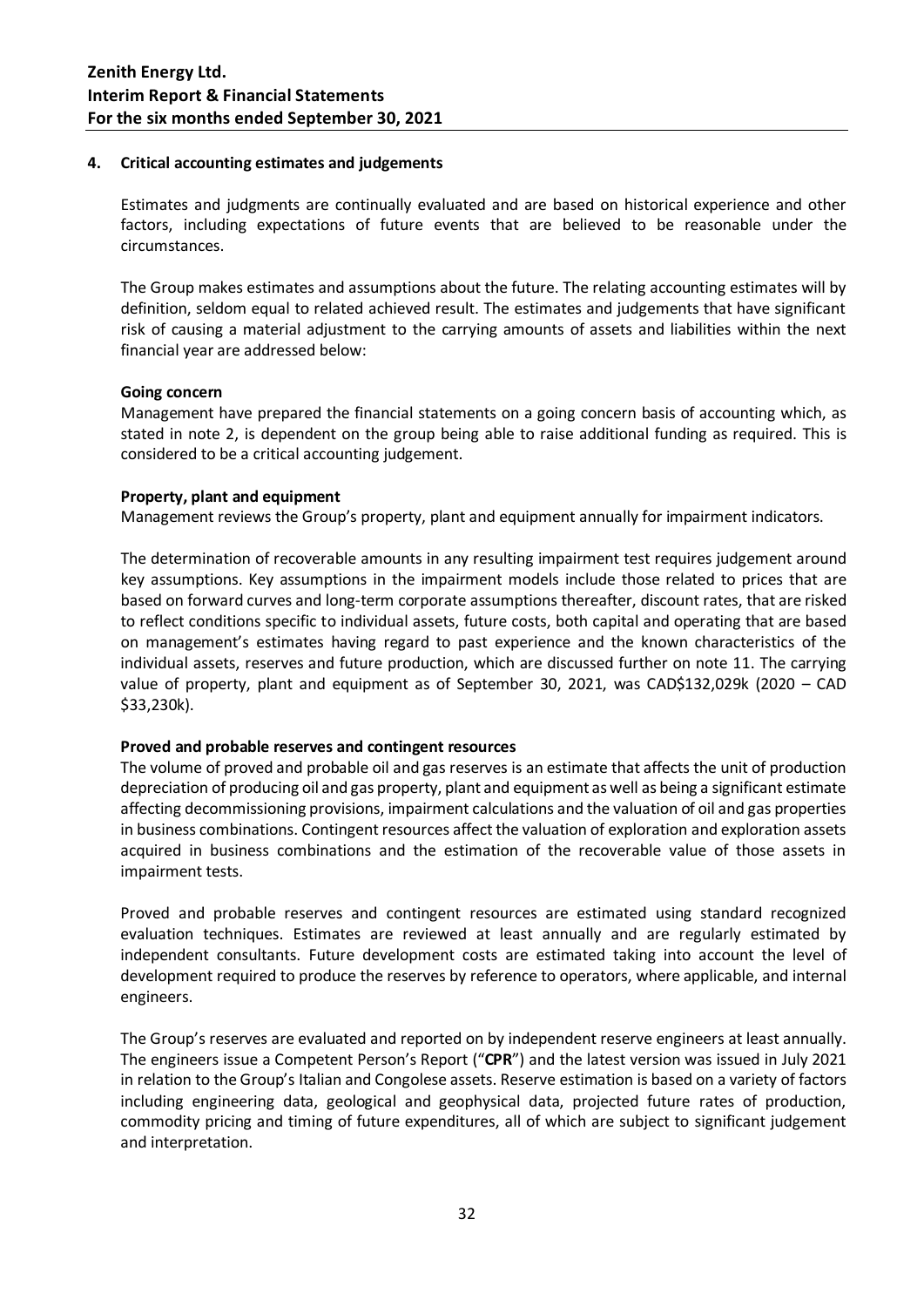### **Decommissioning costs**

Most of these decommissioning events are many years in the future and the precise requirements that will have to be met when the removal event occurs are uncertain. Decommissioning technologies and costs are constantly changing, as well as political, environmental, safety and public expectations.

The estimated cost of decommissioning at the end of the producing lives of fields is reviewed periodically and is based on forecast price levels and technology at the Statement of Financial Position date. Provision is made for the estimated cost at the Statement of Financial Position date, using a discounted cash flow methodology and a risk-free rate of return. Details of the Group's decommissioning costs are disclosed in note 22. The carrying value of the decommissioning costs as of September 30, 2021, is CAD \$11,265k (2020 – CAD \$13,307k).

### **Provisional fair values used in business combination accounting**

As disclosed in note 6 the Group has applied the provisions within IFRS 3 to use provisional fair values in the business combination accounting in respect of the acquisition of AAOG. Management has elected to recognize the assets and liabilities at their book value, without any adjustment for fair value at the date of acquisition which is considered to be themost prudent approach while an exercise to complete a formal purchase price allocation is undertaken. Once the purchase price allocation has been completed management will update the provisional accounting to their fair values where there are material differences.

### **Recoverability of other receivables**

Trade receivables qualify as financial assets and would be considered impaired if its carrying amount exceeds its recoverable amount. An impairment loss should be regarded as incurred if there is objective evidence of impairment as a result of one or more events that occurred after initial recognition.

### *Equity Sharing Agreement (ESA)*

As of March 31, 2020, the Company identified a trade receivable, that could be impaired due to the conditions of the contract.

On February 14, 2020, the Company announced that it has entered into an equity sharing agreement, with a consortium of institutional investors, for a total amount of NOK 9,700k (approximately CAD\$1,389k), by a subscription for 50,000,000 new common shares, an issue price of NOK 0.194 per share.

As of March 31, 2020, the current share price was lower than the benchmark price and the Board made calculations to estimate value of the receivable as of March 31, 2020. It resulted in an impairment of the facility of CAD\$700k. If the share price continues to remain lower than the benchmark price within the contract, further impairments may arise. As of September 30, 2021, The Company considers the impairment still sufficient to cover the price risk and currently further impairments is not requested.

### *Congo – receivable from SNPC*

As part of the business combination of AAOG, the Group acquired another receivable due from SNPC, of approximately US\$5.7 million (equivalent to approximately CAD\$8M) as a result of the work conducted to date on the License. Zenith has met with SNPC and expects to obtain the full repayment of the aforementioned amount. In addition, it is expected that the signature bonus of US\$2 million that will become payable should the Group be successful in its tender for a new license will be offset from the receivable which would further demonstrate the recoverability of the amount.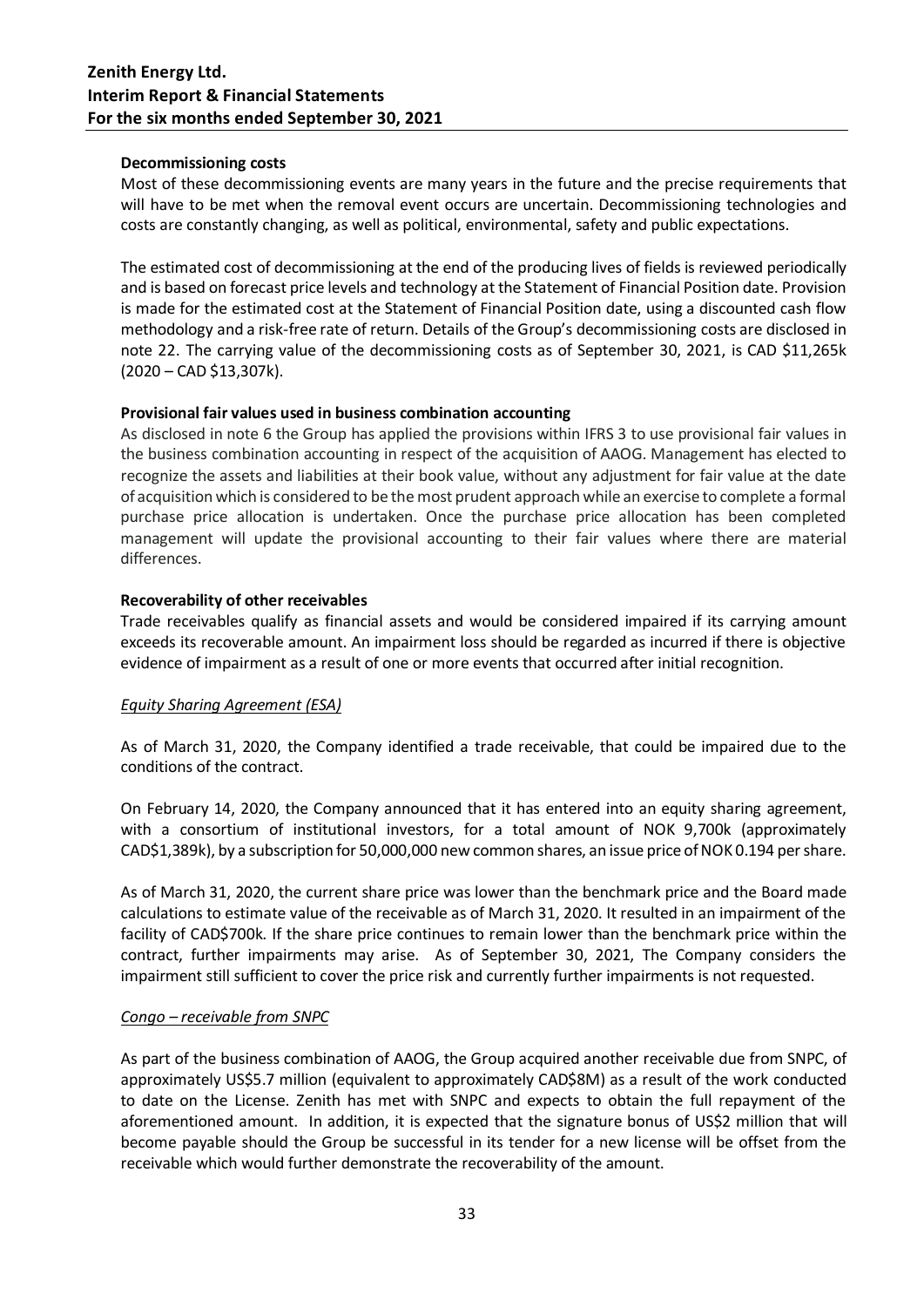Management has therefore not recognized an impairment in respect of this receivable.

### **5. Administrative expenses**

During the six months ended September 30, 2021, the Group incurred CAD\$ 7,083k (2020 - CAD\$ 3,548k) of administrative expenses. Furthermore, during the same period the Group incurred CAD\$ 1,829k (2020 - CAD\$ 703k) of non-recurring expenses which relate to the cost of raising funds, negotiation costsfor the potential acquisition of producing assets and share based payments costs, which is a non-cash item.

The increase in the administrative expenses registered during the six months ended September 30, 2021 when compared to 2020, is due to non-cash items such as the re-translation of the intercompany figures for CAD\$ 2,605k, the fair value for the options issued during the period for CAD\$1,485, and the increase of the professional fees paid in connection with the acquisition of the assets in Tunisia (+ CAD\$1,077k).

|                                            | Six months ended September 30, |           |
|--------------------------------------------|--------------------------------|-----------|
|                                            | 2021                           | 2020      |
|                                            | CAD\$'000                      | CAD\$'000 |
| Auditors remuneration - audit fees Group   |                                |           |
| Accounting and bookkeeping                 | 39                             | 19        |
| Legal                                      |                                | 39        |
| Other professional fees                    | 1,397                          | 320       |
| Office                                     | 127                            | 365       |
| Administrative expenses                    | 69                             | 178       |
| Foreign exchange loss                      | 2,650                          | 645       |
| Other administrative expenses              | 87                             | 271       |
| <b>Salaries</b>                            | 617                            | 669       |
| Travel                                     | 268                            | 339       |
| <b>General and administrative expenses</b> | 5,254                          | 2,845     |
|                                            |                                |           |
| Non-recurring expenses                     |                                |           |
| Listing costs                              | 36                             | 524       |
| Negotiation costs for acquisitions         | 115                            | 131       |
| Bond Issue costs                           | 145                            |           |
| Share based payments                       | 1,533                          | 48        |
| <b>Total non-recurring expenses</b>        | 1,829                          | 703       |
| Total general and administrative expenses  | 7,083                          | 3,548     |

#### **6. Business combinations**

On April 30, 2021, Zenith announced that, following its market announcement dated April 21, 2021, Compagnie Du Desert Ltd ("**CDD**"), its recently incorporated fully owned subsidiary, has entered into a share purchase agreement ("**SPA**") with Candax Energy Limited ("**Candax**") for the acquisition of a 100 percent interest in Candax's fully owned subsidiary in Barbados, Ecumed Petroleum Tunisia Ltd ("**EPT**") (the "**Acquisitions**"), which holds a 100% interest in the El Bibane and Robbana concessions in Tunisia.

Pursuant to the terms of the SPA, CDD has agreed to acquire 100% of the issued share capital of EPT for a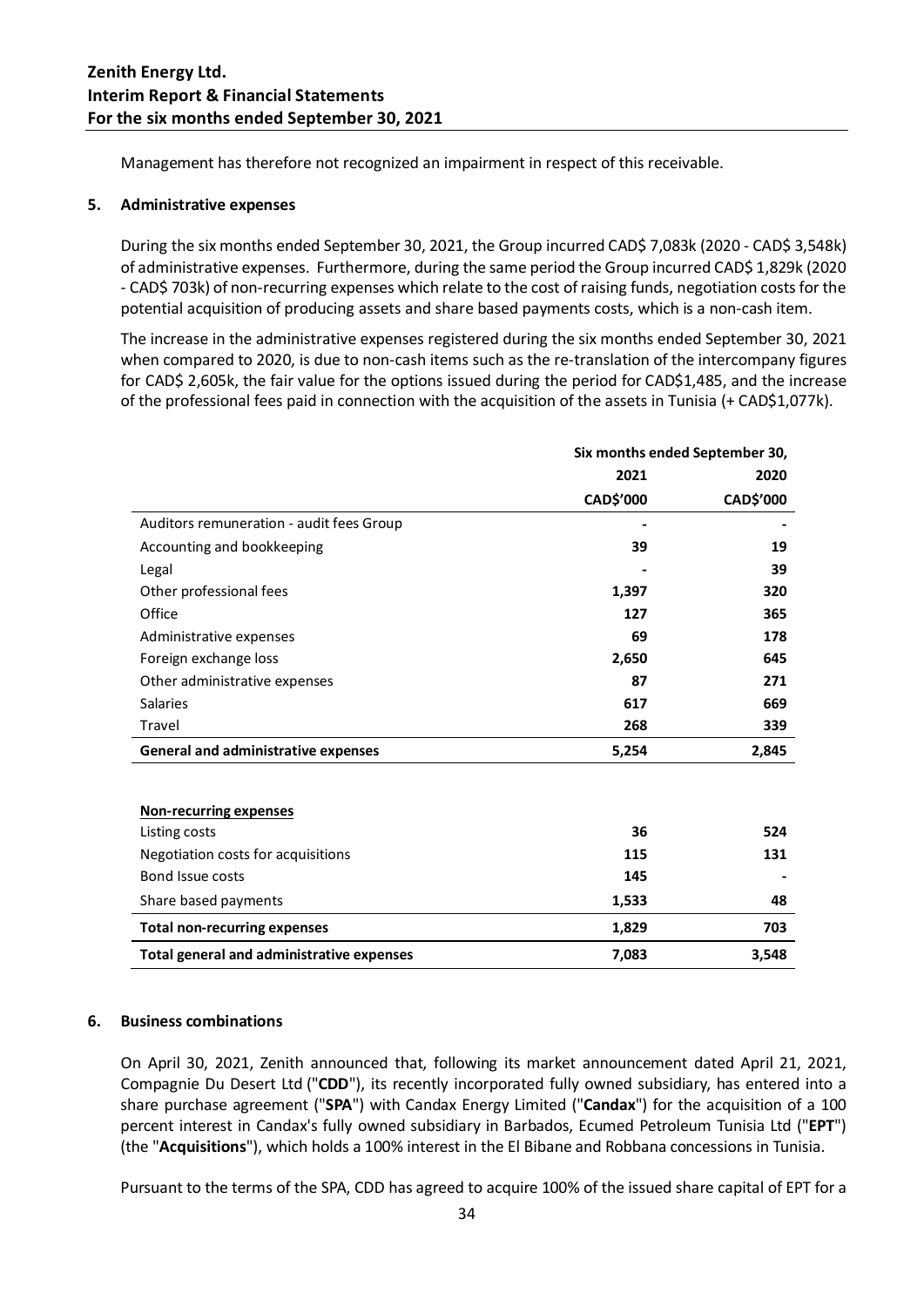nominal consideration of US\$100 payable at completion, as well an additional consideration of approximately USD\$200,000 in the form of assumption of debt payable by the close of May 2021.

The El Bibane concession ("**El Bibane**") is located 16 kilometers offshore from the port of Zarzis in the Gulf of Gabes, covering an area of approximately 228 square kilometers and in approximately 7-8 meters water depth. The field was discovered by Marathon Oil Corporation in 1982. However, it was not developed until 1998. Upon initial development, a peak production of 4,500 bopd was achieved. The reservoir is located in the Cretaceous Zebbag fractured dolomite formation at approximately 2,150 meters below surface. Zenith has acquired a 100% working interest in El Bibane. A total of three wells remain active. A total of 6 wells plus 4 sidetracks have been drilled. El Bibane expires on December 31, 2033.

The Robbana concession ("**Robbana**"), covering 48 square kilometers and located onshore in the island of Djerba in the southern Gulf of Gabes, was discovered in 1988, achieving a peak production of 500 bopd in 1994.

The ROB-1 well encountered two hydrocarbon-bearing reservoirs in the Cretaceous Upper Meloussi Sandstone formation. Only two wells have been drilled in Robbana since discovery, ROB-1 which is still in production and ROB-2 which is temporarily abandoned. Robbana expires on November 4, 2034.

The fair values of the assets acquired, the liabilities and contingent liabilities assumed are based on the Net Present Value ("NPV") of future cash flows included in the Competent Persons Report prepared on behalf of the Group by Chapman Petroleum Engineering Ltd. ("Chapman"), a registered Professional Engineer in the Province of Alberta (Canada), permit number P 4201 of the association of Professional Engineers and Geoscientist of Alberta (Canada).

There was an effective USD\$100.00 (CAD\$127 equivalent) acquisition price. The acquisition has been accounted for as a business combination using the acquisition method of accounting and resulted in a bargain purchase as follows:

### **Fair value of net assets acquired CAD\$'000**

| Development and production assets |            |
|-----------------------------------|------------|
| (net of taxation and royalties)   | 41,044     |
| Other assets                      | 69,094     |
| <b>Capital Costs</b>              | (23, 426)  |
| Decommissioning Obligations       | (1, 125)   |
| Other liabilities                 | (111, 850) |
| NPV of the assets                 | (26, 263)  |
| Other assets acquired             | 102,842    |
| Less: Consideration paid          |            |
| Gain on business combination      |            |
|                                   |            |

The activity of the newly-acquired Tunisian subsidiaries are included within note 29 'Operating segments'.

### **Development and production (D&P) assets**

The estimated value of the D&P assets acquired was determined using both estimates and an independent reserve evaluation based on oil and gas reserves discounted at 10%.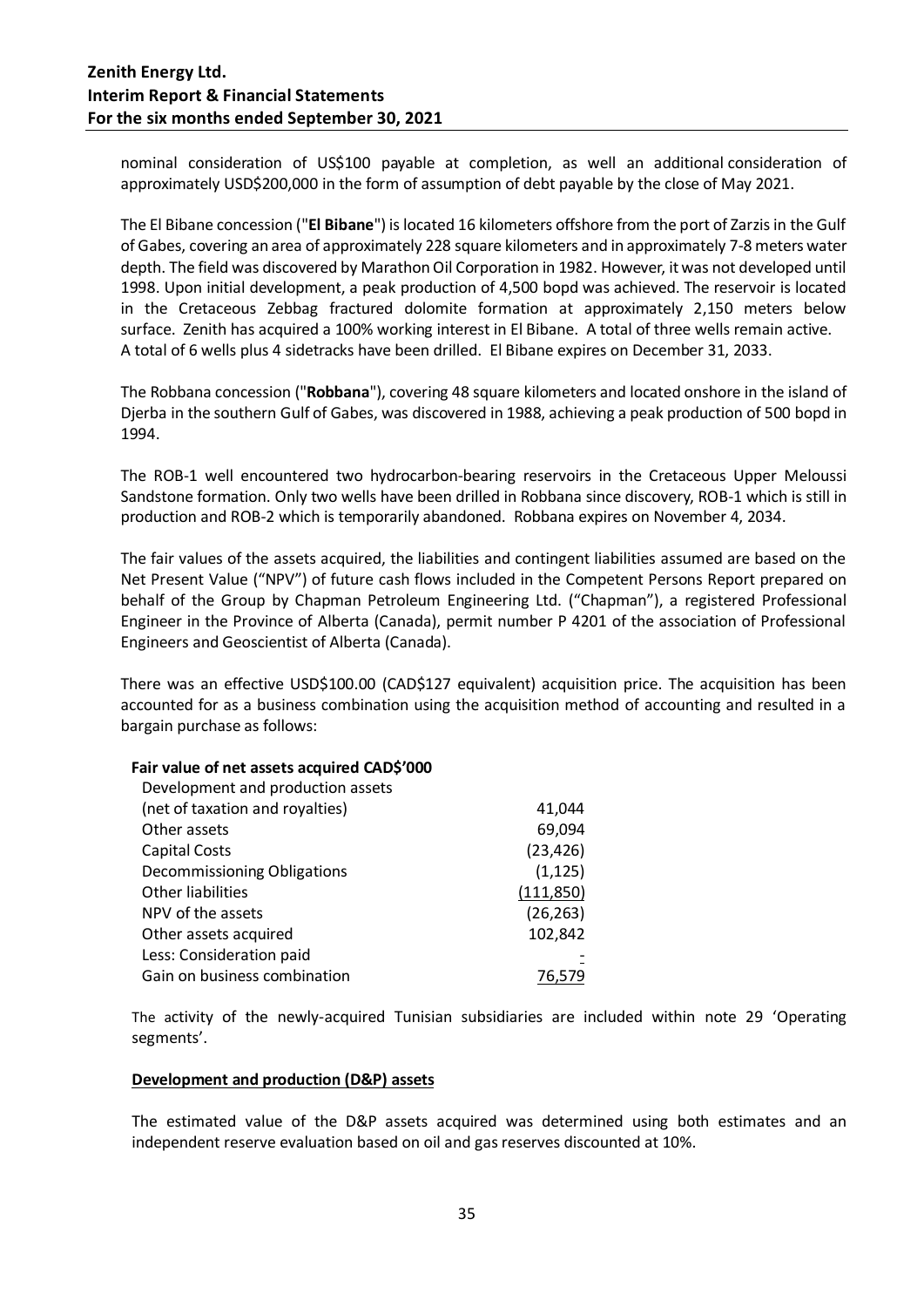### **Decommissioning provisions**

The fair value of decommissioning obligations assumed was determined using the timing and estimated costs associated with the abandonment, restoration, and reclamation of the wells and facilities acquired, discounted at a credit adjusted rate.

### **DEFERRED CONSIDERATION PAYABLE**

### *Capital Costs*

According to the CPR Report, the total capital expenditures of USD\$ 20 million have been estimated for the overall property.

### *Operating costs*

Operating costs have been estimated to be USD\$ 87.3 million based on historical and budget information provided by operator of the property.

| <b>DEFERRED CONSIDERATION PAYABLE</b>      | September 30, 2021<br><b>CAD\$'000</b> | September 30, 2020<br><b>CAD\$'000</b> |
|--------------------------------------------|----------------------------------------|----------------------------------------|
|                                            |                                        |                                        |
| Capital costs                              |                                        |                                        |
| Current portion                            | 3,199                                  |                                        |
| Non-Current portion                        | 62,464                                 |                                        |
| As of 30 September                         | 65,663                                 |                                        |
|                                            |                                        |                                        |
| Deferred Consideration payable current     | 3,199                                  |                                        |
| Deferred Consideration payable non-current | 62,464                                 |                                        |
| Total                                      | 65,663                                 |                                        |

The deferred consideration liability has been measured at the present value of contracted future cash flows. The value and timing of contracted future cash flows has been included in note 26.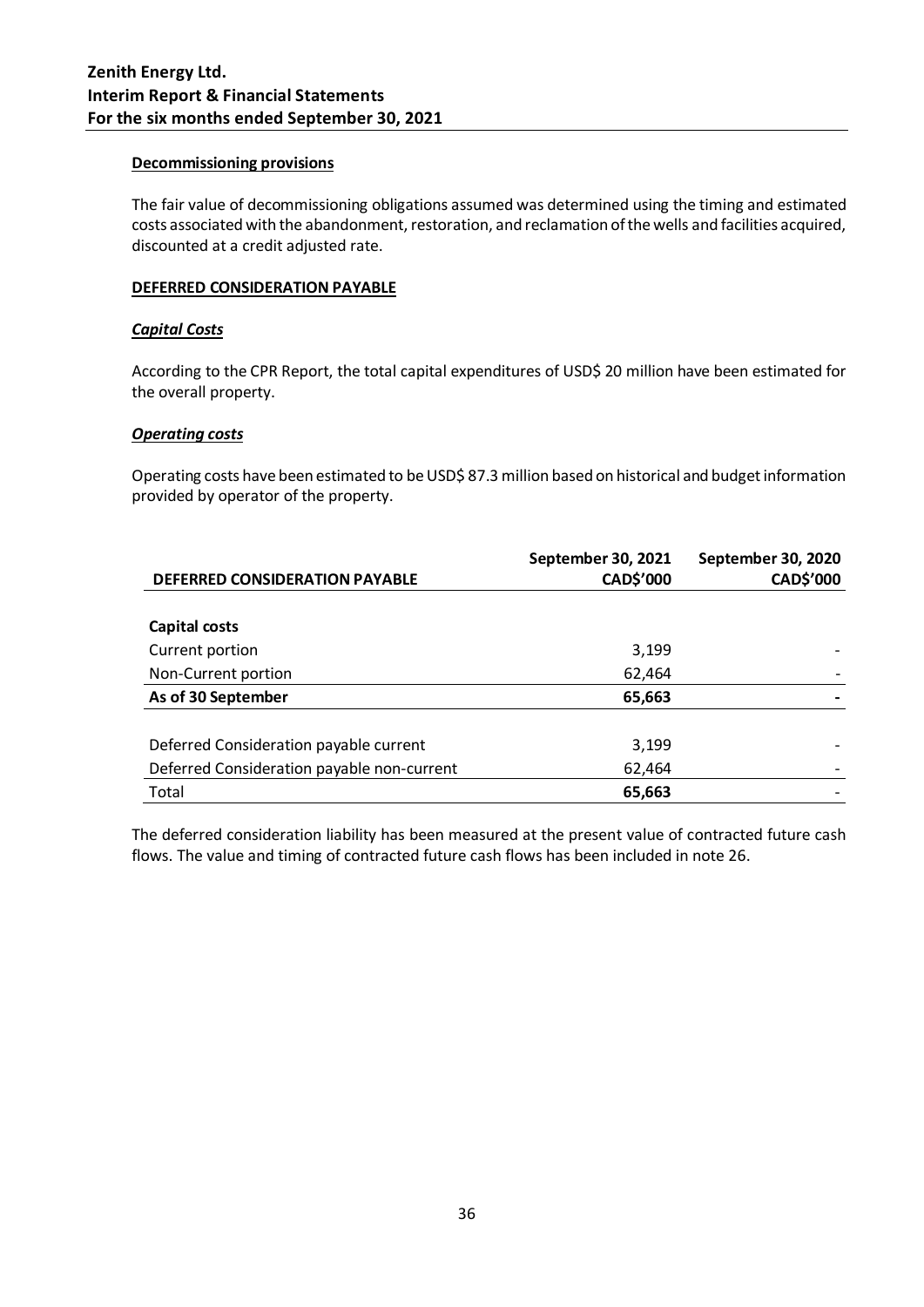### **7. Finance expense**

|                                                     | Six months ended September 30, |                    |
|-----------------------------------------------------|--------------------------------|--------------------|
|                                                     | 2021<br>CAD \$'000             | 2020<br>CAD \$'000 |
| Effective interest on financial liabilities held at |                                |                    |
| amortised cost                                      | (580)                          | (284)              |
| Interest expense                                    | (522)                          |                    |
| Finance expenses                                    | (403)                          |                    |
| Net finance expense                                 | (1,505)                        | (284)              |

### **8. Taxation**

|                                 |                          | Six months ended September 30, |  |
|---------------------------------|--------------------------|--------------------------------|--|
|                                 | 2021<br>2020             |                                |  |
|                                 | <b>CAD \$'000</b>        | <b>CAD \$'000</b>              |  |
| Current tax                     |                          |                                |  |
| Deferred tax                    |                          |                                |  |
| Total tax charge for the period | $\overline{\phantom{0}}$ |                                |  |

The tax (credit) / charge for the six months ended September 30, 2021 comprised CAD\$ nil (2020 – CAD\$ nil) of current tax expense and CAD\$ nil deferred tax reduction (2020 – CAD\$ nil deferred tax reduction).

As of September 30, 2021, the Group has accumulated non-capital losses in Canada totaling CAD\$ 666,287k (2020 - CAD\$ 607,273k) which expire in varying amounts between 2022 and 2040 and CAD\$ 4,451k (2020 – CAD\$ 2,295k) of non-capital losses with no expiry date.

### **9. Property, plant and equipment**

|                                               | <b>D&amp;P Assets</b> |
|-----------------------------------------------|-----------------------|
|                                               | CAD\$'000             |
| Carrying amount at April 1, 2020              | 34,305                |
| Additions                                     | 8                     |
| Depletion and depreciation                    | (198)                 |
| Foreign exchange differences                  | (885)                 |
| Carrying amount at September 30, 2020         | 33,230                |
| Carrying amount at April 1, 2021              | 100,482               |
| Additions                                     | 44                    |
| Acquired on business combination (see note 6) | 31,903                |
| Depletion and depreciation                    | (366)                 |
| Foreign exchange differences                  | (34)                  |
| Carrying amount at September 30, 2021         | 132,029               |

### **Impairment test for property, plant and equipment**

As of September 30, 2021, a review was undertaken of the carrying amounts of property, plant and equipment to determine whether there was any indication of a trigger that may have led to these assets suffering an impairment loss.

As there is no readily available market for the Group's oil and gas properties, fair value is derived as the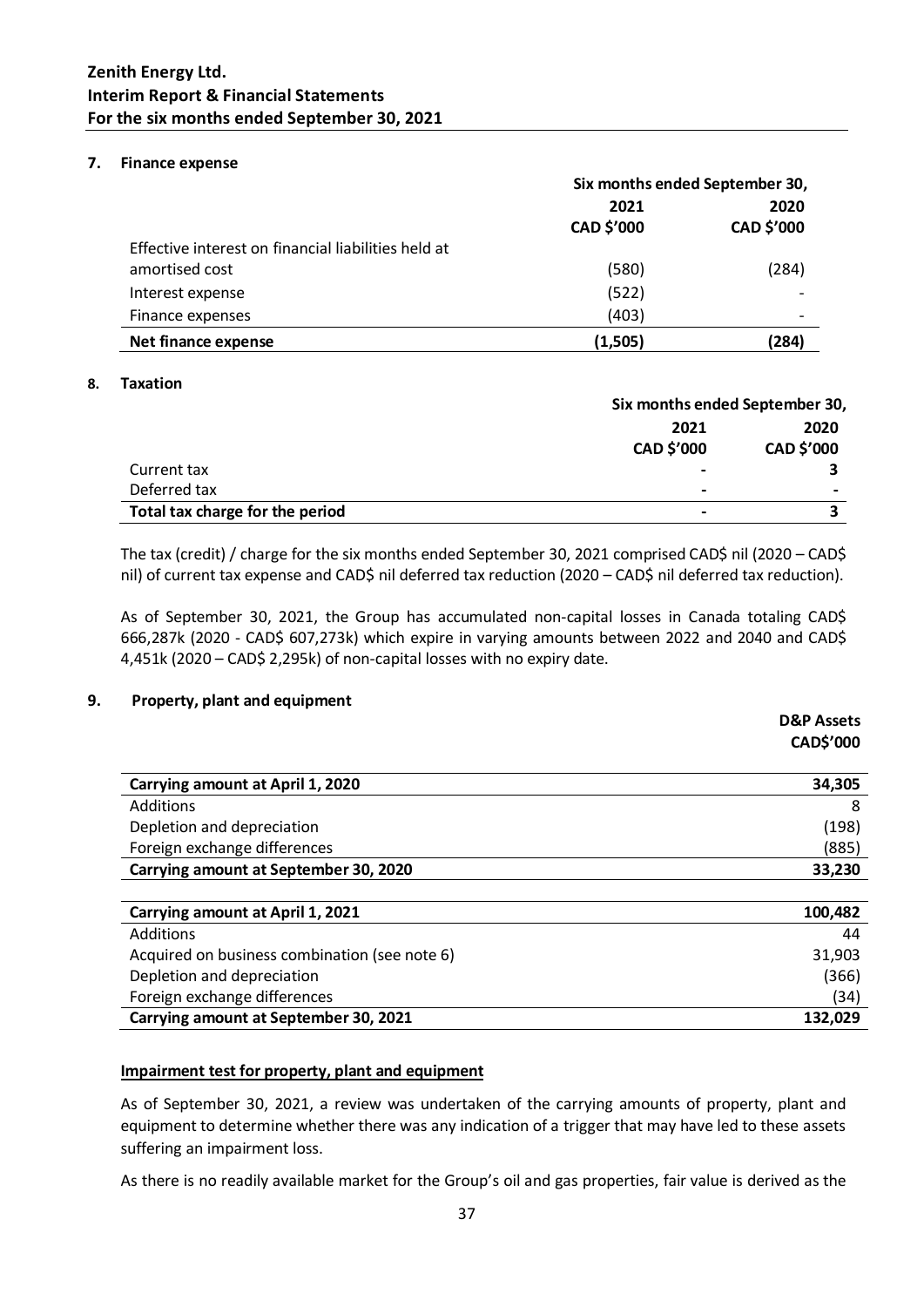net present value of the estimated future cash flows arising from the continued use of the assets, incorporating assumptions that a typical market participant would take into account. The value in use of an oil and gas property is generally lower than its Fair Value Less Costs of Disposal ('FVLCD') as value in use reflects only those cash flows expected to be derived from the asset in its current condition. FVLCD includes appraisal and development expenditure that a market participant would consider likely to enhance the productive capacity of an asset and optimize future cash flows. Consequently, the Group determines recoverable amount based on FVLCD using a Discounted Cash Flow ('DCF') methodology.

The DCF was derived by estimating discounted after-tax cash flows for each CGU based on estimates that a typical market participant would use in valuing such assets. The impairment tests compared the recoverable amount of the respective CGUs noted below to the respective carrying values of their associated assets. The estimates of FVLCD meet the definition of level three fair value measurements as they are determined from unobservable inputs.

### **Italian Cash Generating Unit**

Key assumptions:

- **Production profiles:** these were based on the latest available information from management.
- **Capital and operating costs:** these were based on the current operating and capital costs in Italy.
- **Gas price:** An average 2021 gas price of \$5.366/Mscf based on information from the World Bank European gas price forecast and information provided by management.
- **Discount rate:** The estimated fair value less costs to sell of the Italian CGU was based on 15% (2020 – 15%). This was based on a Weighted Average Cost of Capital analysis consistent with that used in previous impairment reviews.

### Congo Cash Generating Unit

The assets in Congo were acquired during the last quarter of the year. The carrying amount is that of the audited financial statements as of September 30, 2021. Management is still waiting to receive news on the renewal of the license. It therefore does not consider that an assessment of impairment losses is required at this time.

The Group controlled the local audit results, the balance sheet amounts and asset register correspondence, checking the historical amounts and the related depreciations, determining the carrying value of the Congolese subsidiary plant and equipment, acquired as a business combination.

During the year ended September 30, 2021, the local Congolese, auditors persisting the non-assignment of the Tilapia licence's renewal, decided to impair the asset in Congo. As a result, an impairment of CAD\$18.882M was recognized in the Profit and Loss.

### Tunisia Cash Generating Unit

The assets in Tunisia were acquired during the last quarter of the FY year 2021 and in April 2021.

The Group controlled the local audit results, the balance sheet amounts and asset register correspondence, checking the historical amounts and the related depreciation, determining the carrying value of the Congolese subsidiary plant and equipment, acquired as a business combination.

The Group recognized the business acquisition calculation results and it considers that the field infrastructure, geological data and associated equipment that are owned by the Group in Tunisia, as of September 30, 2021, had a fair value amount not less than the carrying amount recoverable at the same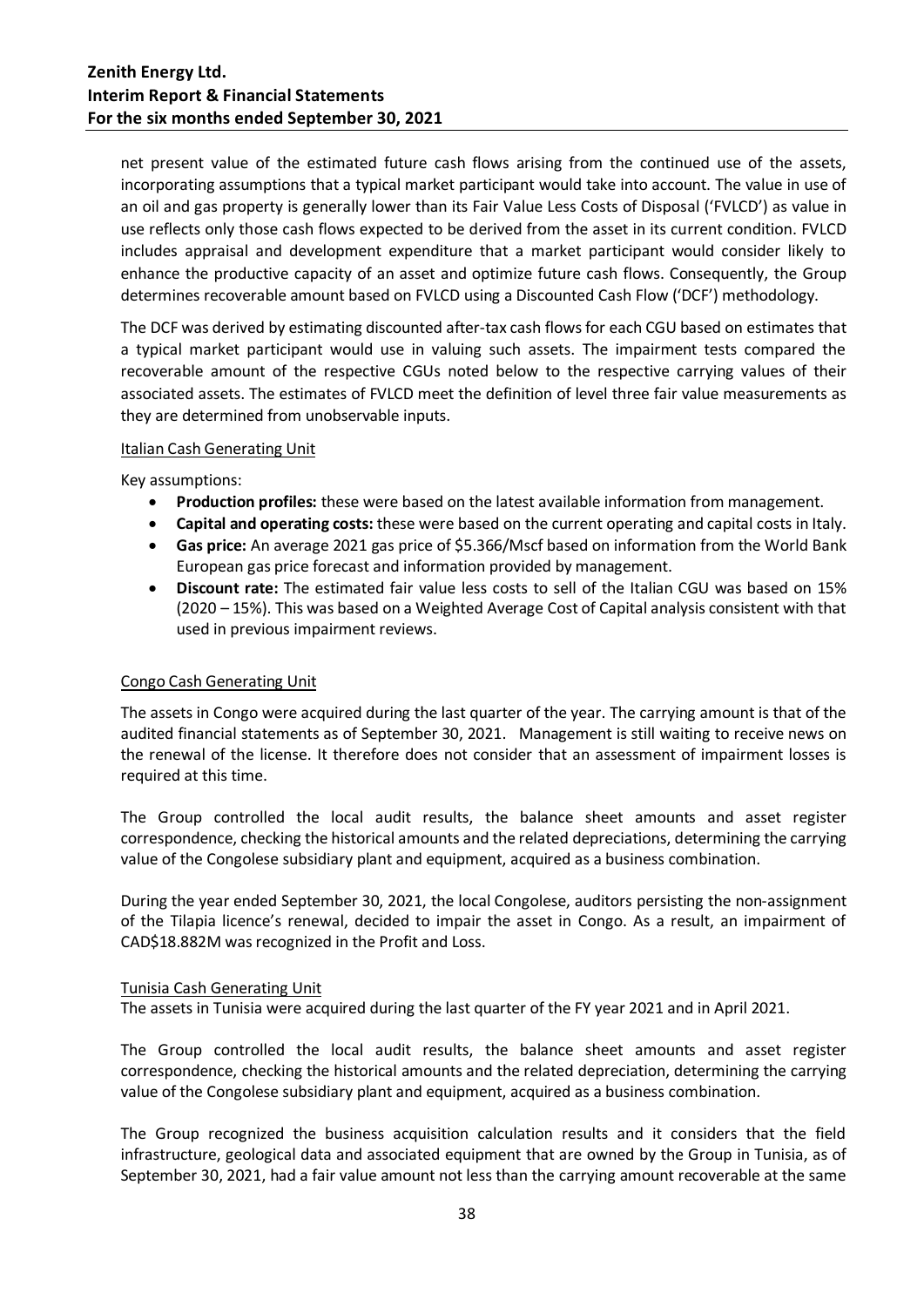date. As a result, no impairment was recognized in the year ended September 30, 2021 (2020 – N/A) in the consolidated statement of comprehensive income.

Further, the Company commissioned a Competent Person's Report ("**CPR**") for the Tunisian licence in compliance with Canadian securities laws, specifically the COGE Handbook and National Instrument 51- 101 - *Standards of Disclosure for Oil and Gas Activities.* The fair value included in the CPR exceeds the carrying value which also supports the Group's position that no impairment is required. The field estimates of the reserves held can be found at [www.zenithenergy.com.](http://www.zenithenergy.com/)

### **10. Non-current financial assets held at amortized cost**

|              | September 30, 2021<br><b>CAD \$'000</b> | September 30, 2020<br>CAD \$'000 |
|--------------|-----------------------------------------|----------------------------------|
| Other assets | 64.281                                  |                                  |
|              | 64,281                                  |                                  |

### **11. Inventory**

As of September 30, 2021, inventory consists of CAD\$ 1,378 (2020 – CAD \$nil) of crude oil that has been produced but not yet sold, and CAD\$ 172k of materials (2020 – CAD \$682k). The amount of inventory recognized in the statement of comprehensive income is CAD\$ nil (2020 - CAD\$ nil).

|                     | September 30,2021<br>CAD \$'000 | September 30, 2020<br>CAD \$'000 |
|---------------------|---------------------------------|----------------------------------|
| Congo - materials   | $\qquad \qquad$                 | 674                              |
| Italy - materials   | 8                               | 8                                |
| Tunisia             | 1,378                           |                                  |
| Tunisia - materials | 164                             |                                  |
|                     | 1,550                           | 682                              |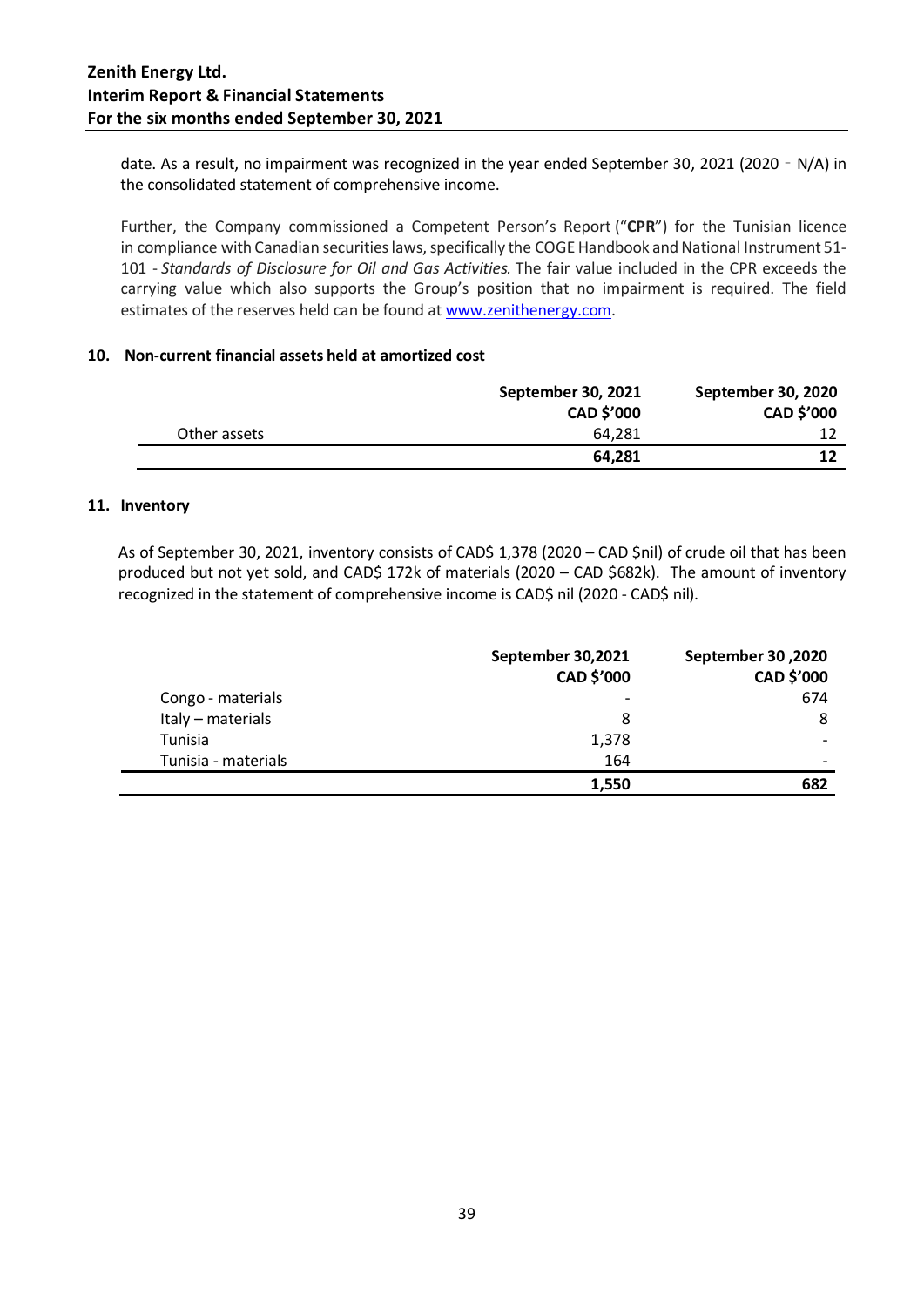#### **12. Trade and other receivables**

|                                          |                   | September 30, September 30, |
|------------------------------------------|-------------------|-----------------------------|
|                                          | 2021              | 2020                        |
|                                          | <b>CAD \$'000</b> | CAD \$'000                  |
| Trade receivables                        | 1,464             | 1,255                       |
| Other receivables                        | 8.460             | 14,003                      |
| Directors loan account                   |                   | 136                         |
| <b>Total trade and other receivables</b> | 9,924             | 15,394                      |

The Group applies the IFRS 9 simplified approach to measuring expected credit losses using a lifetime expected credit loss provision for trade receivables. To measure expected credit losses on a collective basis, trade receivables are grouped based on similar credit risk and ageing. The Group's customer base is of a similar bracket and share the same characteristics, as such these have been treated as one population. The Group's customers are all State customers, therefore, the lifetime expected losses are considered to be CAD\$ nil.

#### **13. Change in working capital**

|                                          | September 30, 2021 | <b>September 30, 2020</b> |
|------------------------------------------|--------------------|---------------------------|
|                                          | CAD \$'000         | CAD \$'000                |
| Trade and other receivables              | (4, 732)           | 11,595                    |
| Inventory                                | 868                | 520                       |
| Prepaid expenses                         | (39)               | (40)                      |
| Prepaid property and equipment insurance |                    | (396)                     |
| Trade and other payables                 | (80)               | (7,056)                   |
| Total change in working capital          | (3,983)            | 4,623                     |

### **14. Share Capital**

Zenith is authorised to issue an unlimited number of Common Shares, of which 243,822,319 were issued at no par value and fully paid during the six months ended September 30, 2021 (2021 – 465,000,000). All Common Shares have the right to vote and the right to receive dividends. Zenith is authorised to issue an unlimited number of preferred shares, issuable in series, of which none have been issued as of the date of these Financial Statements. The Directors of the Group may by resolution fix the rights, privileges, restrictions and conditions of the preferred shares of each series.

Following the issue of the new Ordinary Shares, the Company had 1,407,711,650 common shares in issue and admitted to trading on the Euronext Growth Oslo, as of September 30, 2021.

As of the same date, Zenith had 313,400,824 common shares in issue and admitted to trading on the Main Market of the London Stock Exchange.

| <b>Issued</b>                             | Number of     | Amount            |
|-------------------------------------------|---------------|-------------------|
| <b>Description</b>                        | common shares | <b>CAD \$'000</b> |
| Balance - 30 September 2019               | 368,122,107   | 33,557            |
| Settlement of debts (i)                   | 11,421,402    | 445               |
| Non-brokered unit private placement (ii)  | 37,000,000    | 1,857             |
| Finder's fee                              |               | 97                |
| Non-brokered unit private placement (iii) | 35,000,000    | 1,124             |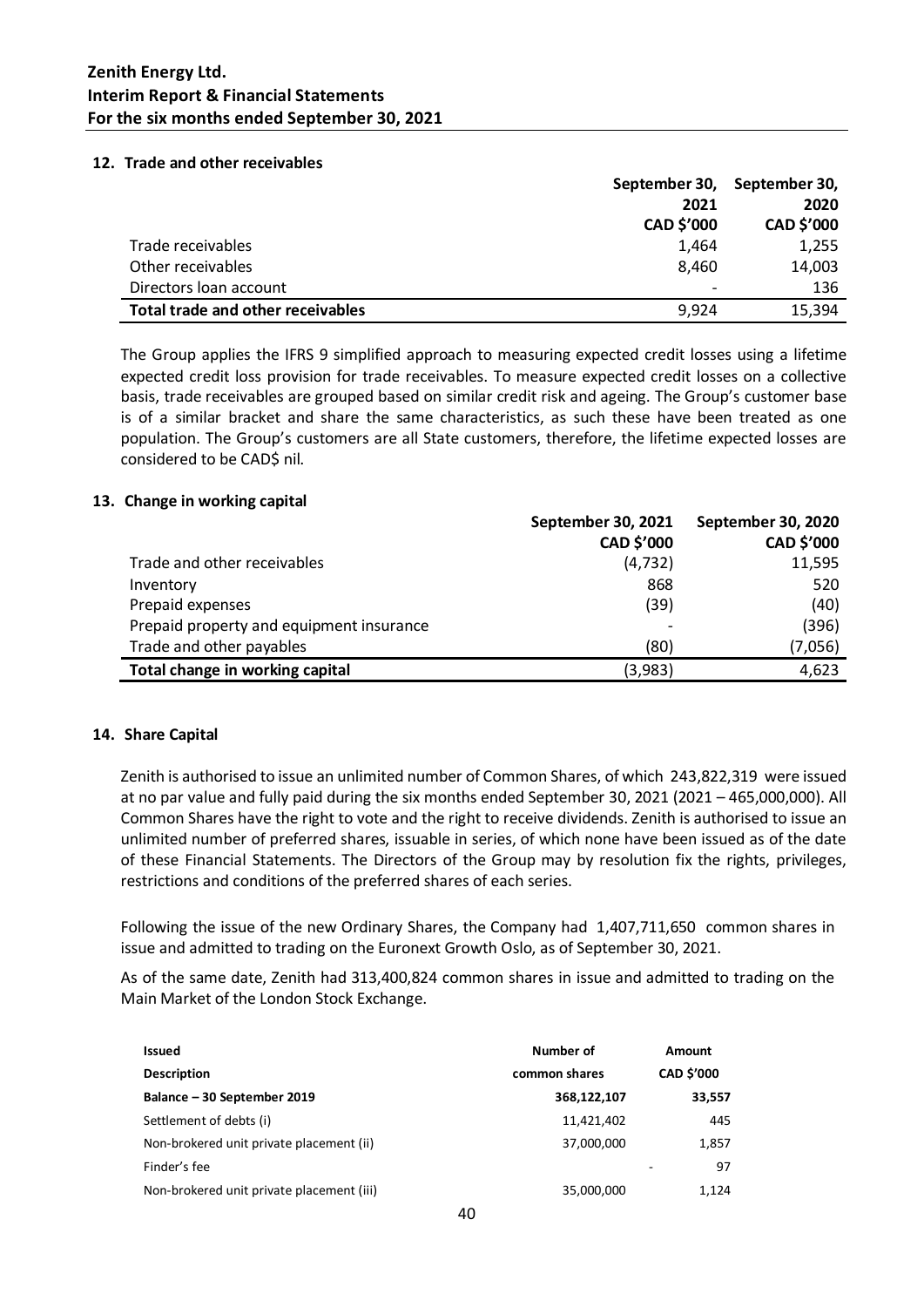| Balance - 31 December 2019                 | 451,543,509   | 36,886 |
|--------------------------------------------|---------------|--------|
| Non-brokered unit private placement (iv)   | 55,529,412    | 1,610  |
| Non-brokered unit private placement (v)    | 9,000,000     | 232    |
| Equity sharing agreement (vi)              | 50,000,000    | 1,389  |
| Non-brokered unit private placement (vii)  | 11,000,000    | 283    |
| Balance - 31 March 2020                    | 577,072,921   | 40,400 |
| Non-brokered unit private placement (viii) | 75,000,000    | 907    |
| Finder's fee                               |               | 4      |
| Non-brokered unit private placement (ix)   | 60,000,000    | 900    |
| Non-brokered unit private placement (x)    | 80,000,000    | 1,339  |
| Balance - 30 June 2020                     | 792,072,921   | 43,542 |
| Non-brokered unit private placement (xi)   | 60,000,000    | 467    |
| Non-brokered unit private placement (xii)  | 90,000,000    | 1,060  |
| Non-brokered unit private placement (xiii) | 100,000,000   | 637    |
| Balance - 30 September 2020                | 1,042,072,921 | 45,706 |
| Balance - 31 December 2020                 | 1,042,072,921 | 45,706 |
| Exercise of warrants (xiv)                 | 28,571,429    | 637    |
| Settlement of debt (xv)                    | 1,816,410     | 40     |
| Exercise of warrants (xvi)                 | 16,428,571    | 363    |
| Non-brokered unit private placement (xvii) | 75,000,000    | 1,271  |
| Balance - 31 March 2021                    | 1,163,889,331 | 48,017 |
| Exercise of warrants (xviii)               | 45,000,000    | 810    |
| Non-brokered unit private placement (xix)  | 60,000,000    | 871    |
| Non-brokered unit private placement (xx)   | 108,400,000   | 1.574  |
| Balance - 30 June 2021                     | 1,377,289,331 | 51,272 |
| Settlement of debt (xxi)                   | 30,422,319    | 767    |
| Balance - 30 September 2021                | 1,407,711,650 | 52,039 |

- i) On October 24, 2019, the Company announced that It had received three Conversion Notices ("**Conversion**") from the consortium of lenders (the "**Lenders**") for the US\$1,500,000 Convertible Loan Facility ("Convertible Loan") announced on September 5, 2018. A total of 11,421,402 Conversion Shares, equivalent to a total amount of US\$340,000, were issued.
- ii) On November 1, 2019, the Company announced the fully closing of the private placing on the Merkur Market of the Oslo Børs. The aggregate number of common shares issued as part of the private placement was 37,000,000 and the private placement was completed at a subscription price of NOK 0.35 per share (£0.03 or CAD\$0.02). The Company also paid Issue costs for CAD\$97k.
- iii) On December 17, 2019, the Company announced a Private Placement on the Merkur Market of the Oslo Børs. The Company has successfully raised gross proceeds of NOK 7,700,000 (approximately £638,000 or CAD\$1,123,430) to subscribe for 35,000,000 common shares of no-par value in the capital of the Company ("New Common Shares") at a price of NOK 0.22 per New Common Share (approximately £0.02 or CAD\$0.03)
- iv) On January 29, 2020, the Company successfully raised gross proceeds of NOK 11,105,882 (approximately £935,000 or CAD\$1,610,000) to subscribe for 55,529,412 common shares of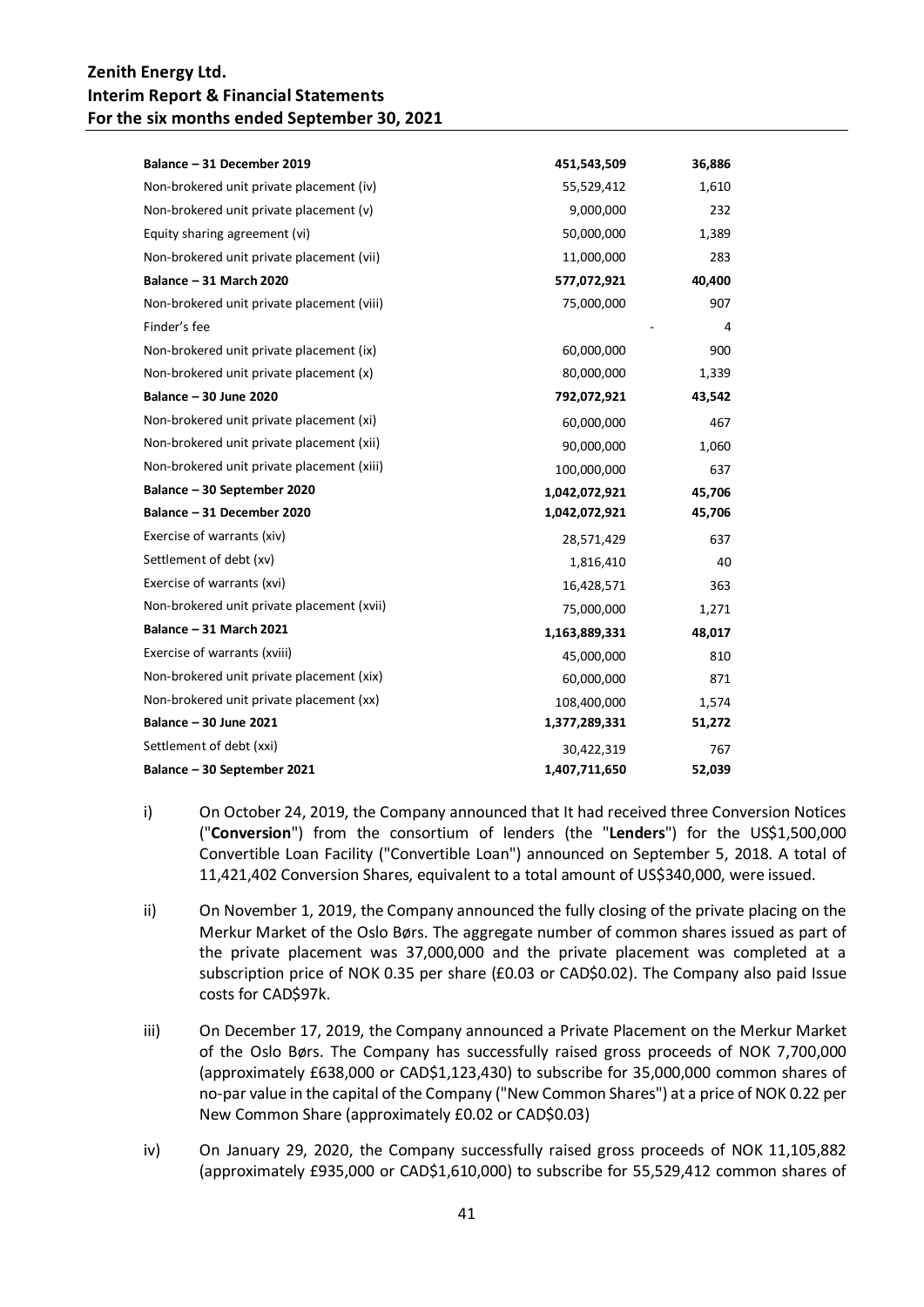no-par value in the capital of the Company at a price of NOK 0.20 per New Common Share (approximately £0.02 or CAD\$0.03)

- v) On February 14, 2020, the Company completed an offering in the United Kingdom with a significant existing institutional shareholder, as well as a selection of high net-worth private investors, to issue 9,000,000 new common shares in the capital of the company to raise gross proceeds of £135,000 (approximately CAD\$232,000). The issue price of the UK Financing is £0.015, representing a premium of 5.26% over the closing mid-market price of Zenith's common shares admitted to trading on the London Stock Exchange on February 13, 2020.
- vi) On February 14, 2020, the Company announced that it had entered into an equity sharing agreement, with a consortium of institutional investors, for a total amount of NOK 9,700,000 (approximately £810,000 or US\$1,051,000), by a subscription for 50,000,000 new common shares, an issue price of NOK 0.194 per share, (approximately £0.02 or CAD\$0.03)
- vii) On February 17, 2020, the Company issued 11,000,000 new common shares in Norway at a price of NOK 0.18. to raise gross proceeds of NOK 1,980,000 (approximately CAD\$284,000 or £165,000)
- viii) On April 8, 2020, the Company completed an offering in the United Kingdom, and an offering in Norway (the "**Financings**"). Zenith raised an aggregate total amount of approximately £525k or NOK 6,750k or CAD\$921k, issuing 75,000,000 new Common shares at a price of £0.007 (0.7 pence), CAD\$0.012 or NOK 0.09.
- ix) On April 30, 2020, the Company announced the issue of 60,000,000 new common shares, raising gross proceeds of approximately £540k or NOK 6,600k or CAD\$900k (the "**Private Placement**"). The issue price of the new common shares issued under the Private Placement is £0.009 (0.90 pence), NOK0.11 or CAD\$0.015.
- x) On June 9, 2020, the Company announced that it had completed a private placement in Norway, to raise an aggregate total amount of approximately NOK 7,600k (approximately £645k or CAD\$1,098k), issuing a total of 80,000,000 common shares of no-par value in the capital of the Company at an issue price of NOK 0.095, equivalent to approximately £0.008 (0.8 pence) or CAD\$0.013.
- xi) On July 10, 2020, the Company announced that it had completed a private placement in Norway, to raise an aggregate total amount of approximately NOK 3,120k (approximately £260k or CAD\$449k), issuing a total of 60,000,000 common shares of no-par value in the capital of the Company at an issue price of NOK 0.08, equivalent to approximately £0.007 (0.7 pence) or CAD\$0.012 per share.
- xii) On August 6, 2020, the Company announced that it had completed a private placement in Norway, to raise an aggregate total amount of approximately NOK 7,200k (approximately £604k or CAD\$1,060k). The issue price of the Financing was NOK 0.08 per common share of no-par value in the capital of the Company ("**Common Shares**"), equivalent to approximately £0.007 (0.7 pence) or CAD\$0.012.

Zenith has issued a total of 90,000,000 new Common Share units ("**Units**"). Each Unit comprises 1 Common Share and half a warrant. The Company therefore issued 90,000,000 new Common Shares in connection with the Financing and 45,000,000 Common Share purchase warrants (the "Warrants") exercisable within 12 months at an exercise price of NOK 0.15 (approximately CAD\$0.022).

xiii) On September 25, 2020, the Company announced that it had completed a private placement in Norway, to raise an aggregate total amount of approximately NOK 4,520k (approximately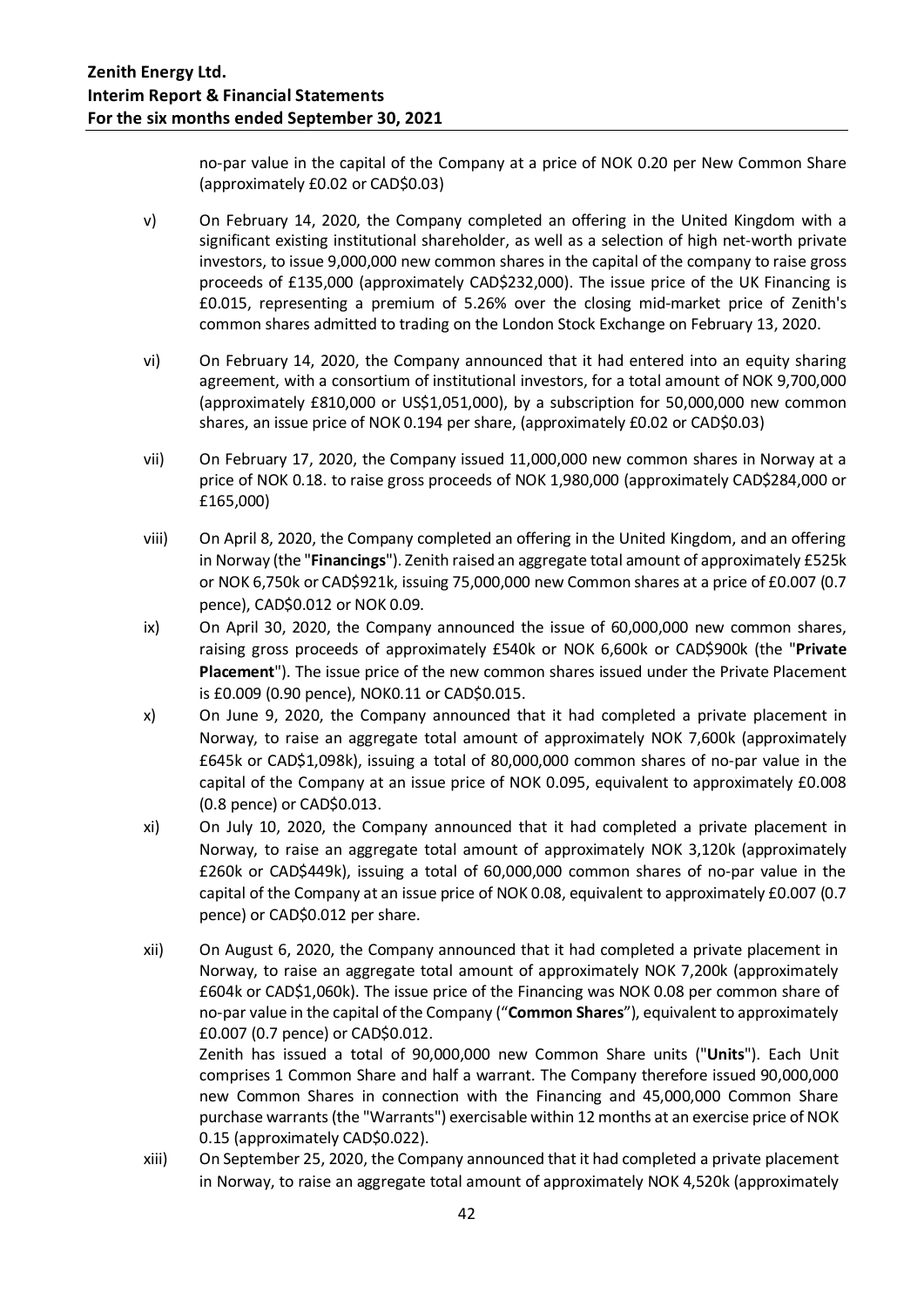£409k or CAS\$ 635k), issuing a total of 100,000,000 common shares of no-par value in the capital of the Company at an issue price of NOK 0.045, equivalent to approximately £0.004 (0.4 pence) or CAD\$0.01 per share.

- xiv) On January 6, 2021, the Company announced that an investor in the Company had exercised warrants to acquire a total of 28,571,429 new common shares of no-par value (the "Common Shares") in the capital of the Company with an exercise price of NOK 0.15 (equivalent to approximately £0.013) for a total consideration of NOK 4,285k NOK (approximately £371k or CAD\$641k).
- xv) On February 24, 2021, Zenith issued a total of 1,816,410 new common shares ("Debt Settlement Shares") at a price of NOK 0.145 (equivalent to approximately £0.0124) to settle an amount owed by the Company to a creditor wishing to be paid in equity. The amount settled was NOK 263k (approximately£22k or CAD\$39k).
- xvi) On March 19, 2021, an investor in the Company exercised warrants to acquire a total of 16,428,571 new common shares of no-par value the capital of the Company with an exercise price of NOK 0.15 (equivalent to approximately £0.013) for a total consideration of 2,464,286 NOK (approximately £209,600 or CAD\$362,318)
- xvii) On March 22, 2021, the Company announced that it had completed a private placement in Norway, to raise an aggregate total amount of approximately NOK 8,625k (approximately £725k or EUR 846k or CAD\$1,258k), issuing a total of 75,000,000 common shares of no-par value in the capital of the Company at an issue price of NOK 0.115, equivalent to approximately £0.01 (1 pence) or CAD\$0.02 per share.
- xviii) On April 30, 2021, The Company announced that an investor in the Company had exercised warrants to acquire a total of 45,000,000 new common shares of no-par value (the "Warrant Shares") in the capital of the Company with an exercise price of NOK 0.12 (approximately £0.01) for a total consideration of 5,400,000 NOK (approximately £450,000)
- xix) On May 10, 2021, the Company announced that it had secured Norwegian institutional investment in Zenith by way of a private placement in Norway which had also attracted the participation of a high-net-worth private investor (the "Private Placement").

The Private Placement has resulted in the issuance of 60 million new common shares in the share capital of the Company, at ac subscription price of the Placement Shares was NOK 0.10 (equivalent to approximately £0.087) (the "Private Placement Shares"), for a total consideration of NOK 6,000,000 (approximately £522,000 or EUR 600,000).

In connection with this private placement the Company issued 60,000,000 share purchase warrants, of which 45 million warrants with an exercise price of NOK 0.25 expiring on 01/07/20222 and 15,000,000 warrants with an exercise price of NOK 0.325 expiring on 07/07/2023.

xx) On May 26, 2021, Zenith announced that it had entered into a loan agreement with Winance, a Dubai registered single-family office (the "Lender"), for a total amount of EUR 2.1 million (approximately £1.8 million or approximately NOK 21.4 million) (the "Loan Agreement").

The Loan Agreement has a duration of six months, does not attract interest and an upfront arrangement fee, equal to 5 percent of the total drawdown amount, has been paid to the Lender in accordance with the terms of the Loan Agreement.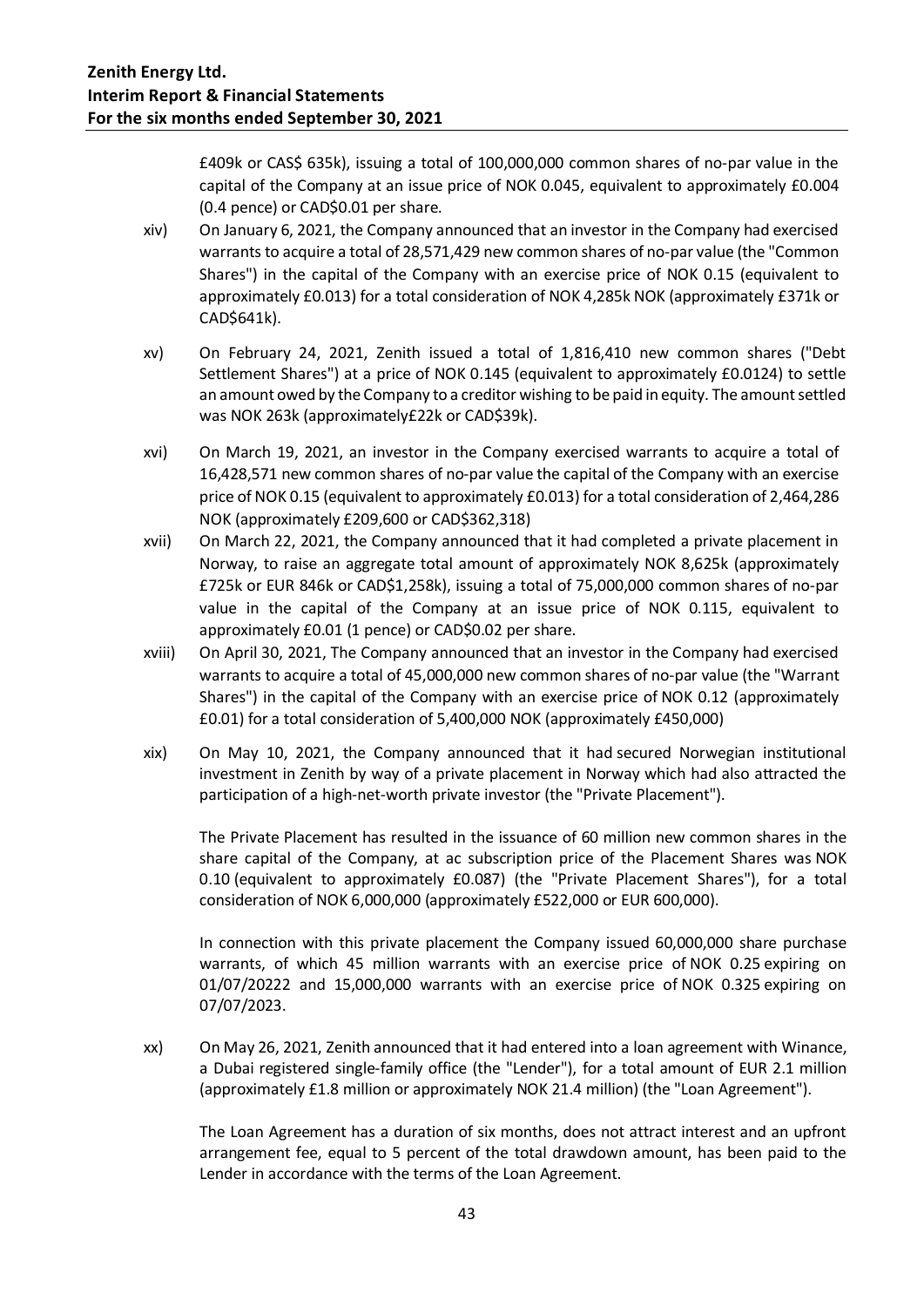During each month prior to the maturity date, Zenith shall make repayments in accordance with the Loan Agreement ("Instalments"), with the first Instalment being payable during the month of July 2021.

100,000,000 new common shares of no-par value (the "Reserve Shares") have been issued to the Lender to be held in a depositary institution designated by the Lender.

Under the terms of the Loan Agreement, Zenith may elect to pay each Instalment either by cash or by utilizing the Reserve Shares, by delivering to the Lender an amount of Reserves Shares equivalent to the quotient obtained by dividing the Instalment Amount by 95 percent of the applicable VWAP (volume weighted average price) for the period of ten business days prior to the due date for each Instalment.

The Company has also issued a total of 8,400,000 new common shares at a price of NOK 0.10 (equivalent to approximately £0.085) to be held in Treasury (the "Treasury Shares").

xxi) On July 29, 2021, the Company announced that it had concluded a debt settlement agreement (the "Debt Settlement") in respect of the drawdown of EUR 500,000 (approximately £426k or CAD\$742k) (the "Credit Facility") made following the signing of a revolving line of credit agreement with a financial institution announced on February 24, 2021.

The Company has issued a total of 30,422,319 new common shares at a price of NOK 0.1725 (equivalent to approximately £0.01412 or CAD\$0.025) to settle the Credit Facility in full.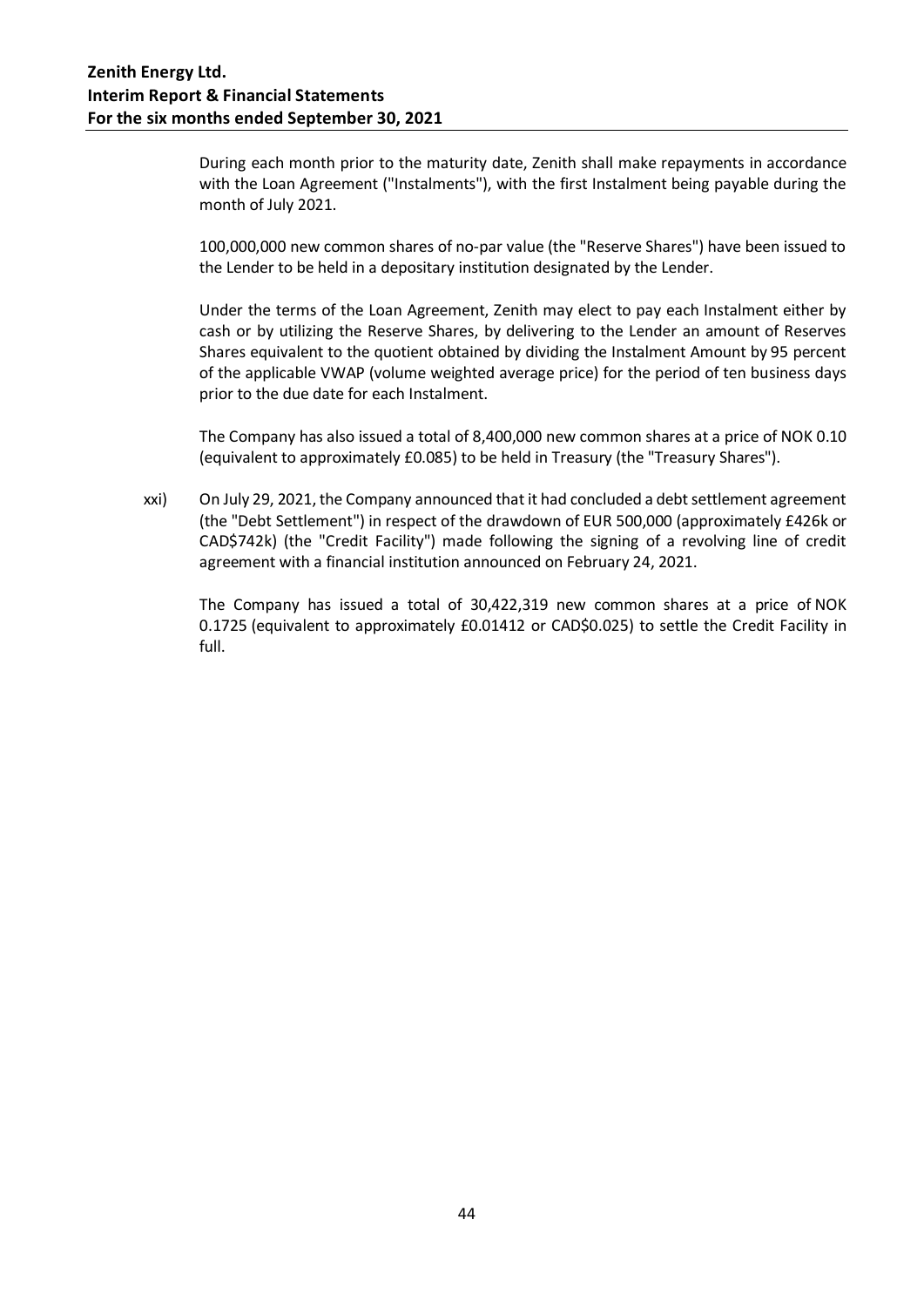### **15. Warrants and options**

|                                 | <b>Number of options</b> | Number of<br>warrants | Weighted<br>average<br>exercise<br>price | <b>Amount</b><br>CAD\$'000 |
|---------------------------------|--------------------------|-----------------------|------------------------------------------|----------------------------|
| Balance - April 1, 2020         | 9,085,225                | 55,663,984            | 0.12                                     | 1,010                      |
| Warrants issued                 |                          | 45,000,000            | 0.10                                     | (111)                      |
| Warrants expired                |                          | (47, 812, 500)        | 0.02                                     | 48                         |
| Balance - September<br>30, 2020 | 9,085,225                | 52,851,484            | 0.03                                     | 947                        |
| <b>Balance - April 1, 2021</b>  | 94,317,858               | 177,851,484           | 0.03                                     | 2,465                      |
| Warrants issued                 |                          | 250,646,238           | 0.02                                     | 892                        |
| Warrants exercised              |                          | $-45,000,000$         | 0.02                                     | (43)                       |
| Warrants expired                |                          | $-1,373,750$          | 0.07                                     | (46)                       |
| Option Issued                   | 46,453,307               |                       | 0.02                                     | 684                        |
| Balance -September 30, 2021     | 140,771,165              | 382,123,972           | 0.03                                     | 3,952                      |

During the six-month period to September 30, 2021, the Company issued 250,646,238 warrants (2020 – 45,000,000), 450,000,000 warrants were exercised (2020 – Nil) and 1,373,750 (2020 - 47,812,500) warrants expired.

As of September 30, 2021, the Group had 382,123,972 warrants (2020 – 52,851,484) warrants outstanding (relating to 382,123,972 shares) and exercisable at a weighted average exercise price of CAD\$0.03 per share with a weighted average life remaining of 0.93 years.

There were no options in the money as of September 30, 2021.

The issue of 250,646,238 warrants (2020 – 45,000,000) during the six months ended 30 September 2020, originated a fair value amount of CAD\$892k (2019 – CAD\$48k) that was debited as share-based payment, noncash item cost, in the P&L.

The expiry of 45,000,000 (2020 - 47,812,500) warrants during the year was recognized in the contributed surplus amount of Equity section.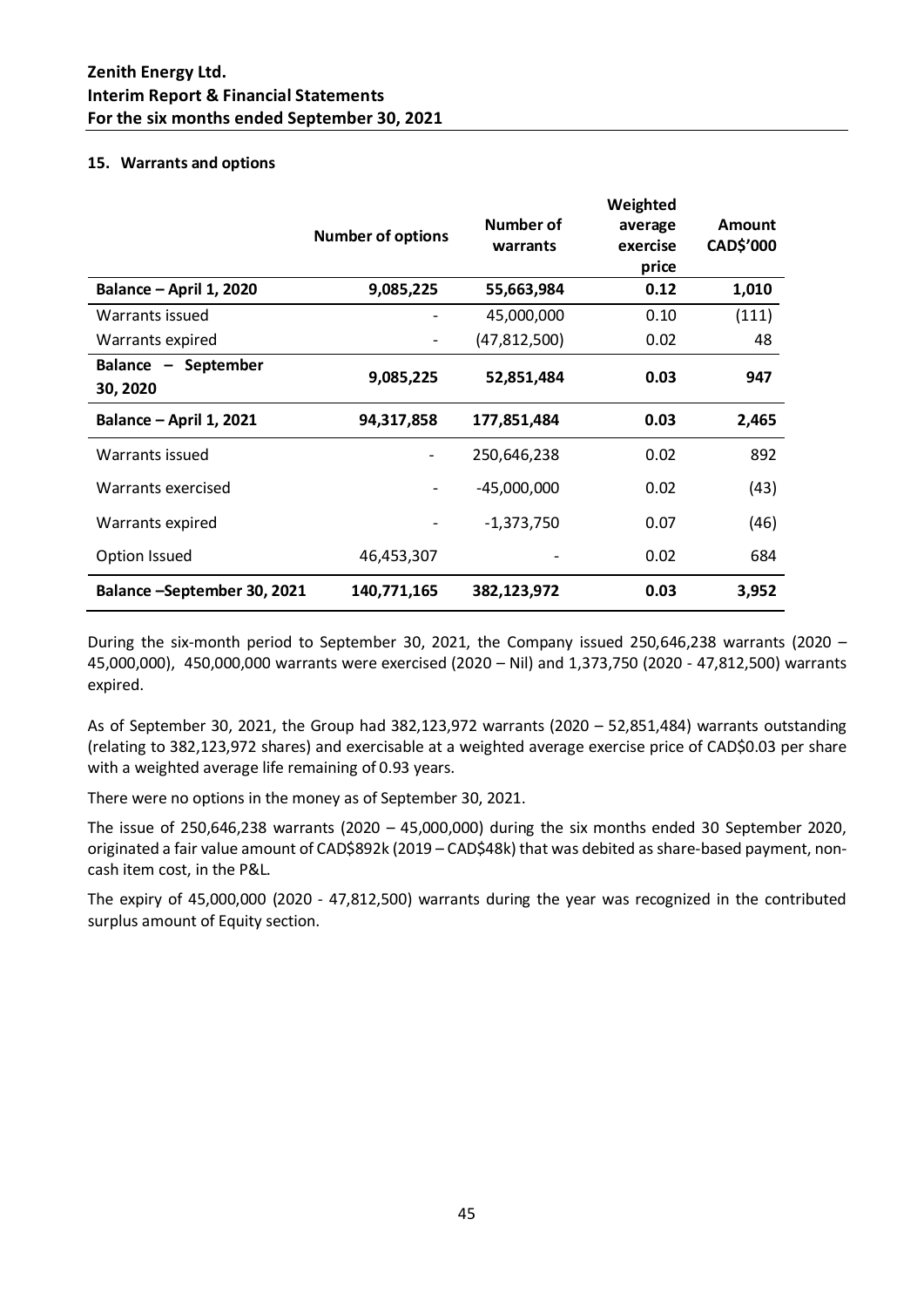### **Options**

|                   | September 30, 2021             |                                            | September 30, 2020   |                                            |                    |
|-------------------|--------------------------------|--------------------------------------------|----------------------|--------------------------------------------|--------------------|
| <b>Grant Date</b> | <b>Number</b><br>οf<br>options | <b>Exercise</b><br>price<br>per unit CAD\$ | Number of<br>options | <b>Exercise</b><br>price<br>per unit CAD\$ | <b>Expiry Date</b> |
| 18 November 2016  | 1,100,000                      | \$0.10                                     | 1,100,000            | \$0.10                                     | 18 November 2021   |
|                   |                                |                                            | 500,000              | \$0.18                                     | November 2022      |
| 5 April 2018      | 6,374,511                      | \$0.12                                     | 7,485,225            | \$0.12                                     | 5 April 2023       |
| 30 December 2020  | 41,428,572                     | \$0.03                                     |                      |                                            | 30 December 2025   |
| 18 January 2021   | 45,414,775                     | \$0.03                                     |                      |                                            | 18 January 2026    |
| 13 May 2021       | 32,571,075                     | \$0.02                                     |                      |                                            | 13 May 2026        |
| 09 September 2021 | 13,882,232                     | \$0.02                                     |                      |                                            | 09 September 2026  |
| <b>TOTAL</b>      | 140,771,165                    | \$0.03                                     | 9,085,225            | \$0.12                                     |                    |

The Group has a stock options plan (the "**Plan**") for its directors, employees and consultants. The maximum number of shares available under the Plan is limited to 10% of the issued and outstanding common shares at the time of granting options. Granted options are fully vested on the date of grant, at which time all related share-based payment expense is recognized in the consolidated statement of comprehensive income. Share options expire five years from the date of granting.

The table below represent the movement of the options during the FY 2020, and the comparative period 2019.

|                              | <b>Number of options</b> |
|------------------------------|--------------------------|
| Balance - April 1, 2020      | 9,085,225                |
| Options issued               |                          |
| Options exercised            |                          |
| Options expired              |                          |
| Balance - September 30, 2020 | 9,085,225                |
|                              |                          |
| Balance - April 1, 2021      | 94,317,858               |
| Options issued               | 46,453,307               |
| Options exercised            |                          |
| Options expired              |                          |
| Balance - September 30, 2021 | 140,771,165              |

As of September 30, 2021, the Group had 140,771,165 (2019 – 9,085,225) stock options outstanding relating to 140,771,165 shares and exercisable at a weighted average exercise price of CAD\$ 0.03 (2020 – CAD\$ 0.12) per share with a weighted average life remaining of 3.51 years.

The fair value of the options was calculated using the Black-Scholes pricing model calculations based on the following significant assumptions: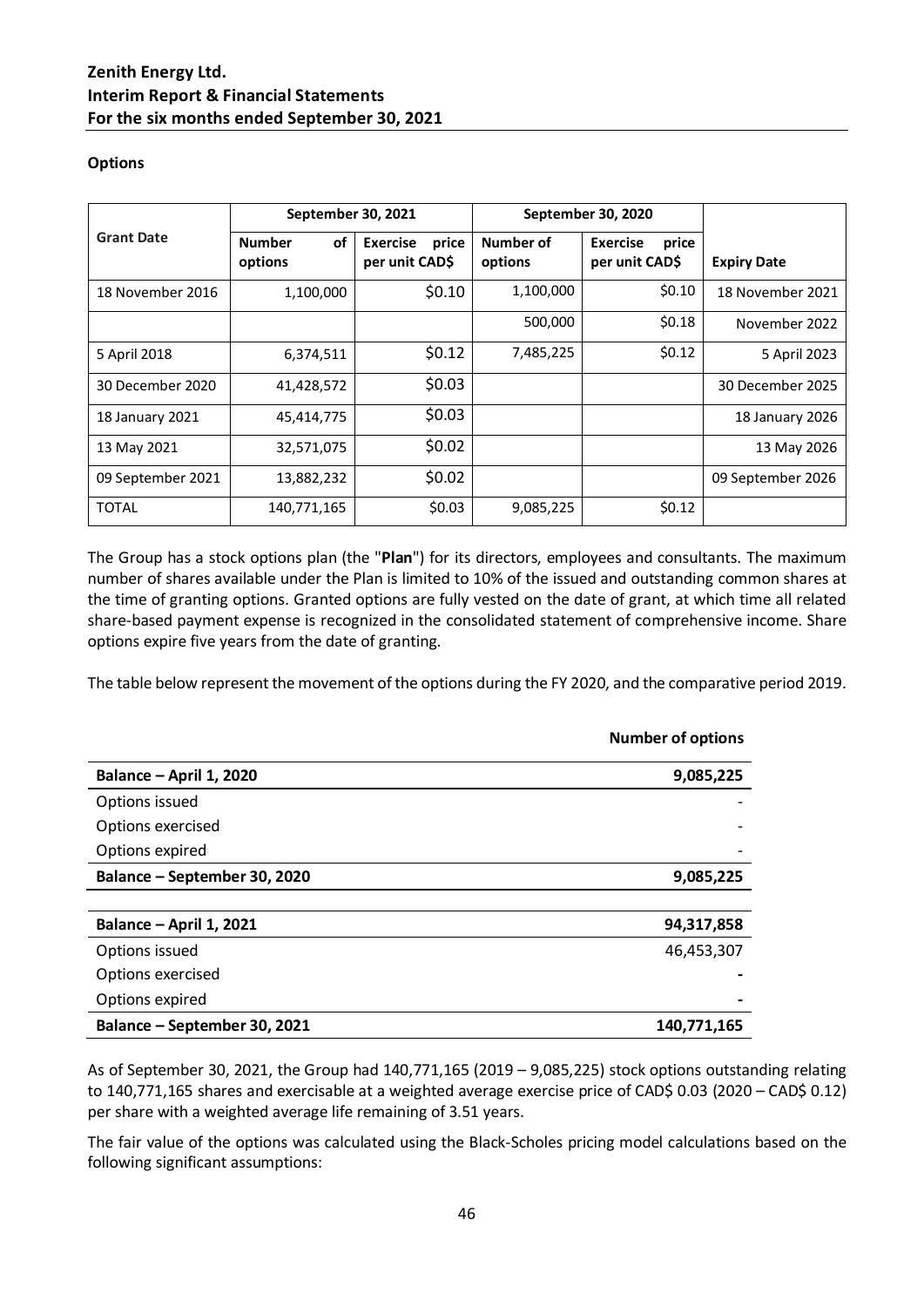| Risk-free interest rate    | $0.50\%$ - 0.70% |
|----------------------------|------------------|
| <b>Expected volatility</b> | 100%             |
| Expected life              | 5 years          |
| <b>Dividends</b>           | Nil              |

### **Granting of options**

- On December 30, 2020, the Board of Directors resolved to grant its directors, certain employees and consultants a total of 50,000,000 stock options (the "Options"), in accordance with the Company's Stock Option Plan. The Options have an exercise price of NOK 0.20 per Option (approximately £0.017 or CAD\$0.03), a premium of approximately 30% to December 29, 2020's, closing price on the Euronext Growth of the Oslo Stock Exchange. The Options are fully vested and have an expiry date of five years from the date of granting.
- On January 18, 2021, the Board of Directors resolved to grant its directors, certain employees and consultants a total of 45,414,775 stock options (the "Options"), in accordance with the Company's Stock Option Plan. The Options have an exercise price of NOK 0.20 per Option (approximately equivalent to £0.017/CAD\$0.03), a premium of approximately 47% to the last closing price on the Euronext Growth of the Oslo Stock Exchange (15.01.2021). The Options are fully vested and have an expiry date of five years from the date of granting.
- On May 13, 2021, the Board of Directors resolved to grant its directors, certain employees and consultants a total of 32,571,075 stock options, in accordance with the Company's Stock Option Plan. The Options will have an exercise price of NOK 0.12 per Option (approximately equivalent to £0.01), a premium of approximately 12% in respect of the last closing price on Euronext Growth Oslo (12.05.2021). The Options are fully vested and have the duration of five years from the date of granting.
- On September 9, 2021, the Board of Directors resolved to grant its directors, certain employees and consultants a total of 13,882,232 stock options, in accordance with the Company's Stock Option Plan. The Options will have an exercise price of NOK 0.125 per Option (approximately equivalent to £0.01). The Options are fully vested and have the duration of five years from the date of granting.

### **Exercise of options**

There was no exercise of options during the period

### **Expiry of options**

There were no options expired during the period

### **Warrants**

| Type     | <b>Grant Date</b>        |                           | Price per unit | <b>Expiry</b> |
|----------|--------------------------|---------------------------|----------------|---------------|
|          |                          | <b>Number of Warrants</b> | CAD\$          | <b>Date</b>   |
| Warrants | April-18                 | 93,750                    | 0.40           | $May-21$      |
| Warrants | June-19                  | 1,280,000                 | 0.07           | June-21       |
| Warrants | October-19               | 6,477,734                 | 0.06           | October-22    |
| Warrants | August 20                | 45,000,000                | 0.022          | August 21     |
|          | <b>Total warrants at</b> |                           |                |               |
|          | 30 September 2020        | 52,851,484                |                |               |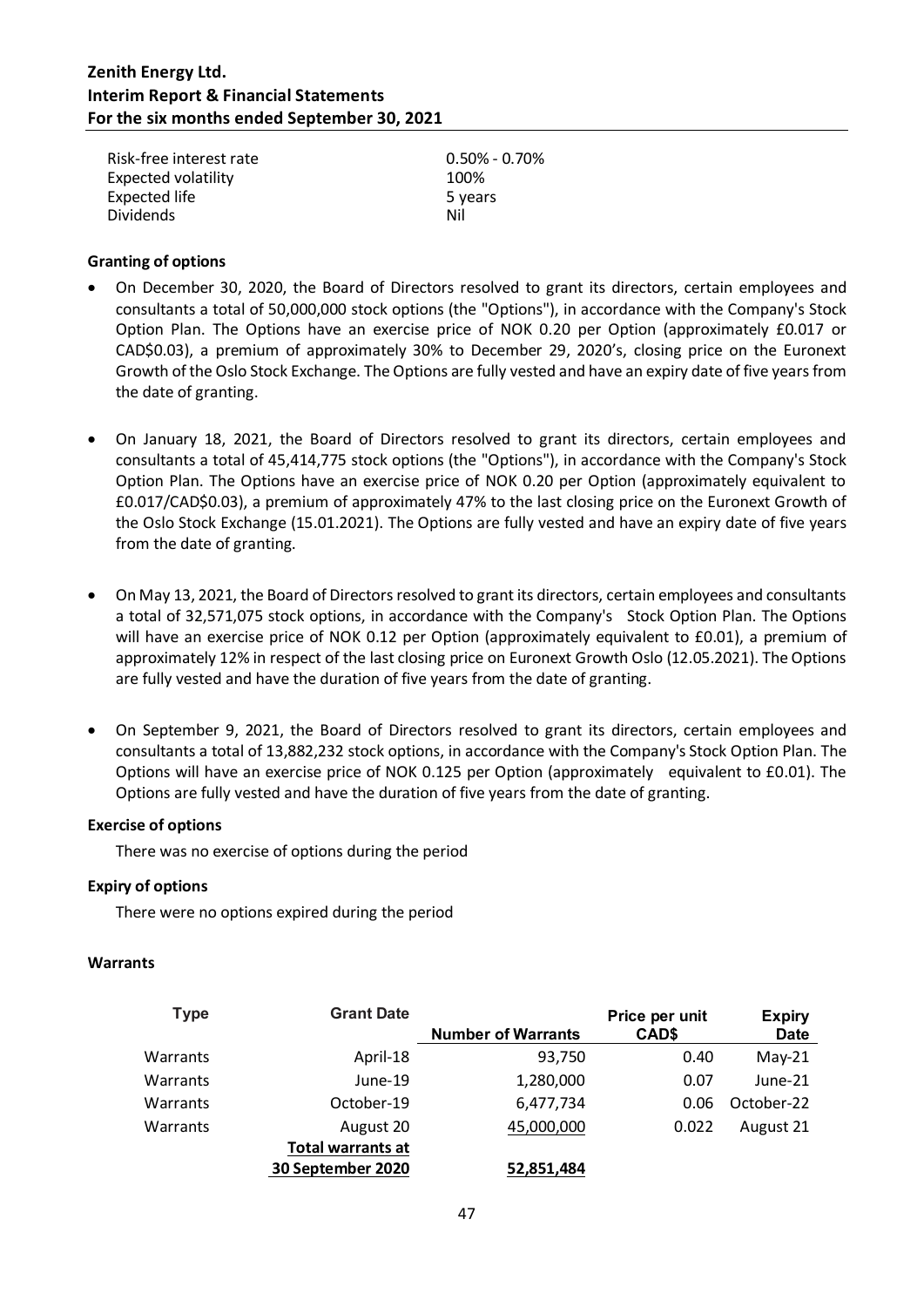| <b>Type</b> | <b>Grant Date</b>        |                           | Price per unit | <b>Expiry</b> |
|-------------|--------------------------|---------------------------|----------------|---------------|
|             |                          | <b>Number of Warrants</b> | CAD\$          | <b>Date</b>   |
| Warrants    | $Oct-19$                 | 6,477,734                 | \$0.06         | $Oct-22$      |
| Warrants    | $Feb-21$                 | 85,000,000                | \$0.03         | Feb-22        |
| Warrants    | $Feb-21$                 | 85,000,000                | \$0.04         | Feb-22        |
| Warrants    | Apr- $21$                | 13,593,113                | \$0.02         | Apr-24        |
| Warrants    | $May-21$                 | 34,284,000                | \$0.04         | Jul-22        |
| Warrants    | $May-21$                 | 25,716,000                | \$0.05         | Jul-22        |
| Warrants    | $May-21$                 | 89,053,125                | \$0.02         | $May-23$      |
| Warrants    | $Jul-21$                 | 20,000,000                | \$0.02         | Jul-23        |
| Warrants    | $Jul-21$                 | 23,000,000                | \$0.03         | Jul-23        |
|             | <b>Total warrants at</b> |                           |                |               |
|             | 30 September 2021        | 382,123,972               |                |               |

As of September 30, 2021 the Group had 382,123,972 (2020 - 52,851,484) warrants outstanding relating to 382,123,972 shares and exercisable at a weighted average exercise price of CAD\$0.03 per share with a weighted average life remaining of 0.93 years.

The fair value of the warrants was calculated using the Black-Scholes pricing model calculations based on the following significant assumptions:

| Risk-free interest rate | $0.50\%$ - 0.70% |
|-------------------------|------------------|
| Expected volatility     | 75-100%          |
| Expected life           | 2 years          |
| <b>Dividends</b>        | Nil              |

### **16. Trade and other payables**

|                                | September 30, 2021 | September 30, 2020 |
|--------------------------------|--------------------|--------------------|
|                                | <b>CAD \$'000</b>  | CAD \$'000         |
| Trade payables                 | 13.774             | 16.458             |
| Other payables                 | 5.744              | 1,281              |
| Total trade and other payables | 19.518             | 17.739             |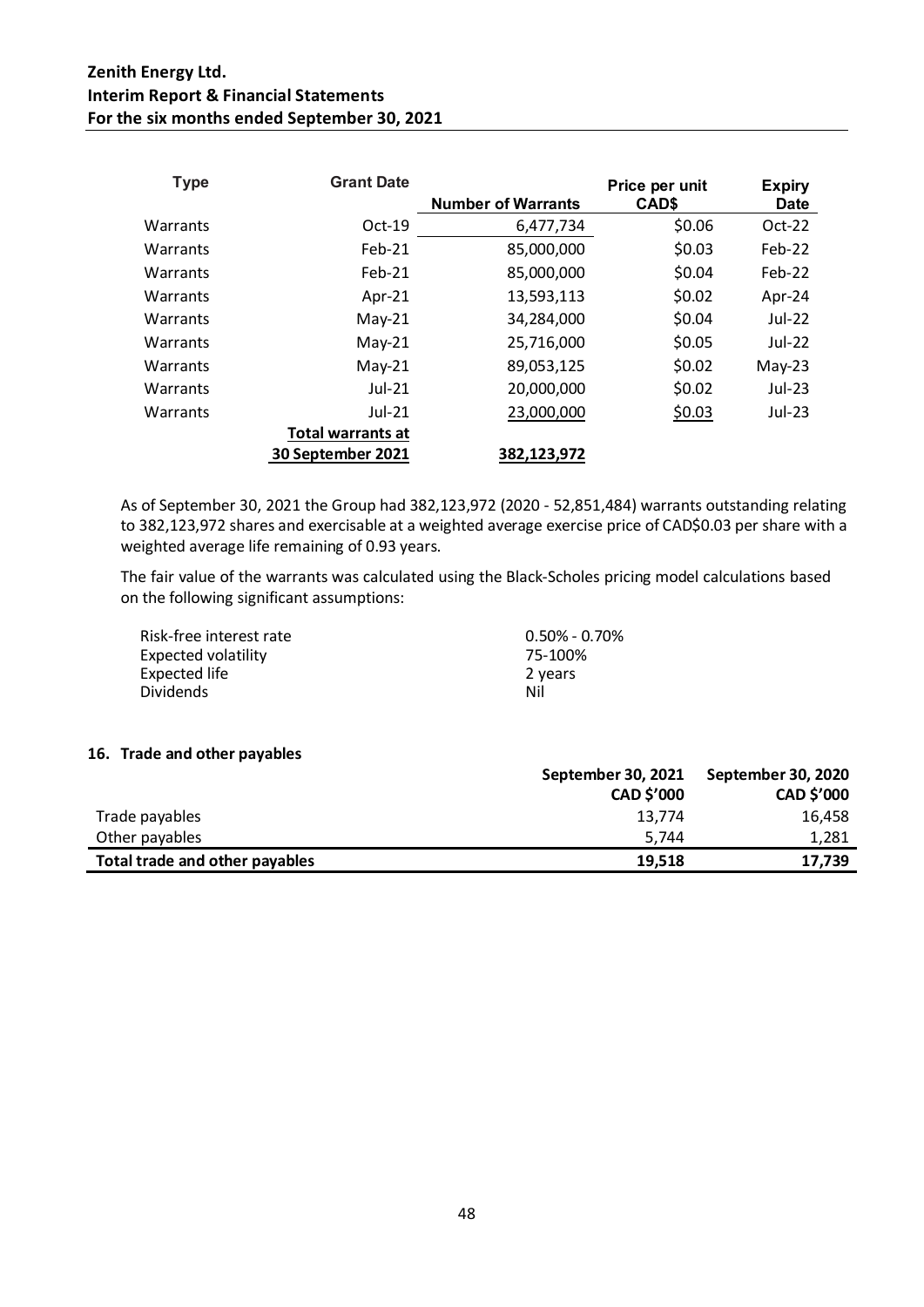### **17. Loans**

|                            | Six months ended September 30 |            |  |
|----------------------------|-------------------------------|------------|--|
|                            | 2021                          | 2020       |  |
|                            | CAD\$'000                     | CAD\$'000  |  |
| Loan payable - current     | 4,341                         | 1,903      |  |
| Loan payable - non-current | 186                           | 1,903      |  |
| <b>Total</b>               | 4,527                         | 3,806      |  |
|                            | 2021                          | 2020       |  |
| Loans - current            | CAD \$'000                    | CAD \$'000 |  |
| As at 1 April              | 4,359                         | 2,210      |  |
| Transfer from non-current  |                               | 73         |  |
| Repayments                 | (921)                         | (408)      |  |
| Conversion into shares     | (2, 173)                      |            |  |
| Loan receipt               | 2,995                         |            |  |
| Interest                   | 76                            |            |  |
| Foreign exchange           | 5                             | 28         |  |
| As at September 30         | 4,341                         | 1,903      |  |
|                            | 2021                          | 2020       |  |
| Loans - non current        | CAD \$'000                    | CAD \$'000 |  |
| As at 1 April              | 920                           | 2,260      |  |
| Loan receipt               |                               | (252)      |  |
| Conversion into shares     |                               | (19)       |  |
| Loan repayment             | (734)                         |            |  |
| Transfer to current        |                               | (73)       |  |
| Foreign exchange           |                               | (13)       |  |
| As at September 30         | 186                           | 1,903      |  |

### **a) Euro bank debt**

On August 6, 2015, the Group obtained a €220k loan (CAD\$349k) from the GBM Banca of Rome. The loan is unsecured, bears fixed interest at 7% per annum and the final repayment was due in July 2021, when this loan was totally repaid.

### **b) USD \$200,000 General line of credit agreement**

On April 12, 2017, Zenith Aran entered into a general line of credit agreement with Rabitabank up to US\$200k (CAD\$272k). This Credit Agreement bears interest at a rate of 10% per annum. The loan was granted for one-year period and the principal amount of the loan will be paid at the end of the period. The amount of interest is repayable monthly. The loan is guaranteed by the Group. The repayment of the principal amount was extended during the years and, as at the date of this document this facility was totally repaid, as announced by the Company on June 1, 2021.

### **c) Swiss loan CHF 837,500**

On March 30, 2017, the Group acquired the Swiss based company Altasol SA, and assumed a loan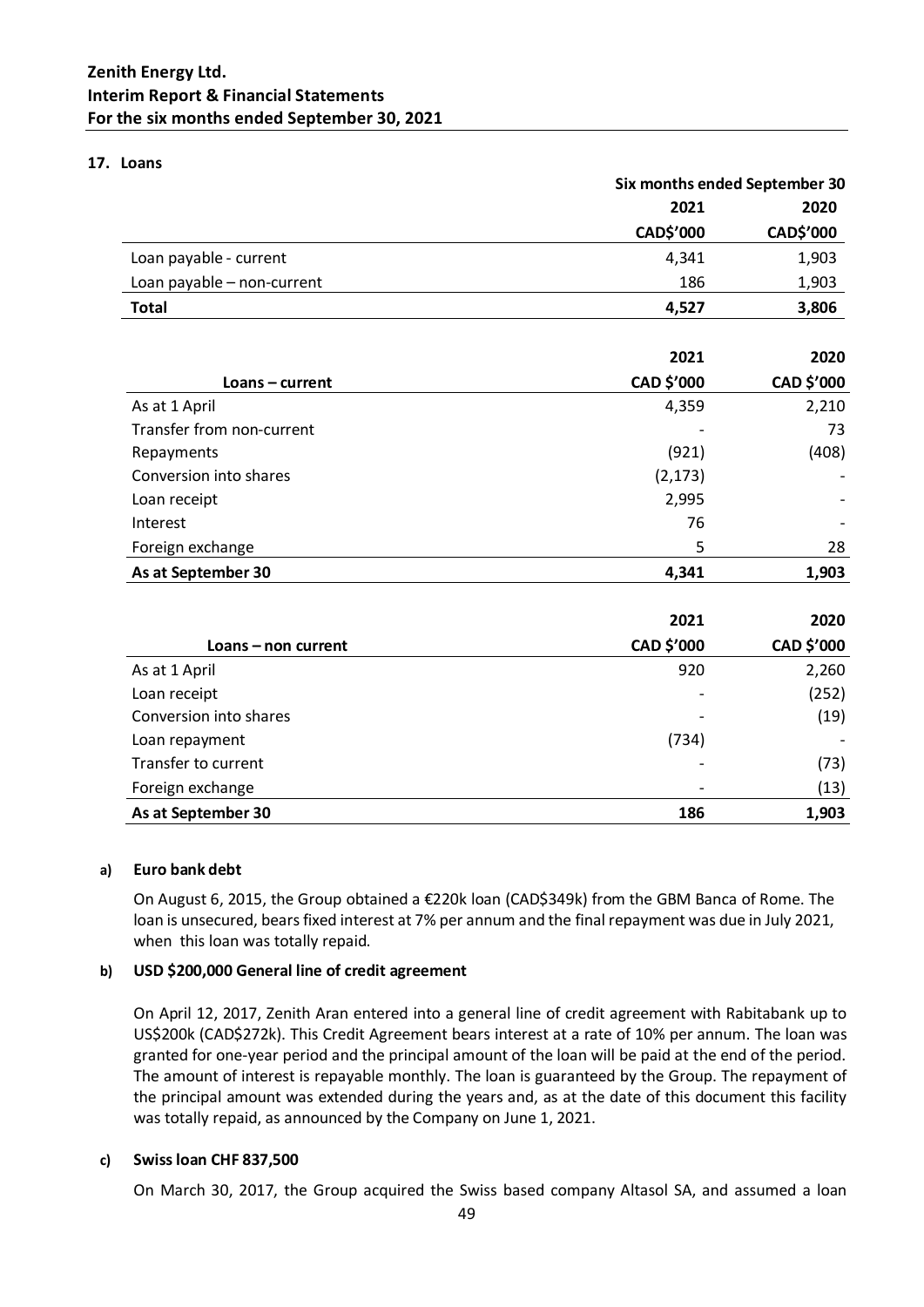subscribed for the former owner on December 21, 2015, for the initial amount of CHF838k (CAD\$1,161k). The loan bears interest at a rate of 2.32% per annum. The loan is repayable in anticipated quarterly tranches of CHF13k (plus accrued interest) (CAD\$17k), and the maturity date was July 7, 2022. During the six months ended September 30, 2021, the Company repaid this loan in advance.

### **d) Convertible loan USD 1,500,000**

On 5 September 2018, the Company entered into a US\$1,500,000 unsecured convertible loan facility with a term of 18 months starting from August 30, 2018. Zenith shall pay interest on the outstanding amount of the convertible loans at the rate of 0% per annum. The Facility includes an initial immediate advance of US\$1,300,000 and a further advance of US\$200,000, to be provided at a later time and only at the discretion of the Lenders.

On January 7, 2019, the Company successfully renegotiated the terms of this unsecured Convertible Loan Facility, that now is also repaid in cash.

On September 17, 2019, a Conversion has been made for a total of 5,343,774 common shares (the "Conversion Shares") at a price of £0.021 per Conversion Share equivalent to a total amount of US\$140,000.

As announced on April 23, 2021, the Company extended the maturity date for this loan that, now is repayable at the end of the year 2021 and following recent repayments, the current liability in relation to the Facility stands at US\$0.4 million.

### **e) Convertible loan GBP 1,000,000**

On January 7, 2019, the Company entered into a new unsecured convertible loan facility, for an aggregate total amount of up to £1 million with a consortium of lenders. The loan facility has a term of 24 months and the Company shall pay interest on the outstanding amount of the loan facility at the rate of 8% per annum. The loan facility was repayable on January 15, 2021. In January 2021, the loan repayment terms were amended and now the loan is repayable on January 15, 2022, and the Company repaid the 50% of the outstanding principal amount for £323,747 (approximately CAD\$ 568,000). With certain limitations, the Convertible Loan Notes ("CLNs") will be convertible into Common Shares of the Company. To date, the current liability in relation to the Facility stands at £323,747 (approximately CAD\$ 561,000).

### **f) EUR 1,500,000 Credit Line Agreement & Debt Settlement**

On 24 February 2021, the Issuer announced that it has entered into a credit line agreement with a lender, for a period of one year for an amount of up to EUR 1,500,000. The credit line bears interest at a rate of 9 per cent per annum in respect of any amount advanced by the lender. As announced on July 29, 2021, the Company has issued a total of 30,422,319 new common shares at a price of NOK 0.1725 (equivalent to approximately £0.01412) to settle this Credit Facility in full.

### **g) Loan in Tunisia**

On February 5, 2020, Ecumed Petroleum Zarzis, obtained a (3,700,000 TND) loan (CAD\$ 1,787,560 equivalent) from the Union Internationale des Banques "UIB". The loan is unsecured, bears fixed interest at 9.172% per annum and the final repayment was due on September 30, 2021.

The parties agreed to a loan extension, that provided a payment in 10 monthly instalments and as of September 30, 2021, the principal balance of the loan was (3,700,000 TND) (CAD\$ 1,787,560 equivalent) (September 30, 2020 - N/A) which is classified (3,700,000 TND) (CAD\$ 1,787,560 equivalent) as a current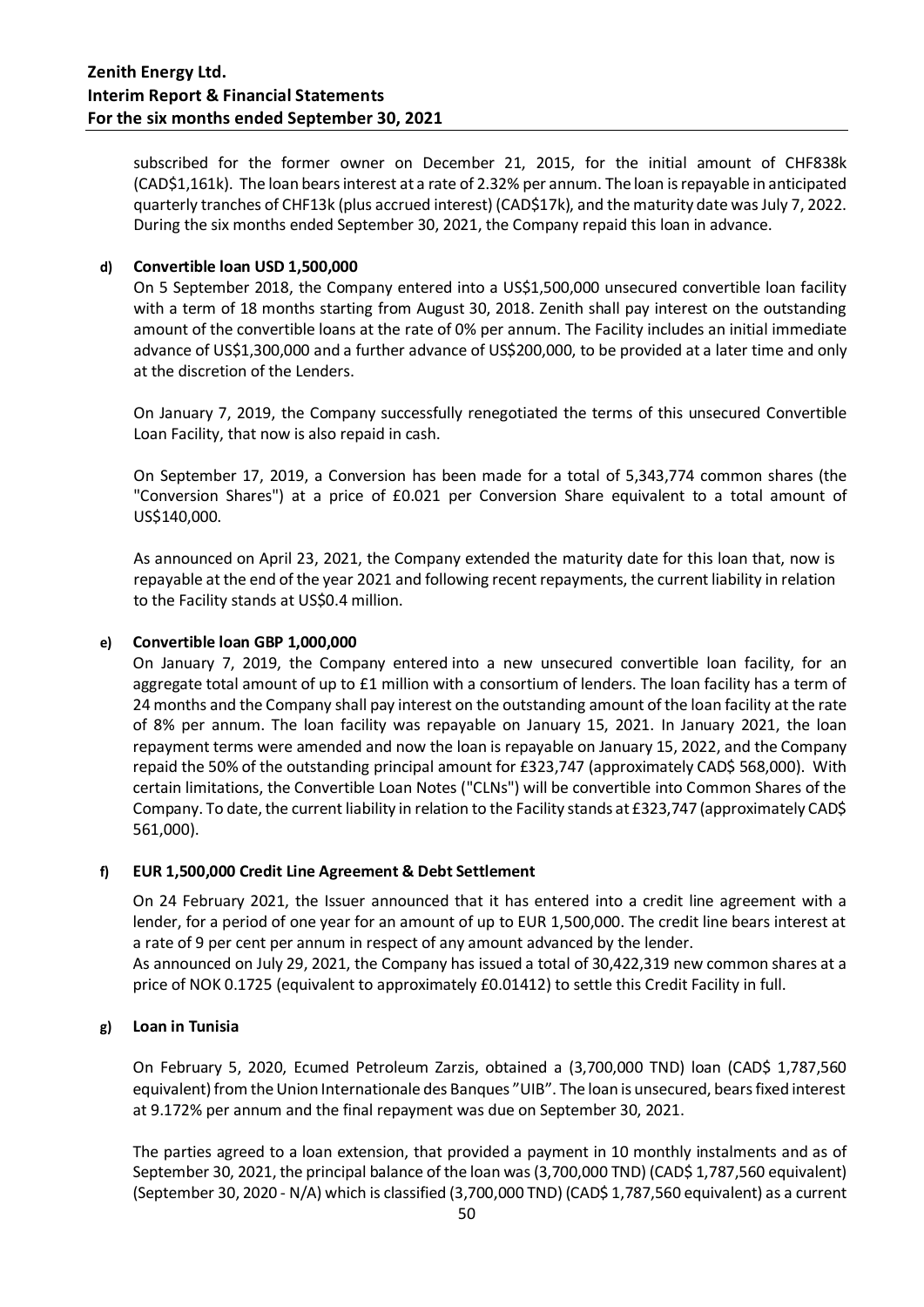liability and nil classified as a non-current liability. In October 2021 the terms of the loan were amended, and it is now amortized in 10 monthly instalments.

### **h) SACE/SIMEST Loan in Italy Euro 126,100**

On October 13, 2020, the Group obtained a Euro 126,100 loan from SACE/SIMEST, a parastatal organization that support Italian companies, large companies and SMEs, who wish to build a strong and solid presence in the global market. The loan is guaranteed by the Italian State, and bears fixed interest at 0.0085% per annum and the final repayment is due on August 7, 2026.

As of September 30, 2021, the amount of Euro 126k (CAD\$187k) (September 30, 2020 – N/A) was classified as a non-current liability.

### **i) Loan for Tunisian Development**

On 26 May 2021 , Zenith announced that it had entered into a loan agreement with Winance, a Dubai registered single-family office (the "**Lender**"), for a total amount of EUR 2.1 million (approximately £1.8 million or approximately NOK 21.4 million) (the "**Loan Agreement**").

The Loan Agreement has a duration of six months, does not attract interest and an upfront arrangement fee, equal to 5 percent of the total drawdown amount, has been paid to the Lender in accordance with the terms of the Loan Agreement.

During each month prior to the maturity date, Zenith shall make repayments in accordance with the Loan Agreement ("**Instalments**"), with the first Instalment was paid during the month of July 2021.

100,000,000 new common shares of no-par value (the "**Reserve Shares**") have been issued to the Lender to be held in a depositary institution designated by the Lender.

Under the terms of the Loan Agreement, Zenith may elect to pay each Instalment either by cash or by utilizing the Reserve Shares, by delivering to the Lender an amount of Reserves Shares equivalent to the quotient obtained by dividing the Instalment Amount by 95 percent of the applicable VWAP (volume weighted average price) for the period of ten business days prior to the due date for each Instalment.

As of September 30, 2021, the outstanding amount of EUR 1 million (September 30, 2020 – N/A) was classified as a current liability

### **18. Non-convertible bonds**

| Non-convertible bonds |                   | September 30, 2021 September 30, 2020 |
|-----------------------|-------------------|---------------------------------------|
|                       | <b>CAD \$'000</b> | <b>CAD \$'000</b>                     |
| Current               | 4.805             | 294                                   |
| Non-current           | 5.374             | 4.456                                 |
| <b>Total</b>          | 10,179            | 4.750                                 |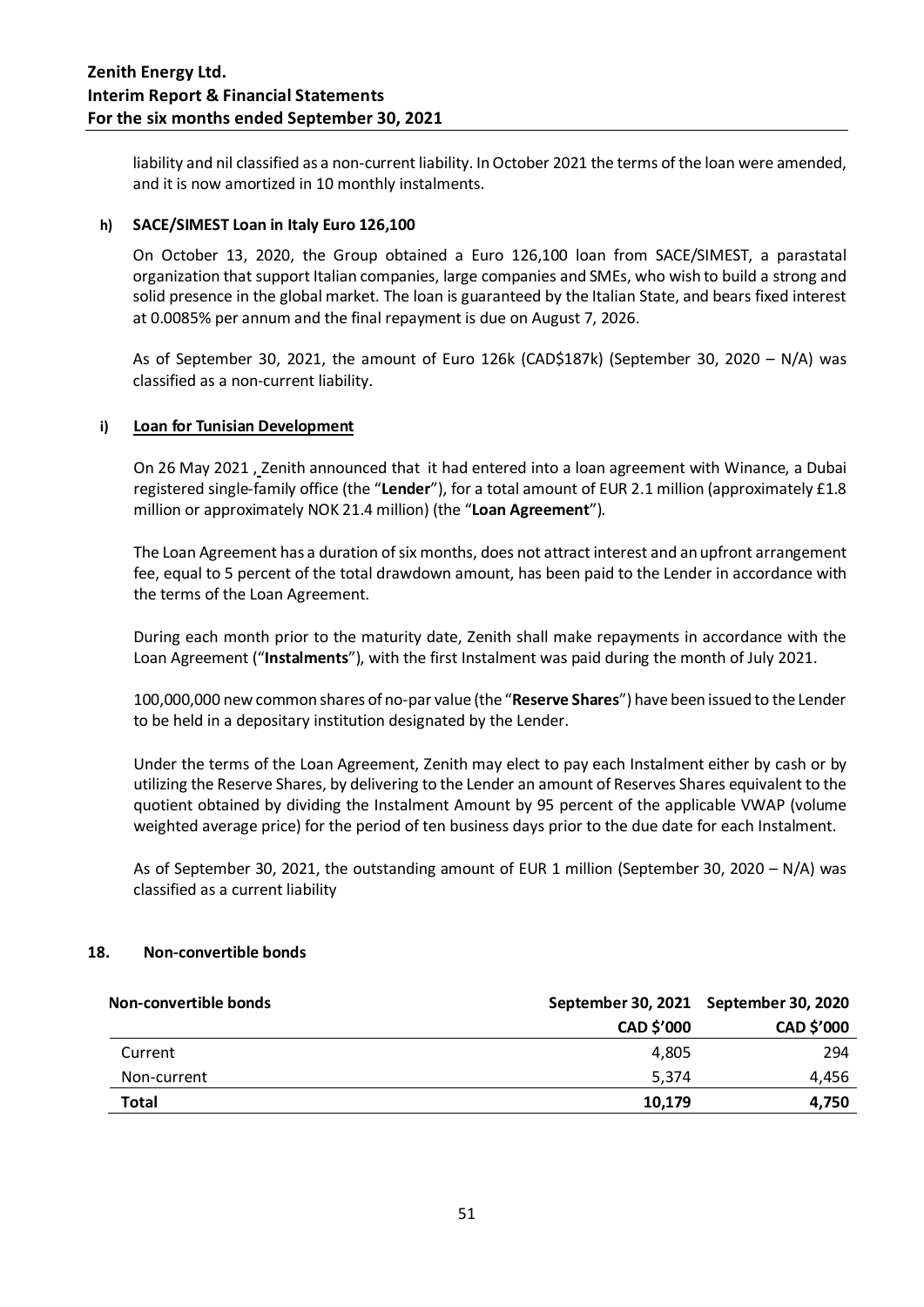| <b>Non-convertible bonds</b>          |                |
|---------------------------------------|----------------|
|                                       | CAD \$'000     |
| Balance - April 1, 2020               | 4,359          |
| Issue of bonds<br>Payment of interest | 477<br>(86)    |
| Balance - September 30, 2020          | 4,750          |
| Balance - April 1, 2021               | 7,466          |
|                                       |                |
| Issue of bonds<br>Payment of interest | 2,874<br>(161) |
| Balance - September 30, 2021          | 10,179         |

#### Loan Notes

To avoid the risk of the excessive dilution of the capital, the Company issued two different sets of EMTN (Bond) accruing interest payable semi-annually and listed on European Stock Exchanges.

### *a. Zenith 8% EMTN - ISIN AT0000A23S79*

Commencing 11 January 2019, the Issuer issued Loan Notes with the duration of 2 years. The maturity date of the Notes is 20 December 2021, and they carry an interest charge of 8 per cent per annum, payable semi-annually. As at the date of this document, the Issuer sold an aggregate amount of EUR 2,960,000 (CAD\$ 4,572,624) of the loan notes.

The Loan Notes listed on the Third Market (MTF) of the Vienna Stock Exchange ("Wiener Borse AG"). This issuance is part of an approval to list up to EURO 10 million in several tranches. The Notes are governed by Austrian law. The Notes are not convertible into equity of Zenith.

### *b. Zenith EMTN Programme up to Euro 25+M*

On January 20, 2020, the Company announced the issuance of the following unsecured, multi-currency Euro Medium Term Notes, governed by Austrian law, at par value (the "**Notes**"):

- EURO 1,000,000 bearing interest of 10.125 per cent per year (the "**EUR-Notes**")
- GBP 1,000,000 bearing interest of 10.50 per cent per year (the "**GBP-Notes**")
- USD 1,000,000 bearing interest of 10.375 per cent per year (the "**USD-Notes**")
- CHF 1,000,000 bearing interest of 10.00 per cent per year (the "**CHF-Notes**")

The Notes were issued, and kept in Treasury, under Zenith's EUR 25,000,000 multi-currency Euro Medium Term Notes Programme, as announced by the Company on November 6, 2019, and will be due on January 27, 2024. The Notes were admitted to trading on the Vienna MTF of the Vienna Stock Exchange ("**Wiener Borse AG**"). As of September 30, 2021, the Company sold Notes for CAD\$5.4M equivalent, as follows: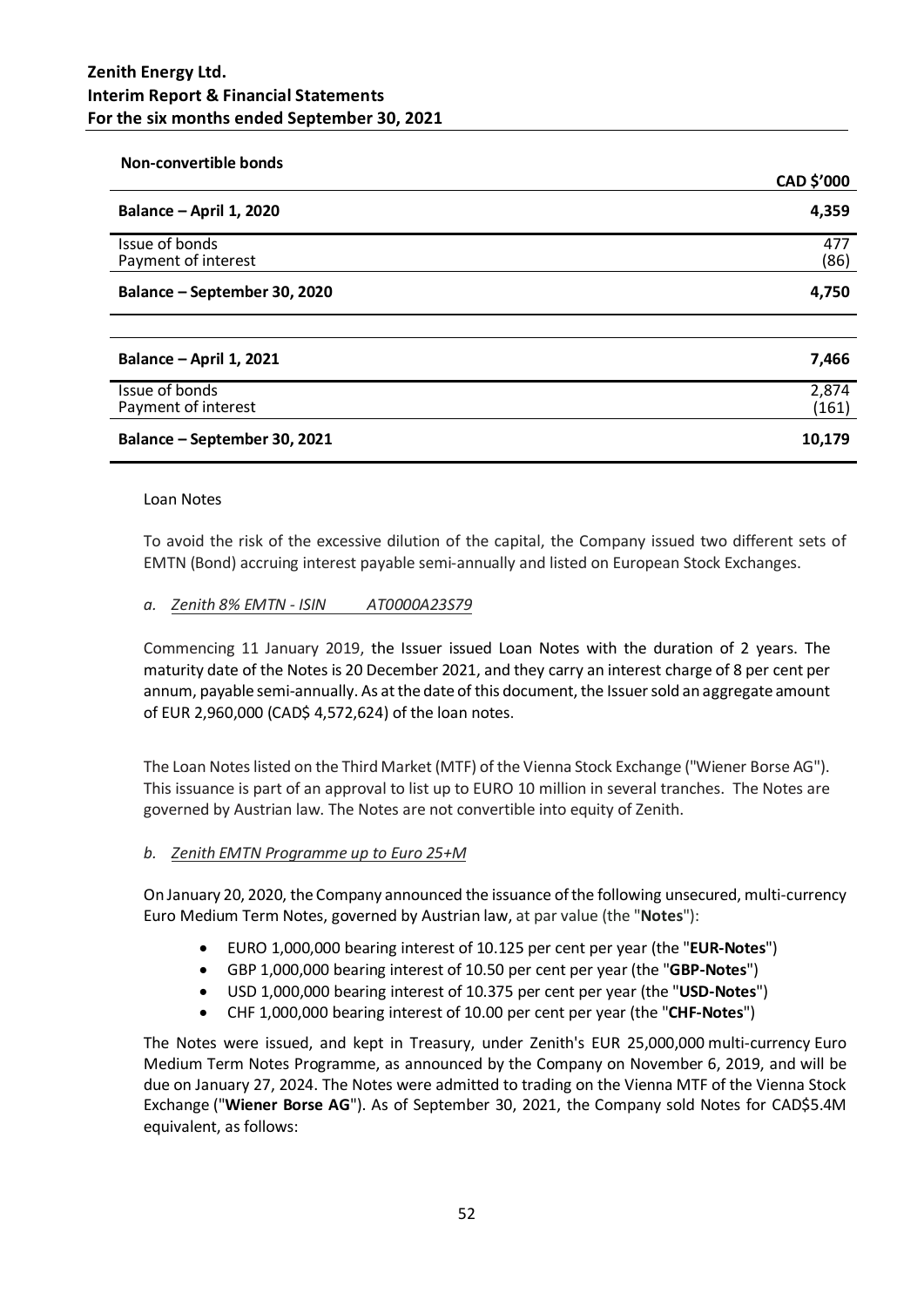| Currency | <b>Quantity</b> | CAD\$ equivalent ISIN | <b>Description</b>                              |
|----------|-----------------|-----------------------|-------------------------------------------------|
| EUR      | 506.000         |                       | 729,674 XS2108546735 ZEEX 10.125 01/27/24 MTN   |
| USD.     | 1.954.000       |                       | 2,194,792 XS2108546651 ZEEX 10.300 01/27/24 MTN |
| GBP      | 1,352,000       |                       | 2,449,313 XS2108546578 ZEEX 10.375 01/27/24 MTN |

The issue of the Notes is aligned with the Group's strategy of diversifying its financing towards nonequity dilutive funding to support its successful development.

The EMTN Programme, created with the primary purpose of financing the Company's development activities in Azerbaijan, with the related Prospectus being approved on November 6, 2019. Since its strategic reconfiguration, the Company has been using the EMTN Programme to finance its activities in the Republic of the Congo, Tunisia and Italy. The Company chose the Vienna Stock Exchange as it was viewed as a highly accessible market in terms of simplicity of process and listing costs.

On 25 June 2021, the Company announced that it had fully paid the semi-annual interest in relation to the Notes. The most recent interest payment in relation to the Notes is the third such payment, with previous interest payments having taken place during the months of June and December 2019 and 2020 respectively.

### *c. Revolving facility*

On October 18, 2019, the Company entered into a credit line facility with Linear Investments Limited, for the amount of Euro 200,000 (CAD\$ 294k) for a duration of 18 months. The facility is secured by a corresponding EMTN Zenith 8%, 2021 value, and it was renewed for additional 18 months. The outstanding amount of this facility as of September 30, 2021, was Euro 140,000 (CAD\$ 206k).

### **19. Loss from discontinued operations**

The Group has re-focused the geographic area of its activities. On March 2, 2020, the Company announced that, in view of Zenith's strategic focus on pursuing large-scale oil production and development opportunities in Africa, it would return the Contract Rehabilitation Area to SOCAR.

The handover of the Contract Rehabilitation Area ("**CRA**") was effectively concluded in June 2020. As publicly announced, the Group continued to operate the CRA from March 2020 until June 2020 when the handover of the CRA was completed. The Group achieved a near total reduction of operating expenses in Azerbaijan upon completion of the handover of the Contract Rehabilitation Area.

As per the REDPSA agreement with SOCAR, Zenith does not have to pay any kind of compensation fee as a result of the termination thereof. In addition, there are no decommissioning fees to be borne by Zenith. The Group has received a payment post period end for oil production of approximately US\$508,000 from SOCAR corresponding to material revenues for the months of April, May and part of June 2020.

The costs associated with the termination of the Group's operations in Azerbaijan are approximately US\$0.5 million which are related to the transportation costs due to the relocation of the rig which was previously installed in Azerbaijan.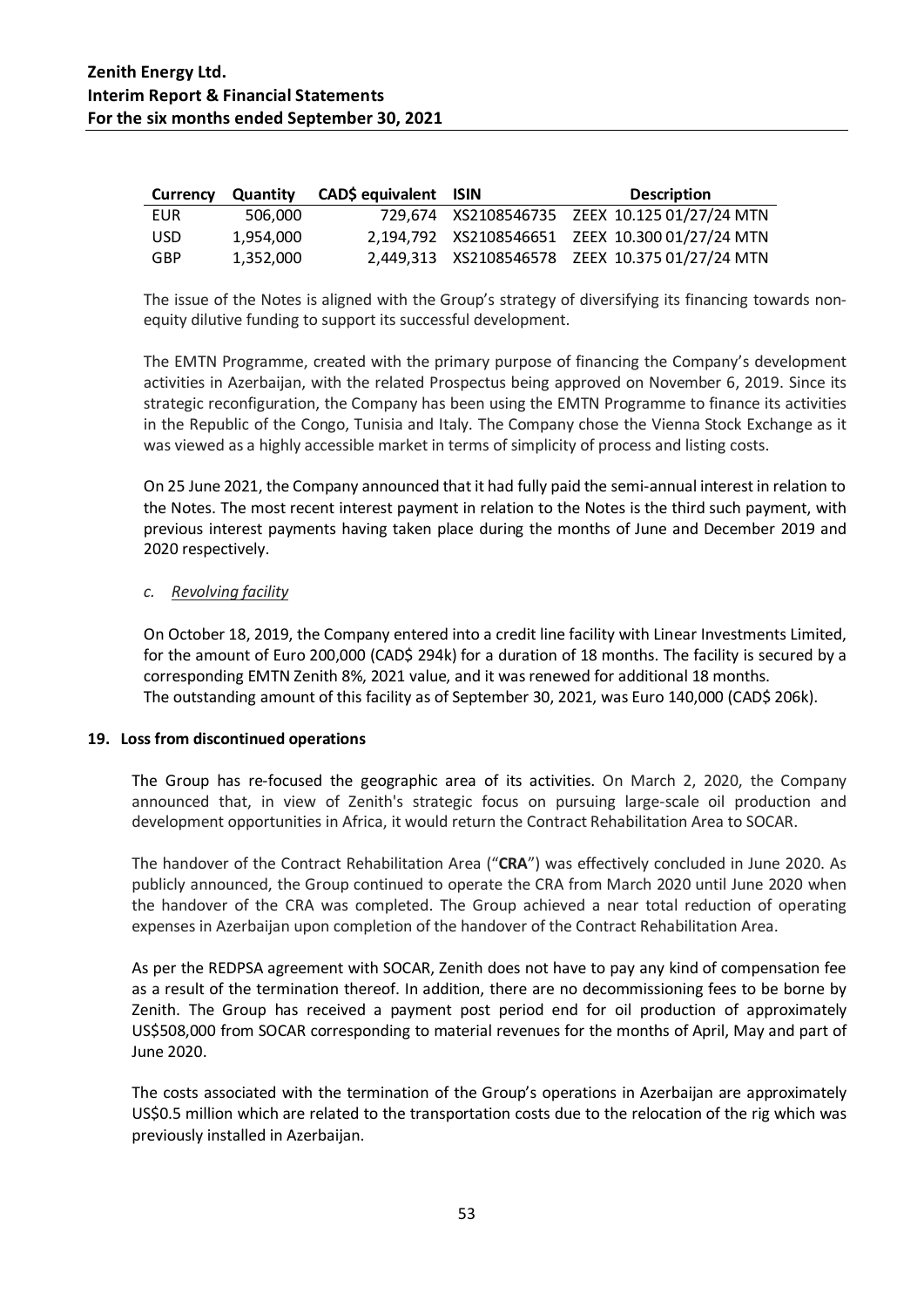As a result of this decision, the results of the subsidiary in Azerbaijan have been included in the loss from discontinued operations in the statement of comprehensive income and they are comprised as follows:

|                                                        | September 30,<br>2021<br>CAD\$'000 | September 30,<br>2020<br><b>CAD\$000</b> |
|--------------------------------------------------------|------------------------------------|------------------------------------------|
| Revenue                                                |                                    |                                          |
| Operating expenses                                     |                                    | (579)                                    |
| Depletion and depreciation                             |                                    | (68)                                     |
| Administrative expenses<br>Reversal of impairment from |                                    | (97)                                     |
| previous period                                        |                                    | 1,326                                    |
| Finance expenses                                       | -                                  | (19)                                     |
| Profit/(loss) from operations in the                   |                                    |                                          |
| period                                                 |                                    | 563                                      |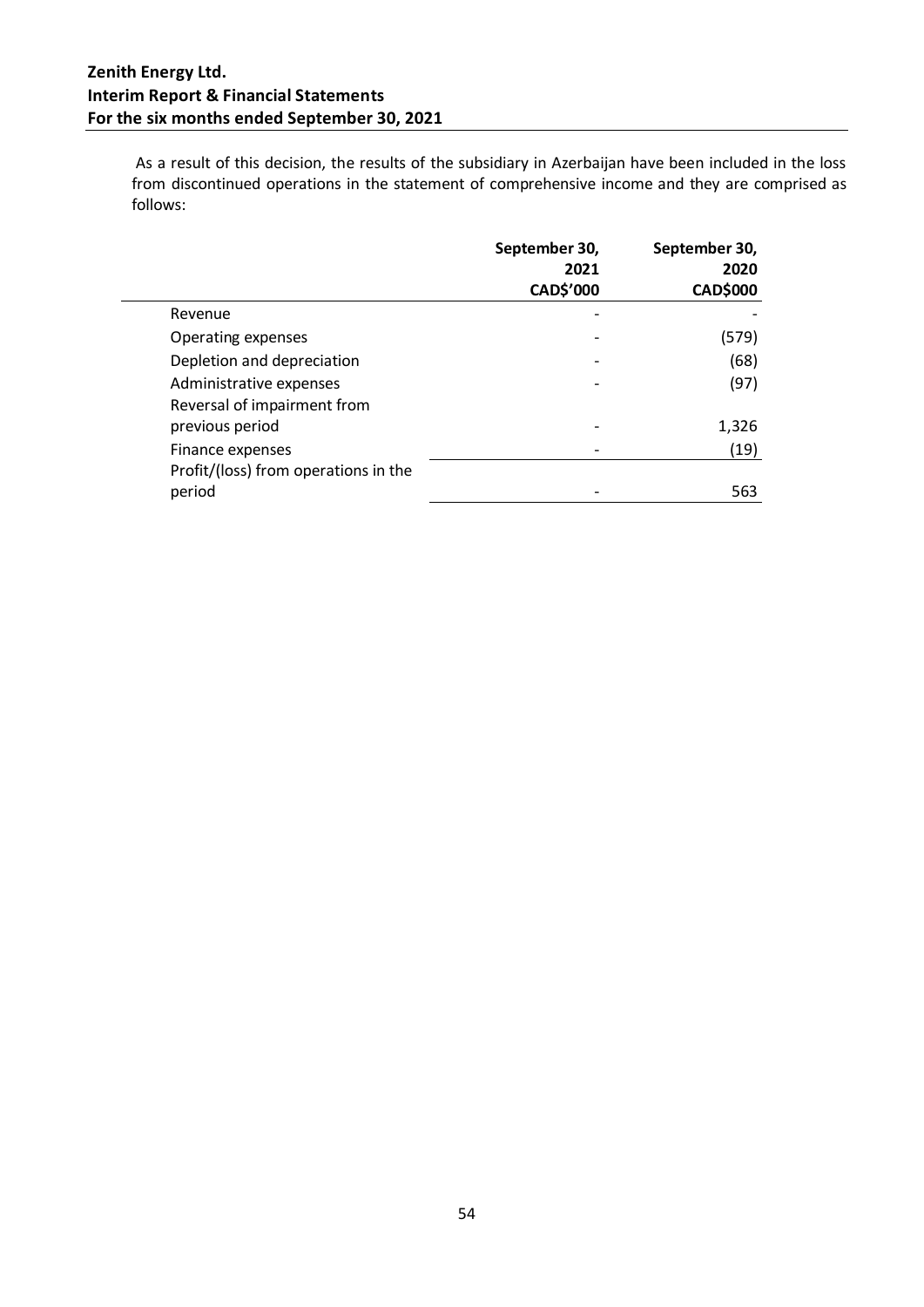#### **20. Decommissioning provision**

The following table presents the reconciliation of the carrying amount of the obligation associated with the reclamation and abandonment of the Group's oil and gas properties:

|                               | September  | September 30, |  |
|-------------------------------|------------|---------------|--|
|                               | 30, 2021   | 2020          |  |
|                               | CAD \$'000 | CAD \$'000    |  |
| Balance - April 1             | 16,219     | 13,543        |  |
| Accretion                     |            | 41            |  |
| Decrease                      | (4,991)    |               |  |
| Foreign currency translation  | 37         | (277)         |  |
| <b>Balance - September 30</b> | 11,265     | 13,307        |  |

The provision has been made by estimating the decommissioning cost at current prices using existing technology. The following significant weighted average assumptions were used to estimate the decommissioning obligation:

| <b>Italy</b>                         | 2021            | 2020               |
|--------------------------------------|-----------------|--------------------|
| Undiscounted cash flows - uninflated | CAD \$8 million | CAD \$8 million    |
| Undiscounted cash flows - inflated   | CAD \$8 million | CAD \$8 million    |
| Risk free rate                       | 3.4%            | 3.4%               |
| Inflation rate                       | 1.4%            | 1.4%               |
| Expected timing of cash flows        | 12.5 years      | 13.5 years         |
| Congo                                |                 | 2020               |
| Undiscounted cash flows - uninflated |                 | CAD \$8.5 million  |
| Undiscounted cash flows - inflated   |                 | CAD \$11.5 million |
| Risk free rate                       |                 | 3%                 |
| Inflation rate                       |                 | 1.5%               |
| Expected timing of cash flows        |                 | 15 years           |
|                                      |                 |                    |

#### *Tunisia* **2021**

#### **A - Decommissioning provision recalculation**

| <b>Description</b>                                          | in USD     | <b>Comments</b>                                                             |
|-------------------------------------------------------------|------------|-----------------------------------------------------------------------------|
| Start current period                                        | 01/04/2020 |                                                                             |
| Anticipated abandonment date                                | 31/12/2033 | Minus between, economic and legal end<br>of date (cf. IM.7 impairment test) |
| Years to abandonment                                        | 13.95      |                                                                             |
|                                                             |            |                                                                             |
| Undiscounted well costs                                     | 5,946,000  | 2019 figures submitted to DGH, while                                        |
| Undiscounted facilities costs                               | 2,050,000  | estimation is outdated (2014)                                               |
| <b>Total undiscounted obligation</b>                        | 7,996,000  |                                                                             |
|                                                             |            |                                                                             |
| TND inflation rate (as per the Tunisian Central Bank)       | 5.00%      |                                                                             |
| USD inflation rate (as per the submitted assumption to DGH) | 2.00%      |                                                                             |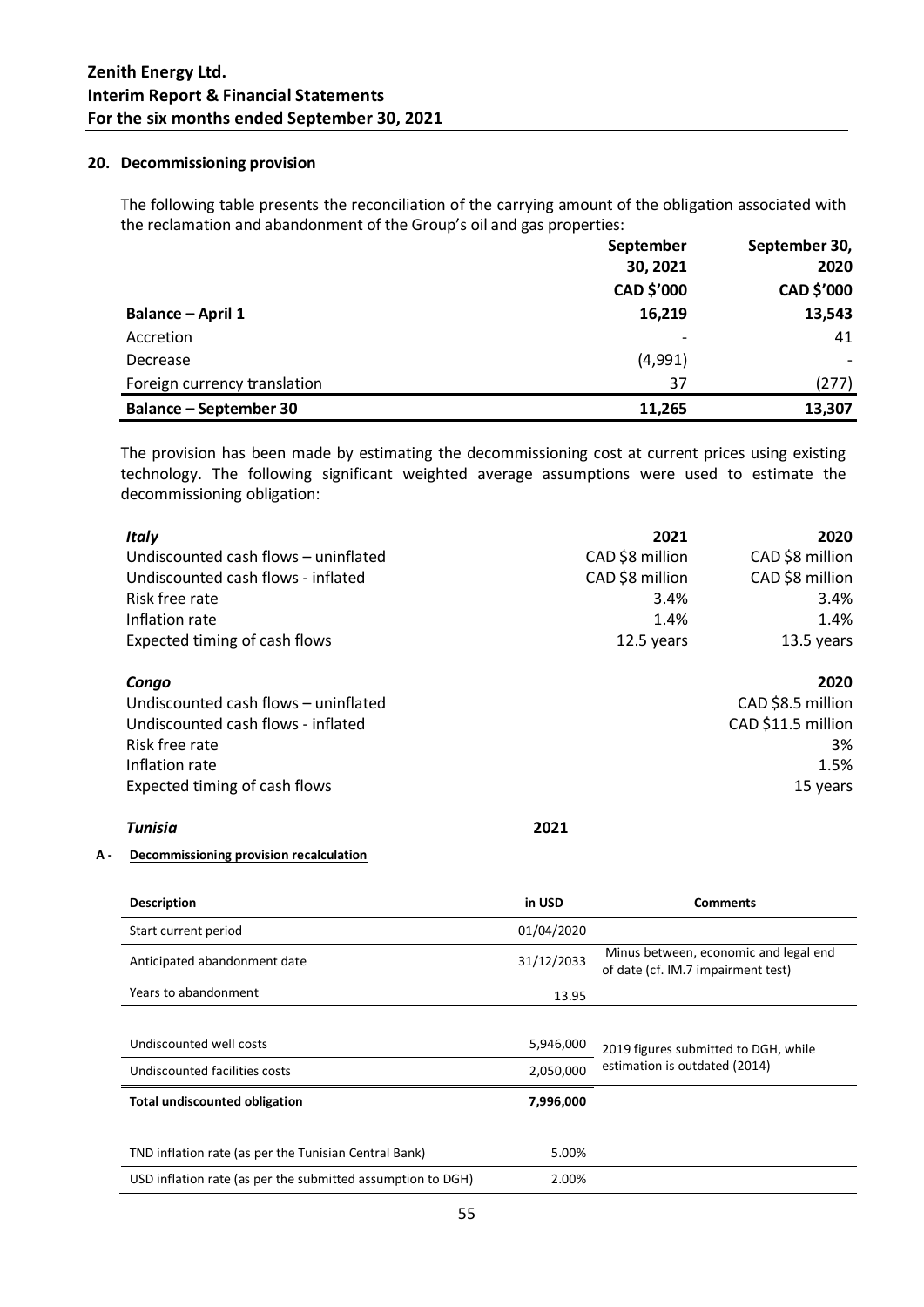| <b>Inflation Rate</b>              | 4.00%      | TND share in MARETAP expenses are<br>higher than USD                              |
|------------------------------------|------------|-----------------------------------------------------------------------------------|
| Inflated obligation                | 13,819,358 |                                                                                   |
|                                    |            |                                                                                   |
| Discount Rate                      | 2.00%      |                                                                                   |
| <b>Discounted obligation</b>       | 10,483,721 |                                                                                   |
| <b>EPZ Share in the obligation</b> | 4,717,675  | This should be recognized as asset against<br>provision as a 1st time recognition |

### **B - Unwinding interest recalculation**

| Interest unwind of the obligation for the period | 94.353 |
|--------------------------------------------------|--------|
|                                                  |        |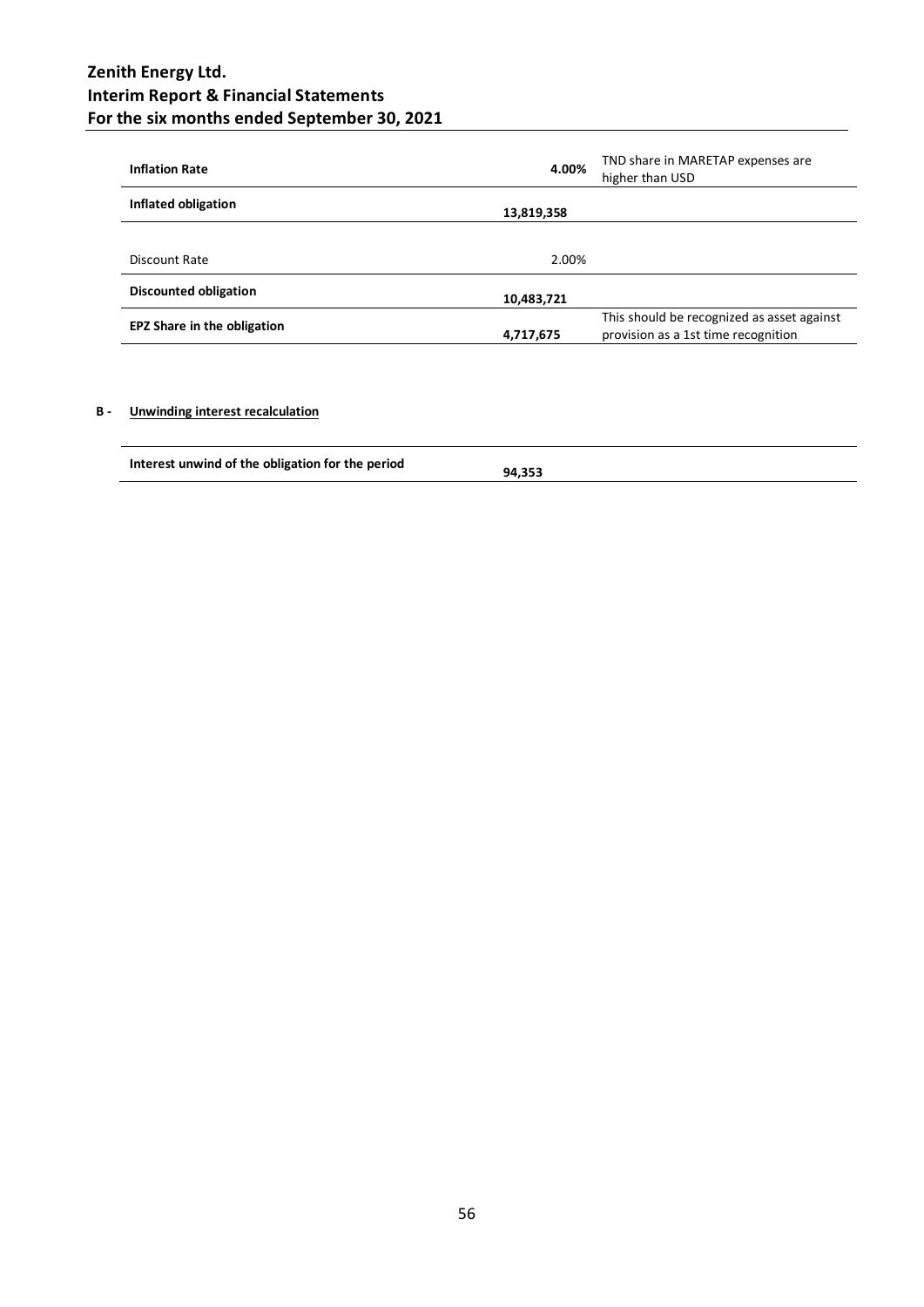### **21. Earnings per share**

|                                                             | 2021<br>CAD \$'000 | 2020<br>CAD \$'000 |
|-------------------------------------------------------------|--------------------|--------------------|
| Net profit/(loss) for the period                            | 68,811             | (3,981)            |
| Net profit/(loss) from continuing operations                | 68,811             | (4, 544)           |
| Net profit/(loss) from discontinued operations              |                    | 563                |
| Basic weighted average number of shares                     | 1,345,881          | 519,319            |
| Potential dilutive effect on shares issuable under warrants | 522,895            | n/a                |
| Potential diluted weighted average number of shares         | 1,868,776          | n/a                |
| Net earnings per share $-$ basic (1) $\zeta$                | 0.05               | \$<br>(0.01)       |
| Net earnings per share – diluted $\oint$                    | 0.04               | \$<br>(0.01)       |
| From continuing operations – basic $\oint$                  | 0.05               | \$<br>(0.01)       |
| From continuing operations $-$ diluted $\Diamond$           | 0.04               | \$<br>(0.01)       |
| From discontinued operations - basic and diluted \$         |                    | 0.001              |

 $<sup>(1)</sup>$  The Group did not have any in-the-money convertible notes, warrants and stock options during</sup> the six months ended September 30, 2021 and 2020.

### **22. Related party transactions**

Related party transactions are considered to be in the normal course of operations and are initially recognized at fair value. The related party transactions during the six months ended September 30, 2021 and 2020 not disclosed elsewhere in these consolidated financial statements are as follows:

- a) On July 29, 2021, Mr. Andrea Cattaneo, Chief Executive Officer & President of Zenith, purchased a total of 1,954,397 common shares of no-par value ("Common Shares") in the capital of the Company at a price of NOK 0.1535 per Common Share (equivalent to approximately £0.012).
- b) Following the aforementioned dealing, Mr. Cattaneo is currently directly beneficially interested in a total of 63,438,512 common shares in the capital of the Company, representing the 4.49 percent of the total issued and outstanding common share capital of the Company admitted to trading on the Euronext Growth Oslo.
- c) General Transaction Inc., represented by its Chief Executive Officer and Chairman Mr. Sergey Borovskiy, a Director of the Company, granted Zenith during past years a loan of CAD\$127,878. The balance outstanding on September 30, 2021, is CAD\$Nil (2020 - AD\$28,758).
- d) Mr. Erik Larre, a Director of the Company, granted during past year Zenith a loan of Euro 20,000 (CAD\$31,598). The principal is repayable upon request and accrued no interest. The balance outstanding on September 30, 2021 is CAD\$31,598 (2020 - CAD\$31,598).
- e) During the period ended September 30, 2021, Zenith granted Leonardo Energy Consulting S.r.l., an entity where Zenith holds a 48% interest on its share capital, a loan of CAD\$nil (2020 - CAD\$nil), to develop its activities. The loan is unsecured, interest free and repayable on demand. The balance outstanding on September 30, 2021 is CAD\$39,690 (2020 – CAD\$24,921).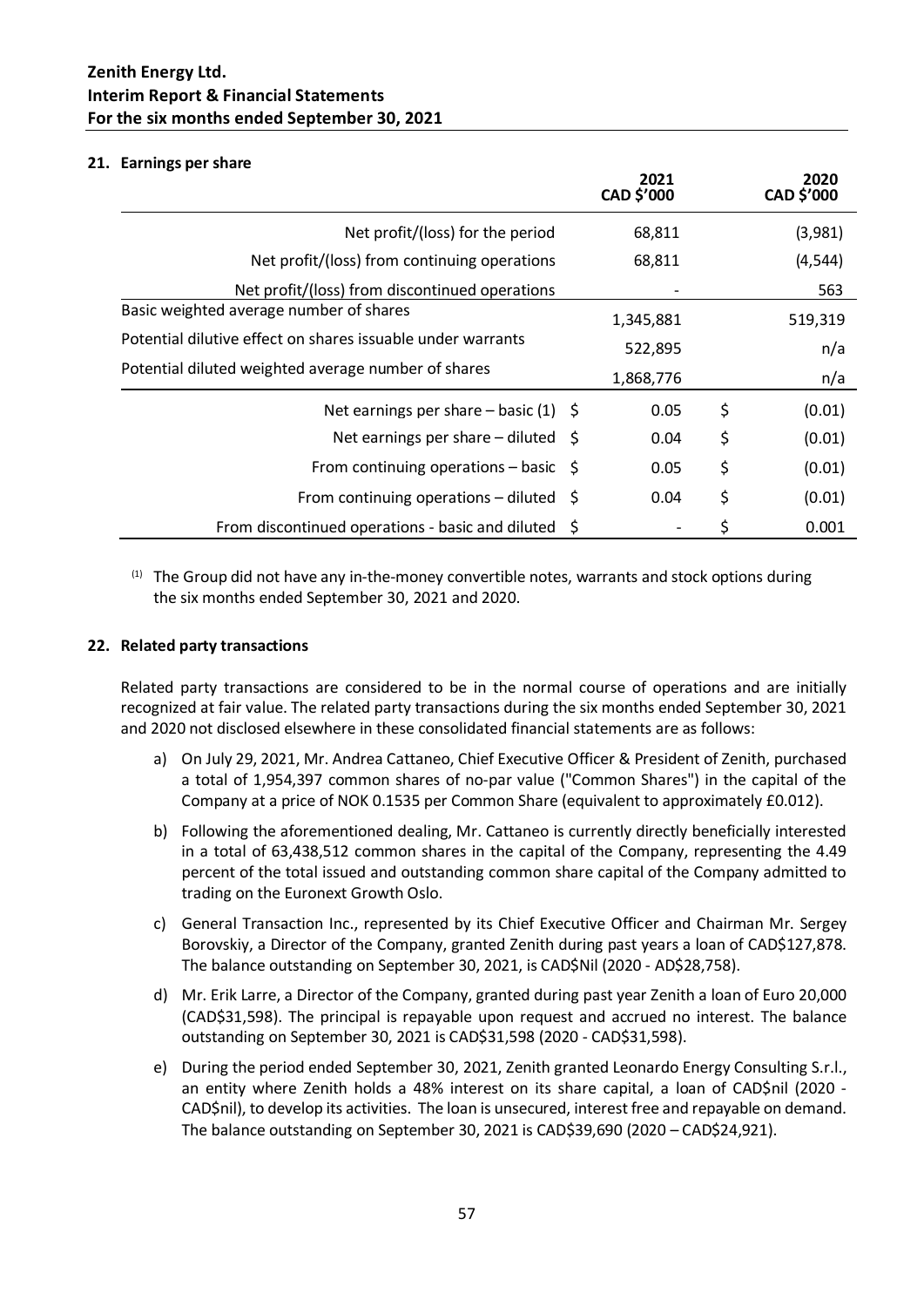### **23. Commitments and contingencies**

#### *Asset Purchase commitments*

The Company acquired the Congolese asset for a consideration of GBP 200,000, that was fully paid in May 2020.

On April 20, 2020, and on September 8, 2020, Zenith entered into two separate conditional acquisitions in Tunisia from KUFPEC and CNPC, two world-renowned oil companies, for their respective working interests in the Sidi El Kilani Concession. Upon completion, conditional upon regulatory approval being granted by the Comité Consultatif des Hydrocarbures ("CCH") of the Republic of Tunisia, it is expected that Zenith will have a daily production ranging between 250-300 barrels of oil per day.

The acquisition from KUFPEC was agreed for a consideration of US\$500,000, of which US\$250,000 was paid in June 2020, as per the terms of the conditional share purchase agreement in relation to this transaction. The balance of the purchase price is due upon completion of the acquisition, which is expected to be obtained within December 31, 2021.

The acquisition from CNPC was agreed for a consideration of US\$300,000, as per the terms of the conditional share purchase agreement in relation to this transaction. The payment of the purchase price is due upon completion of the acquisition.

|                                                | <b>September 30, 2021</b> | <b>September 30, 2020</b> |
|------------------------------------------------|---------------------------|---------------------------|
| Financial assets at amortized cost             | CAD \$'000                | CAD \$'000                |
| Non-current financial assets at amortized cost | 64,281                    | 12                        |
| Trade and other receivables                    | 9,924                     | 15,258                    |
| Director's loan account                        |                           | 136                       |
| Cash and cash equivalents                      | 3.024                     | 1.453                     |
| <b>Total financial assets</b>                  | 77.229                    | 16,859                    |

#### **24. Financial risk management and financial instruments**

|                                         | September 30, 2021 | September 30, 2020 |
|-----------------------------------------|--------------------|--------------------|
| Financial liabilities at amortized cost | CAD \$'000         | CAD \$'000         |
| Trade and other payables                | 19,518             | 17,739             |
| Loans                                   | 4,527              | 3,806              |
| Non-convertible bond and notes          | 10,179             | 4,750              |
| Deferred consideration                  | 65,663             |                    |
| <b>Total financial liabilities</b>      | 99,887             | 26,295             |

Zenith finances its operations through a mixture of equity, debt and retained earnings. Finance requirements are reviewed by the Board when funds are required for acquisition, exploration and development of projects.

Zenith's policy is to maintain an appropriate financial position to sustain future development of the business. There were no changes to the Group's capital management approach during the six months ended September 30, 2020.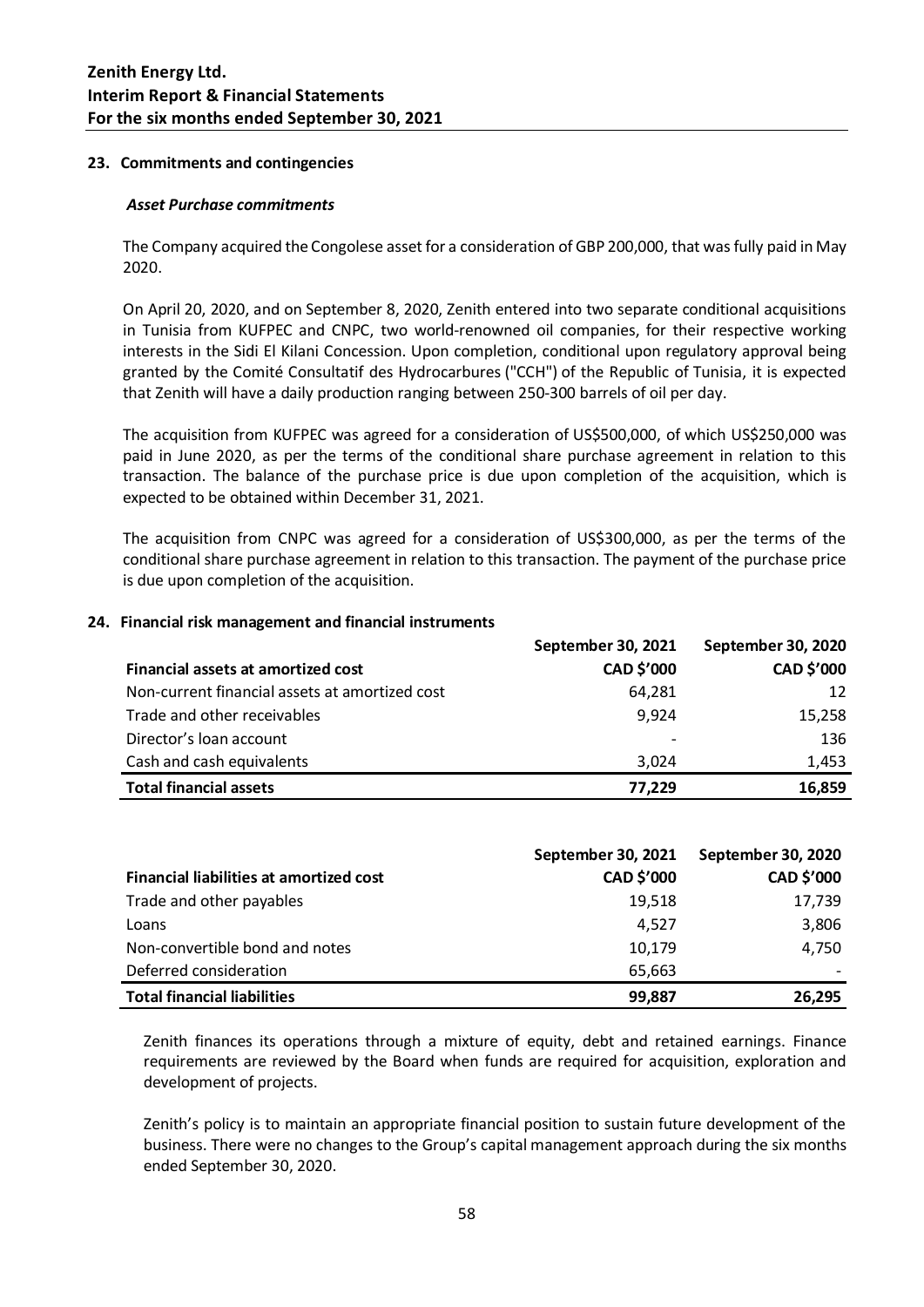Zenith's treasury functions, which are managed by the board, are responsible for managing fund requirements and investments which include banking, cash flow management, interest and foreign exchange exposure to ensure adequate liquidity to meet cash requirements.

Zenith's principal financial instruments are cash and deposits, and also trade and other receivables. These instruments are used for meeting the Group's requirement for operations.

Zenith's main financial risks are foreign currency risk, liquidity risk, interest rate risk, commodity price risk and credit risks. Set out below are policies that are used to manage such risks:

### *a) Credit risk*

Credit risk is the risk of an unexpected loss if a customer or counter party to a financial instrument fails to meet its commercial obligations. The Group's maximum credit risk exposure is limited to the carrying amount cash of CAD\$ 3,024k (2020 – CAD\$ 1,453k) and trade and other receivables of CAD\$ 9,924k (2020 – CAD\$ 15,258k).

Deposits are, as a general rule, placed with banks and financial institutions that have credit rating of not less than AA or equivalent which are verified before placing the deposits.

The composition of trade and other receivables is summarized in the following table:

|                           | September 30, | September 30, |
|---------------------------|---------------|---------------|
|                           | 2021          | 2020          |
|                           | CAD \$'000    | CAD \$'000    |
| Oil and natural gas sales | 1,464         | 1,255         |
| Other                     | 8.460         | 14,003        |
|                           | 9,924         | 15,258        |

The receivables related to the sale of oil and natural gas are due from large companies who participate in the oil and natural gas industry in Argentina and Italy. Oil and natural gas sales receivables are typically collected in the month following the sales month. No expected credit losses have been recognized in respect of trade receivables of this nature.

The Group's receivables are aged as follows:

|             | September 30, | September 30, |  |
|-------------|---------------|---------------|--|
|             | 2021          | 2020          |  |
|             | CAD \$'000    | CAD \$'000    |  |
| Current     | 9,924         | 15,258        |  |
| $90 + days$ | -             |               |  |
|             | 9,924         | 15,258        |  |

### *b) Liquidity risk*

Liquidity risk is the risk that the Group will incur difficulties meeting its financial obligations as they are due. The Group's approach to managing liquidity is to ensure, as far as possible, that it will have sufficient liquidity to meet its liabilities when due, under both normal and distressed conditions without incurring unacceptable losses or risking harm to the Group's reputation.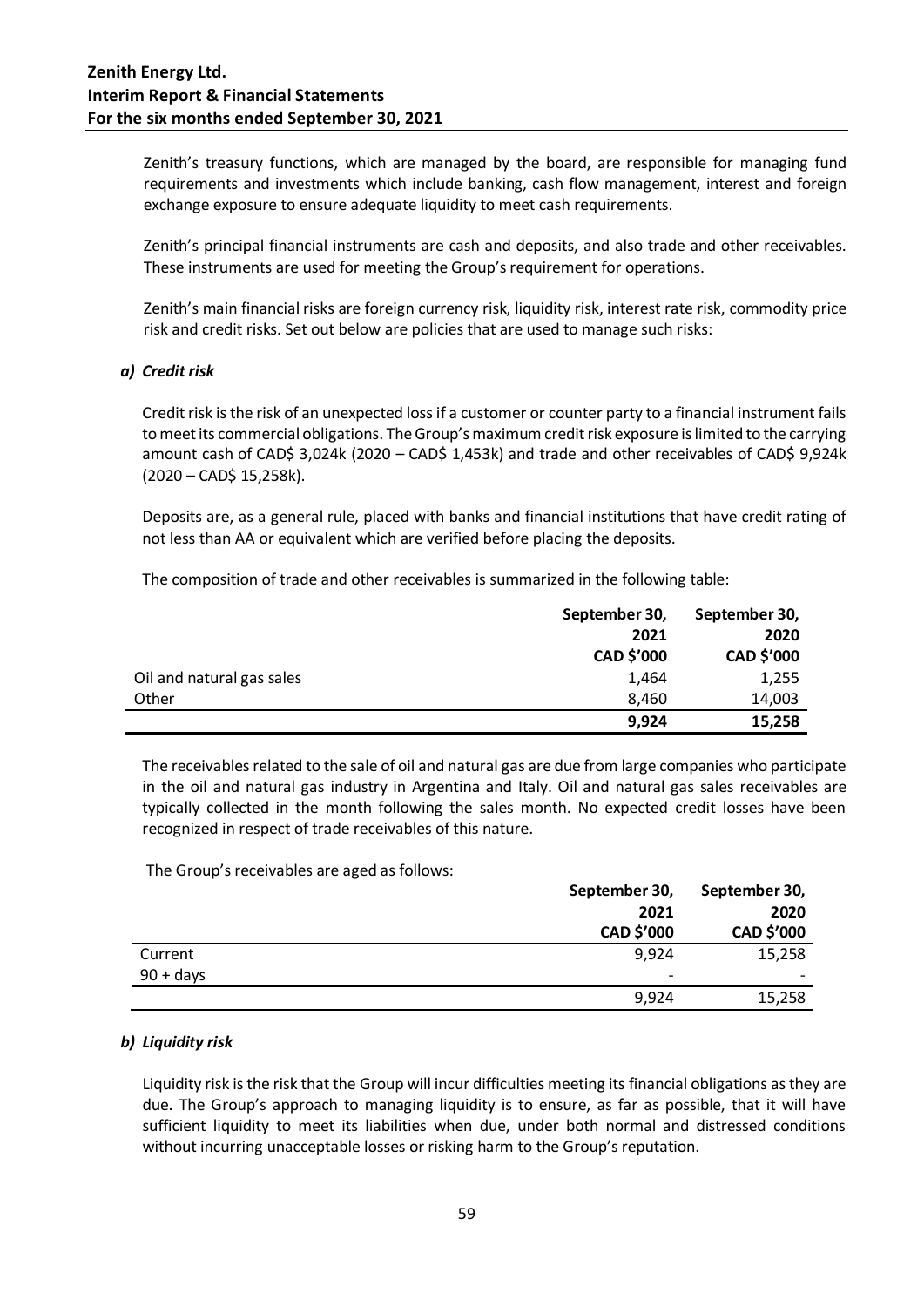The Directors have considered the recoverability of the outstanding debts of the Group and do not consider there to be any impairment necessary.

As of September 30, 2021, the contractual cash flows, including estimated future interest, of current and non-current financial assets mature as follows:

|                                                   | Carrying<br>Amount<br><b>CAD \$'000</b> | cash flow<br><b>CAD \$'000</b> | Due on or<br>before 30<br><b>Contractual September</b><br>2022<br><b>CAD \$'000</b> | Due on or<br>before 30<br>September<br>2023<br><b>CAD \$'000</b> | Due after 30<br>September 2023<br>CAD \$'000 |
|---------------------------------------------------|-----------------------------------------|--------------------------------|-------------------------------------------------------------------------------------|------------------------------------------------------------------|----------------------------------------------|
| Non-current financial assets at<br>amortized cost |                                         |                                |                                                                                     |                                                                  |                                              |
| Trade and other receivables                       | 9,924                                   | 9,924                          | 9,924                                                                               | $\overline{\phantom{0}}$                                         |                                              |
| Cash and cash equivalents                         | 3,024                                   | 3,024                          | 3,024                                                                               |                                                                  |                                              |
|                                                   | 12,948                                  | 12,948                         | 12,948                                                                              | -                                                                |                                              |

As of September 30, 2021, the contractual cash flows, including estimated future interest, of current and non-current financial liabilities mature as follows:

|                          |                           |                                              | Due on or<br>before 30 | Due on or<br>before 30 |                                |
|--------------------------|---------------------------|----------------------------------------------|------------------------|------------------------|--------------------------------|
|                          | Carrying<br><b>Amount</b> | Contractual September September<br>cash flow | 2022                   | 2023                   | Due after 30<br>September 2023 |
|                          | CAD \$'000                | <b>CAD \$'000</b>                            | CAD \$'000             | <b>CAD \$'000</b>      | CAD \$'000                     |
| Trade and other payables | 19,518                    | 19,518                                       | 19,518                 | $\overline{a}$         |                                |
| Loans                    | 4,527                     | 4,542                                        | 4,356                  | -                      | 186                            |
| Non-convertible bond     | 10,179                    | 11,482                                       | 5,363                  | 558                    | 5,561                          |
|                          | 34,224                    | 35,542                                       | 29.237                 | 558                    | 5,747                          |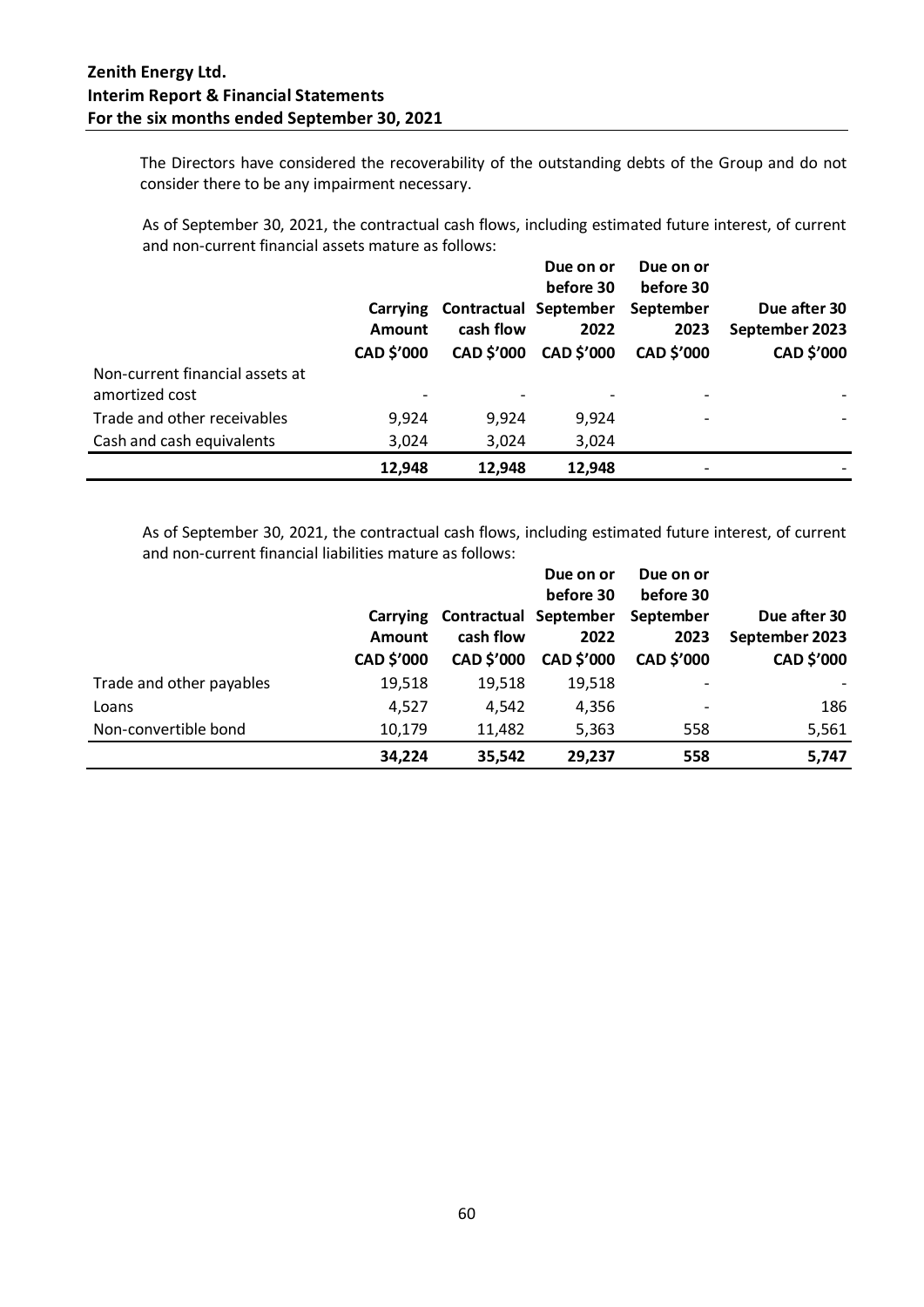### *c) Foreign currency risk*

Foreign currency exchange risk is the risk that the fair value of future cash flows will fluctuate as a result of changes in foreign exchange rates. Foreign exchange rates to Canadian dollars for the noted dates and periods are as follows:

|                       |        | <b>Closing rate</b> |        | Average rate |
|-----------------------|--------|---------------------|--------|--------------|
|                       | 2021   | 2020                | 2021   | 2020         |
| US dollars            | 1.2710 | 1.3363              | 1.2438 | 1.3592       |
| Euro                  | 1.4729 | 1.5667              | 1.4820 | 1.5413       |
| Swiss Franc           | 1.3611 | 1.4505              | 1.3595 | 1.4429       |
| <b>British Pound</b>  | 1.7105 | 1.7199              | 1.7258 | 1.7199       |
| Norwegian Crown       | 0.1450 | 0.1420              | 0.1451 | 0.1421       |
| <b>Tunisian Dinar</b> | 0.4504 |                     | 0.4450 |              |

The following represents the estimated impact on net (loss)/income of a 10% change in the closing rates as of September 30, 2021 and 2020 on foreign denominated financial instruments held by the Group, with other variables such as interest rates and commodity prices held constant:

|             | September 30,            | September 30, |
|-------------|--------------------------|---------------|
|             | 2021                     | 2020          |
|             | CAD \$'000               | CAD \$'000    |
| US dollars  | $\overline{\phantom{a}}$ | 91            |
| Euro        | 19                       | 4             |
| Swiss Franc | $\overline{\phantom{a}}$ | 93            |
|             | 19                       | 188           |

### *d) Commodity price risk*

Commodity price risk is the risk that the fair value of future cash flows will fluctuate as a result of changes in commodity prices.

As of September 30, 2021, a 5% change in the price of natural gas produced in Italy would represent a change in net result for the six-month ended September 30, 2021 of approximately CAD\$ 2k (2020 – CAD\$ nil) and a 5% change in the price of electricity produced in Italy would represent a change in net result for the six-month ended September 30, 2021 of approximately CAD\$ 23k (2020 – CAD\$ nil).

### *e) Interest rate risk*

Interest rate risk is the risk that future cash flows will fluctuate as a result of changes in market interest rates. The Group has fixed interest on notes payable, loans payable and convertible notes and therefore is not currently exposed to interest rate risk.

### **25. Capital management**

The Group's objective when managing capital is to safeguard the Group's ability to continue as a going concern, so that it can continue to explore and develop its projects to provide returns for shareholders and benefits for other stakeholders. The Group manages its working capital deficiency, long-term debt, and shareholders' equity as capital.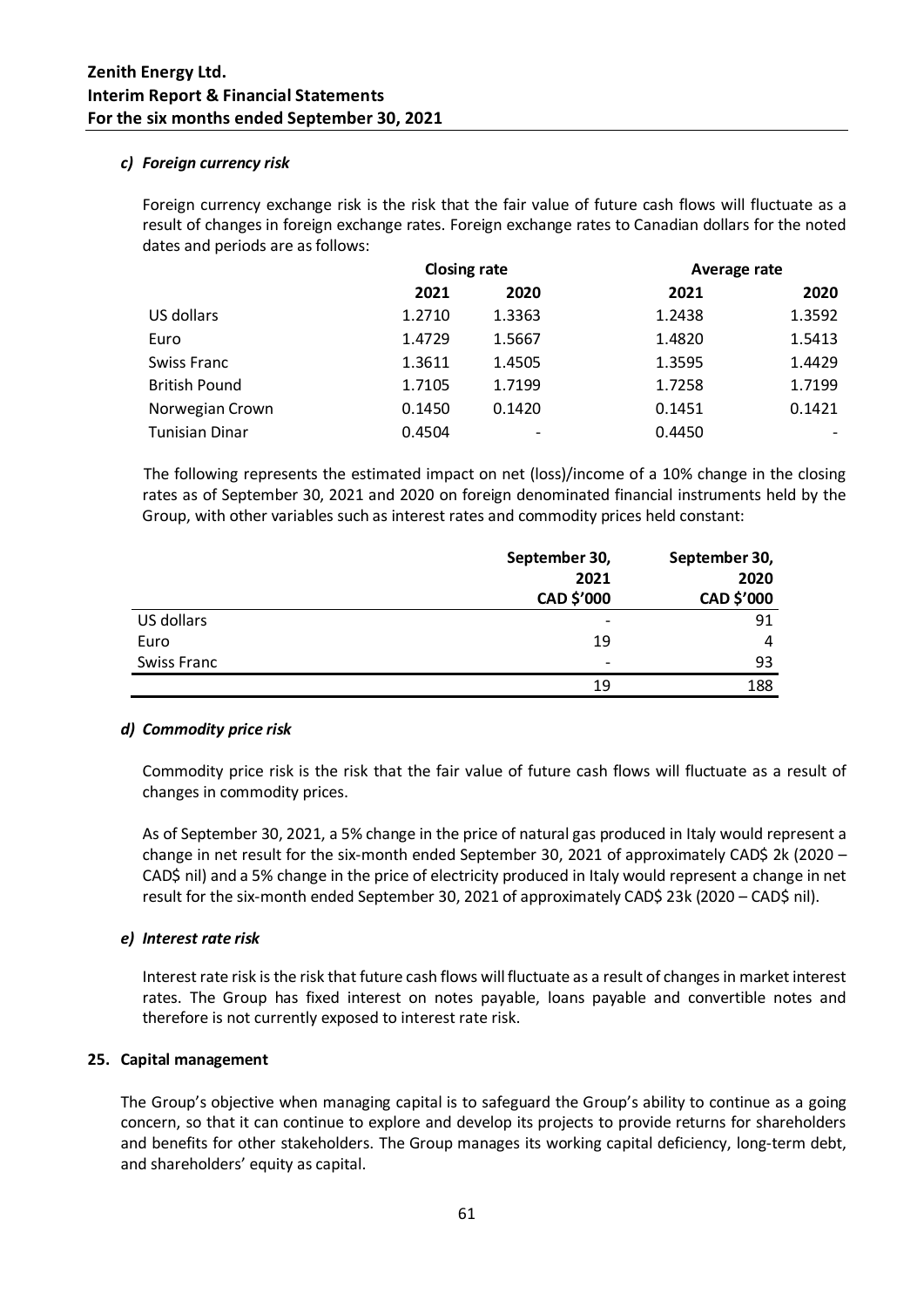|                      | September 30, 2021 | September 30, 2020 |
|----------------------|--------------------|--------------------|
|                      | <b>CAD \$'000</b>  | <b>CAD \$'000</b>  |
| Working capital      | (17, 365)          | (2,407)            |
| Long-term debt       | 186                | 1,903              |
| Shareholders' equity | 97.258             | 8.723              |

The Group's cash flows from its Italian operations will be needed in the near term to finance the operations and repay vendor loans. If the publicly announced acquisitions in Tunisia will be completed with the receipt of regulatory approval, and a new 25-year license will be received in Congo for the Tilapia oilfield, the revenues generated from these assets will be required to fund the Group's development costs and activities. At this time, Zenith's principal source of funds will therefore remain the issuance of equity. The Group's ability to raise future capital through equity is subject to uncertainty and the inability to raise such capital may have an adverse impact on the Group's ability to continue as a going concern. The Group is not subject to any externally imposed capital requirements.

### **26. Net debt reconciliation**

This section sets out an analysis of net debt and the movements in net debt for each of the periods presented.

|                                                  | September 30,<br>2021<br>CAD \$'000 | September 30,<br>2020<br>CAD \$'000 |
|--------------------------------------------------|-------------------------------------|-------------------------------------|
| Cash and cash equivalents                        | 3,024                               | 1,453                               |
| Loans - repayable within one year                | (4, 341)                            | (1,903)                             |
| Loans - repayable after one year                 | (186)                               | (1,903)                             |
| Non-convertible bond - repayable within one year | (4,805)                             | (294)                               |
| Non-convertible bond - repayable after one year  | (5, 374)                            | (4, 456)                            |
|                                                  | (11,682)                            | (7, 103)                            |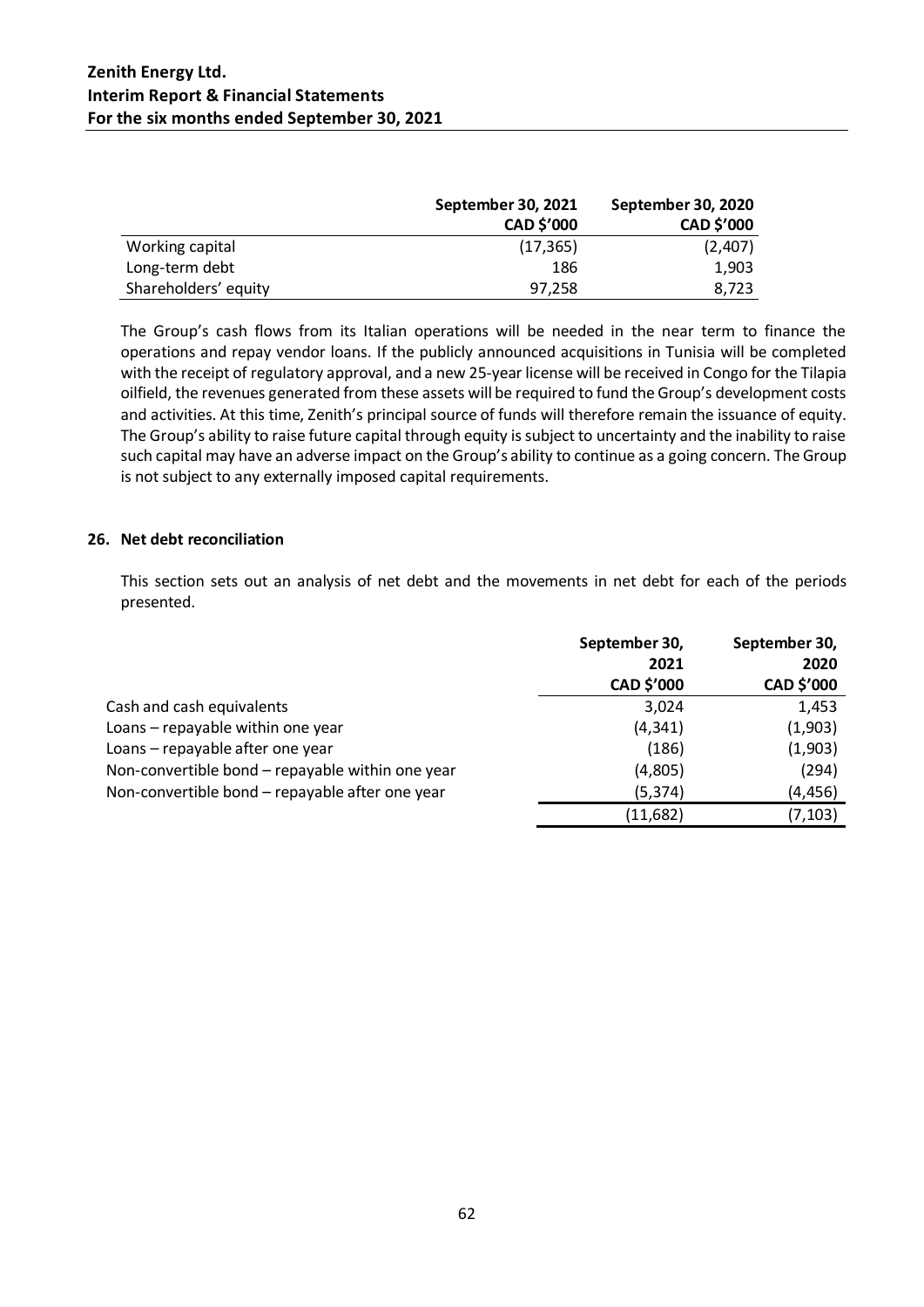|                                                   | Cash       | Loans due<br>within one<br>year | Loans due<br>after one<br>year | Non-convertible<br>bond due within<br>one year | Non-convertible<br>bond due after<br>one year | <b>Total</b> |
|---------------------------------------------------|------------|---------------------------------|--------------------------------|------------------------------------------------|-----------------------------------------------|--------------|
| Net debt                                          | CAD \$'000 | CAD \$'000                      | CAD \$'000                     | CAD \$'000                                     | CAD \$'000                                    | CAD \$'000   |
| September<br>30,<br>2019                          | 1,681      | (1,762)                         | (2, 299)                       | (104)                                          | (4, 759)                                      | (7, 243)     |
| of<br>Issue<br>non-<br>convertibles<br>bonds      | 1,442      |                                 |                                | (294)                                          | (1, 148)                                      |              |
| De-recognition of<br>bonds held<br>in<br>treasury |            |                                 |                                |                                                | 1,720                                         | 1,720        |
| of<br>Repayment<br>non-convertible<br>bonds       | (86)       |                                 |                                | 86                                             |                                               |              |
| Transfer<br>from<br>non-current<br>to<br>current  |            | (73)                            | 73                             |                                                |                                               |              |
| Issue of loans                                    | 2,182      | (1, 255)                        | (927)                          |                                                |                                               |              |
| Conversion<br>into<br>shares                      |            |                                 | 521                            |                                                |                                               | 521          |
| of<br>Repayment<br>loans                          | (1,889)    | 1,187                           | 702                            |                                                |                                               |              |
| Foreign exchange                                  |            | $\overline{\phantom{a}}$        | 27                             | 18                                             | (269)                                         | (224)        |
| Net cash flow                                     | (1, 877)   |                                 | $\blacksquare$                 |                                                |                                               | (1, 877)     |
| September<br>30,<br>2020<br>of<br>Issue<br>non-   | 1,453      | (1,903)                         | (1,903)                        | (294)                                          | (4, 456)                                      | (7, 103)     |
| convertibles<br>bonds                             | 5,591      |                                 |                                | (4, 673)                                       | (918)                                         |              |
| of<br>Repayment<br>non-convertible<br>bonds       | (162)      |                                 |                                | 162                                            |                                               |              |
| Transfer<br>from<br>non-current<br>to<br>current  |            | (3, 271)                        | 3,271                          |                                                |                                               |              |
| Issue of loans                                    | 4,549      | (2,995)                         | (1, 554)                       |                                                |                                               |              |
| Conversion<br>into<br>shares                      |            | 2,173                           |                                |                                                |                                               | 2,173        |
| of<br>Repayment<br>loans                          | (1,655)    | 1,655                           |                                |                                                |                                               |              |
| Net cash flow                                     | (6, 752)   |                                 |                                |                                                |                                               | (6, 752)     |
| September<br>30,<br>2021                          | 3,024      | (4, 341)                        | (186)                          | (4,805)                                        | (5, 374)                                      | (11, 682)    |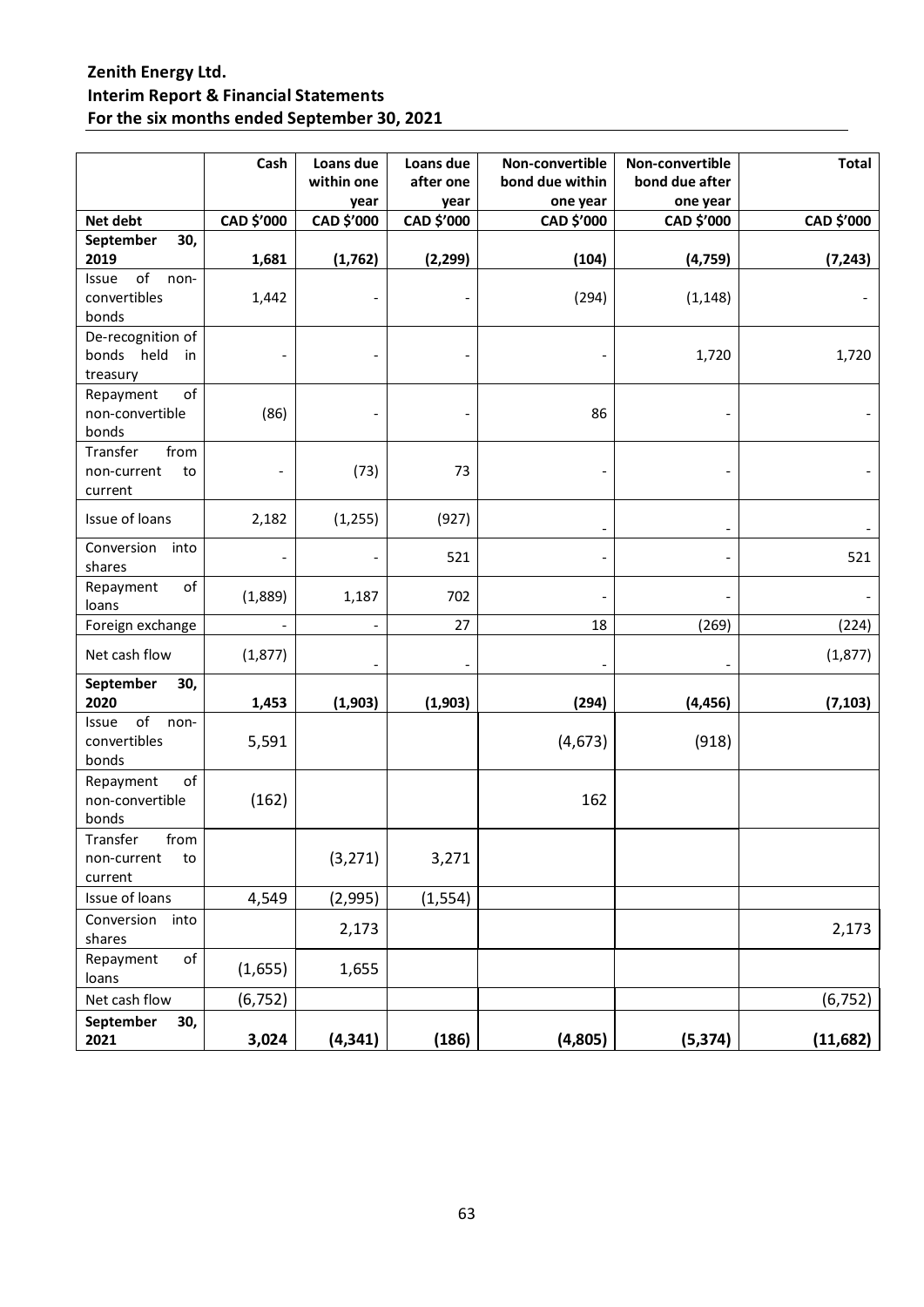### **27. Operating segments**

The Group's operations are conducted in one business sector, the oil and natural gas industry. Geographical areas are used to identify Group's reportable segments. A geographic segment is considered a reportable segment once its activities are regularly reviewed by the Board of the Directors.

The Group has four reportable segments which are as follows:

- Italy, which commenced gas operations following the acquisition of assets in June 2013;
- The Republic of the Congo, which was acquired during the 2020 FY
- Tunisia, where the assets were acquired in March and May 2021 FY
- Other, which includes corporate assets and the operations in the Canadian, Swiss, Argentinian and Norwegian entities.

Azerbaijan, which was acquired during the FY 2017 and divested during FY 2020, is mentioned only for comparative purposes with the past financial year. The results for Azerbaijan as of September 30, 2020, are included in the "Discontinued Operations" (note 21).

| <b>PERIOD 2020</b>                 | Azerbaijan               | Congo            | <b>Italy</b>             | Other            | Total            |
|------------------------------------|--------------------------|------------------|--------------------------|------------------|------------------|
|                                    | <b>CAD \$000</b>         | <b>CAD \$000</b> | <b>CAD \$000</b>         | <b>CAD \$000</b> | <b>CAD \$000</b> |
| Property and equipment             |                          | 19,023           | 8,093                    | 6,114            | 33,230           |
| Other assets                       | 275                      | 10,172           | 898                      | 6,195            | 17,540           |
| <b>Total liabilities</b>           | 4,580                    | 11,146           | 12,093                   | 14,228           | 42,047           |
| <b>Capital Expenditures</b>        | $\overline{\phantom{0}}$ |                  | 8                        |                  | 8                |
| Revenue                            |                          | 144              | 1                        |                  | 145              |
| Operating and transportation       |                          | (93)             | (200)                    | (363)            | (656)            |
| <b>General and Administrative</b>  |                          | (525)            | (55)                     | (2,968)          | (3, 548)         |
| Depletion and depreciation         |                          |                  |                          | (198)            | (198)            |
| Loss on discontinued<br>operations | 563                      |                  |                          |                  | 563              |
| Finance and other expenses         |                          |                  | 8                        | (292)            | (284)            |
| Taxation                           |                          | (3)              | $\overline{\phantom{a}}$ |                  | (3)              |
| <b>Segment loss</b>                | 563                      | (477)            | (246)                    | (3,821)          | (3,981)          |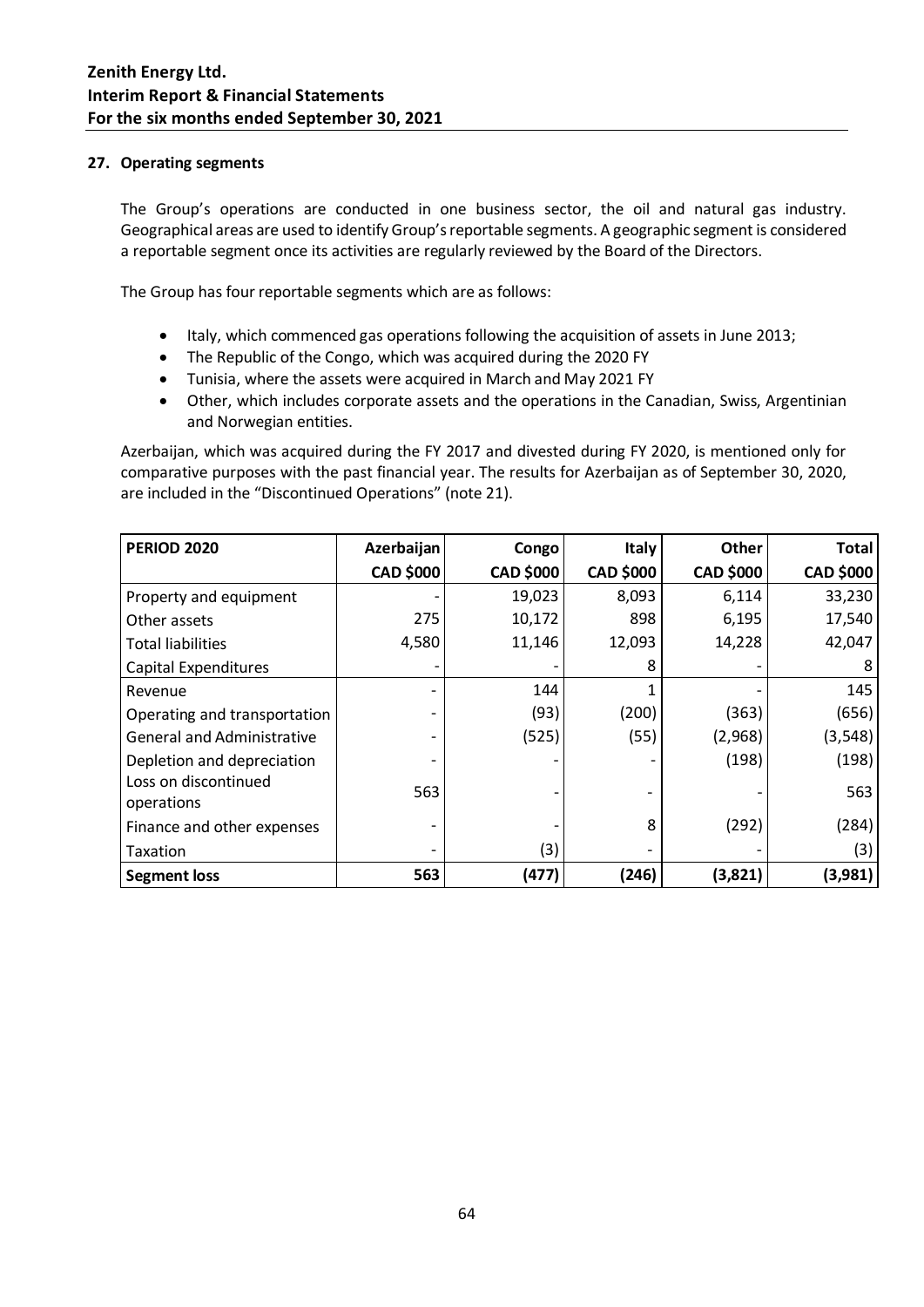| <b>PERIOD 2021</b>                | Congo            | <b>Italy</b>     | <b>Tunisia</b>   | <b>Other</b>     | <b>Total</b>     |
|-----------------------------------|------------------|------------------|------------------|------------------|------------------|
|                                   | <b>CAD \$000</b> | <b>CAD \$000</b> | <b>CAD \$000</b> | <b>CAD \$000</b> | <b>CAD \$000</b> |
| Property and equipment            |                  | 7,386            | 119,901          | 4,742            | 132,029          |
| Other assets                      | 349              | 888              | 73,871           | 3,672            | 78,780           |
| <b>Total liabilities</b>          | 50               | 11,383           | 79,524           | 22,593           | 113,550          |
| <b>Capital Expenditures</b>       |                  |                  | 31,903           | 40               | 31,947           |
| Revenue                           |                  | 511              | 5,500            |                  | 6,011            |
| Operating and transportation      | (81)             | (245)            | (4,079)          | (420)            | (4,825)          |
| <b>General and Administrative</b> | 18,663           | (126)            | (1, 183)         | (24, 437)        | (7,083)          |
| Depletion and depreciation        |                  | (56)             |                  | (310)            | (366)            |
| Gain on business<br>combination   |                  |                  |                  | 76,579           | 76,579           |
| Finance and other expenses        |                  |                  | (441)            | (1,066)          | (1,505)          |
| Taxation                          |                  |                  |                  |                  |                  |
| Segment profit/(loss)             | 18,582           | 86               | (203)            | 50,346           | 68,811           |

The following customers combined have 10% or more of the Group's revenue:

|            | 2021             | 2020             |
|------------|------------------|------------------|
|            | <b>CAD \$000</b> | <b>CAD \$000</b> |
| Customer A | 1,833            |                  |
| Customer B | 466              | 145              |

### **28. Controlling party**

At as of September 30, 2021, the Directors do not consider there to be a controlling party.

### **29. Events subsequent to the period end**

### **October 5, 2021 - Issue of equity in respect of Winance Loan Agreement**

On October 5, 2021, the Company issued 3,953,708 new common shares of no par value (the "New Common Shares") at an issue price of NOK 0.1266 (equivalent to approximately £0.011) to Winance in respect of the Loan Agreement announced to the market on May 26, 2021.

### **October 25, 2021 - Successful workover of ROB-1, onshore Tunisia**

On October 25, 2021, the Company announced that the workover of the Robbana-1 well ("ROB-1"), located within the Robbana concession in Tunisia had been successfully completed.

As announced on October 12, 2021, prior to the commencement of workover operations by Zenith, ROB-1 had not undergone any form of work since 2012, at which time an unsuccessful well intervention had been performed and the well was producing approximately 20 BOPD.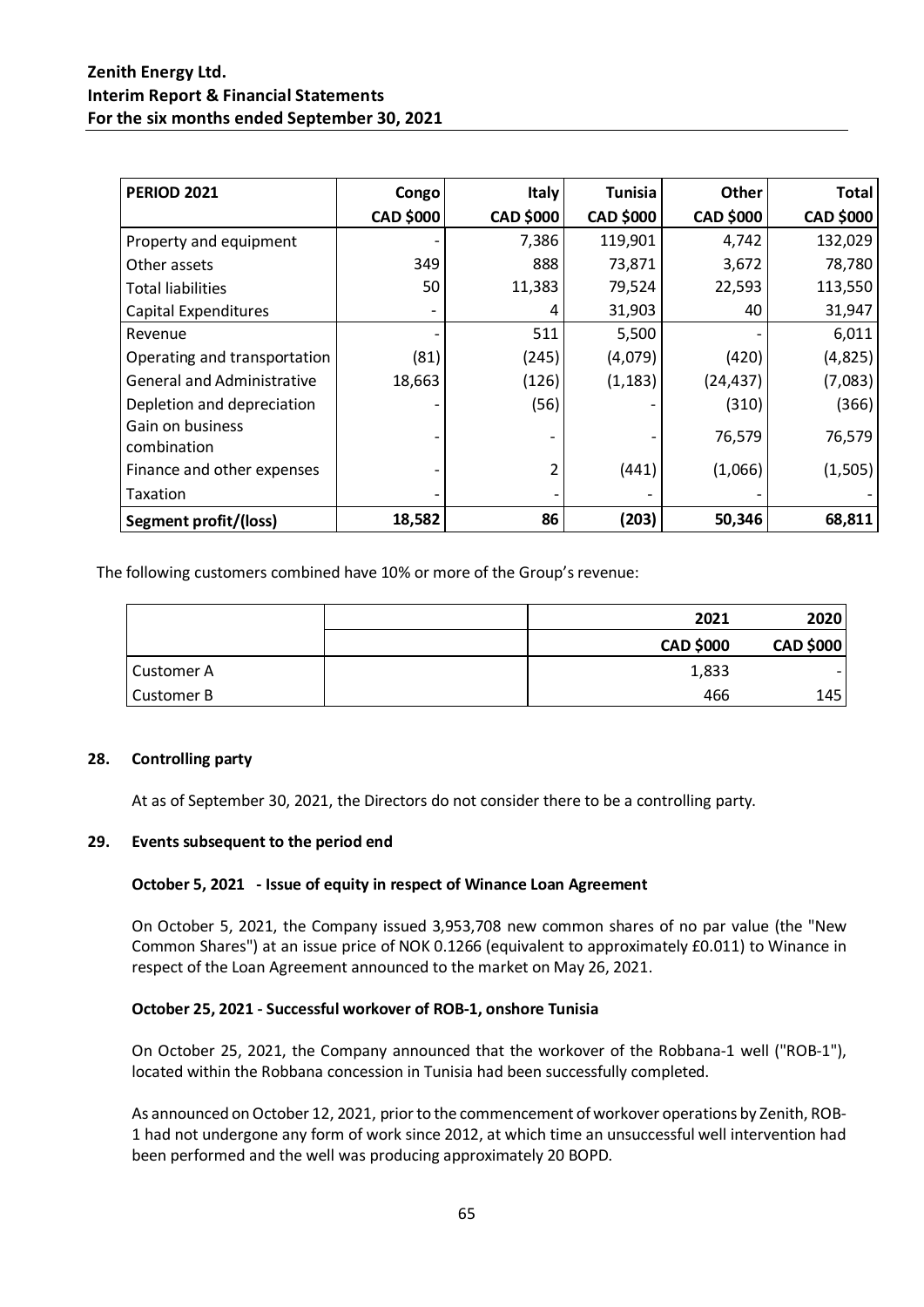During the course of the workover, significant deposits of paraffin and wax were encountered plugging many of the lower perforations. These have now been cleared by way of reverse circulation of fluid.

The wellbore of ROB-1 was cleaned out to the total depth of 2,225 metres and scraping of the casing, which was found to have good integrity, was performed. Once this work was finalized, a new tubing anchor and sucker rod pump supplied by Weatherford were installed. It was discovered that the previous sucker rod pump was functioning at only 20% capacity and that the well did not have a tubing hanger installed, in contradiction of the 2012 well report.

The Company can now confirm that a Weatherford team has successfully installed a new sucker rod pump in ROB-1, which has been tested on surface and adjusted. A period of 36-72 hours is now required to pump out the well killing fluid and water emulsion from the wellbore before oil production will begin to be receive

### **October 29, 2021 - Significant production uplift from ROB-1**

On October 29, 2021, the Company announced that a flow rate of 124 barrels of oil per day has been recorded from well Robbana-1 well ("ROB-1"), located within the Robbana concession in Tunisia, following the completion of a successful workover announced to the market by way of regulatory news on October 25, 2021.

The Company expects a stabilized rate of production of approximately 100 BOPD is to be achieved in the near-term once well production is optimized, representing a 500% increase in production from ROB-1 over the previous daily production rate of 20 BOPD that had been recorded since the last workover performed in 2012.

### **November 2, 2021 - Successful completion of subscription for new shares**

On November 2, 2021, the Company announced that it had successfully completed a subscription (the "Subscription") for new common shares in the share capital of Zenith (the "Subscription Shares") by a selection of existing shareholders, including institutional investors from the United Kingdom and Norway.

As a result of the Subscription, the Company had issued a total of 272,727,273 Subscription Shares at a price of £0.011 (equivalent to approximately NOK 0.13), a discount of approximately 7% to Zenith's London Stock Exchange closing share price on November 1, 2021, to raise gross proceeds of approximately £3 million (equivalent to approximately 34,500,000 NOK or CAD\$5,075,000).

The Company intends to use the proceeds of the Subscription as follows:

- £1,300,000 funding of Zenith's share of work programme costs in respect of the Ezzaouia concession onshore Tunisia. This will include the drilling of two sidetracks in non-producing wells with the objective of achieving a gross production of 1,000 bopd from the Ezzaouia concession.
- £600,000 expected cost of drilling a new well in the Robbana concession, also onshore Tunisia, where Zenith holds a 100% working interest. Long-lead items required for drilling of two wells already acquired and on location.
- £300,000 transportation expenses for Zenith's 1,200hp drilling rig to Africa.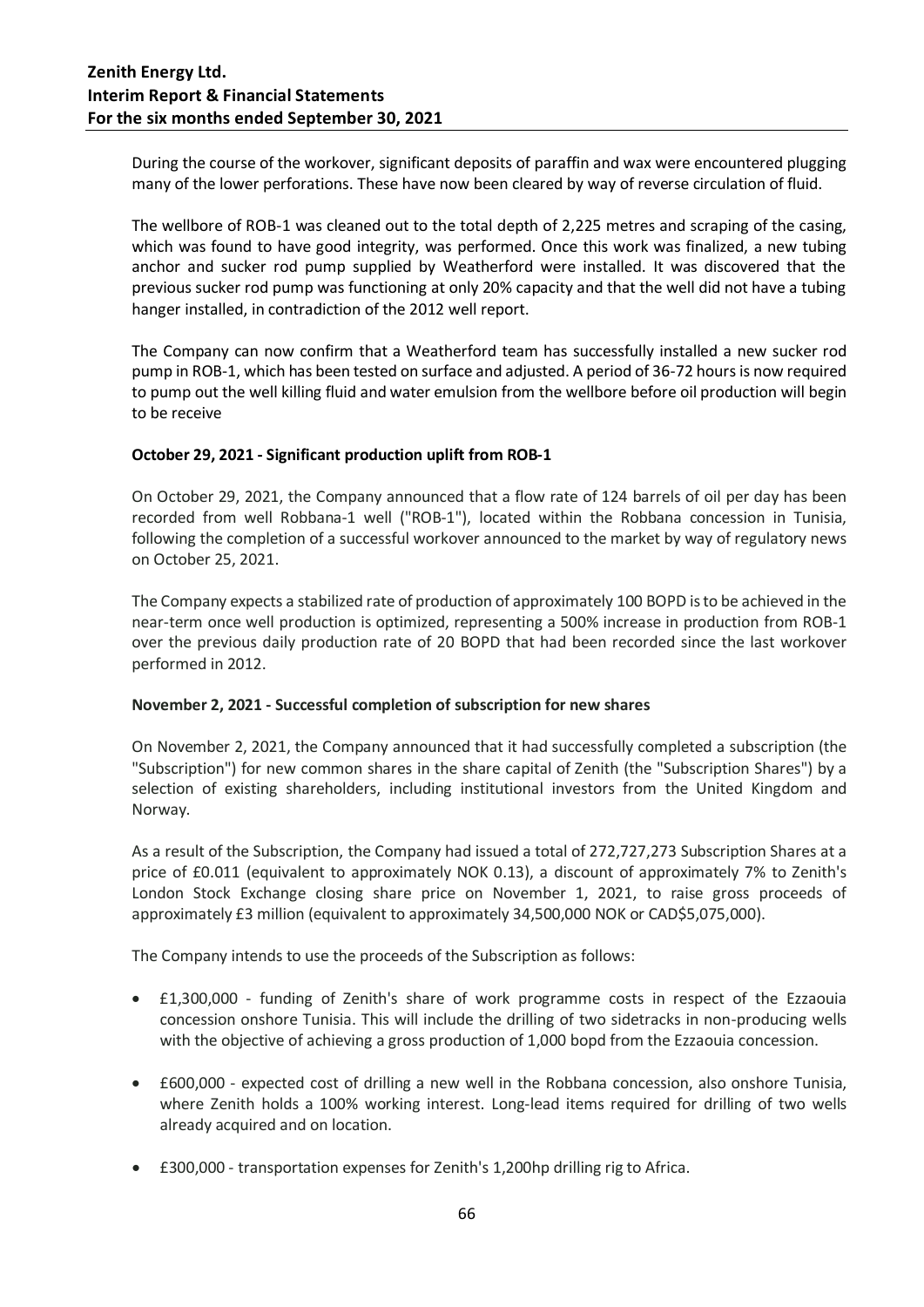- £250,000 Tilapia II licence, (located onshore Republic of the Congo), development costs, including finalization of licence award process and employment of operational personnel to optimize the planned beginning of drilling operations in well TLP-103C.
- £150,000 expenses associated with the preparation and publication of a UK Prospectus. See below for more details.
- £400,000 general working capital.

### **November 2, 2021 - Credit Rating Upgrade**

On November 2, 2021, the Company announced that Rating-Agentur Expert RA ("RAEX") had upgraded its debt issuer credit rating to 'B' with 'Stable Outlook'.

RAEX is an independent European Credit Rating Agency with more than 20 years of experience in the rating industry. It is registered with the European Securities and Markets Authority ("ESMA") and received ECAI status (External Credit Assessment Institution) in 2015.

### **November 12, 2021 - Publication of UK Prospectus**

On November 12, 2021, the Company announced that it had received approval from the UK Financial Conduct Authority ("FCA") for publication of a UK prospectus document (the "Prospectus").

The Prospectus is being filed on the National Storage Mechanism and is available for download on the Company's website [\(www.zenithenergy.ca\)](http://www.zenithenergy.ca/).

The Prospectus, which includes full details of the Company's activities and planned near-term development, has been produced to enable admission for a total of 1,467,751,863 common shares of no par value in the capital of the Company ("Common Shares") to the standard segment of the FCA Official List and to trading on the London Stock Exchange ("LSE") Main Market for listed securities ("Admission").

The Admission consists of the following three elements:

- The 272,727,273 new common shares announced on November 2, 2021, from a successful subscription for £3m (the "Subscription Shares").
- 1,086,842,772 common shares (the "Admission Shares"), representing the Company's share capital that had previously been issued and traded on Euronext Growth Market of the Oslo Børs but not admitted for trading on the LSE Main Market for listed securities and on the standard segment of the FCA Official List.
- The Company had also issued a total of 108,181,8181 new Common Shares in settlement of liabilities as set out below (collectively the "Capitalisation Shares").

The Capitalisation shares are made up of 8,181,818 new Common Shares at an issue price of £0.011 (equivalent to approximately NOK 0.13) in full and final settlement of an existing liability of £90,000. In addition, Zenith had agreed to issue a further 100,000,000 new Common Shares at an issue price of €0.01 to Winance in full and final settlement of the €1m currently outstanding in respect of the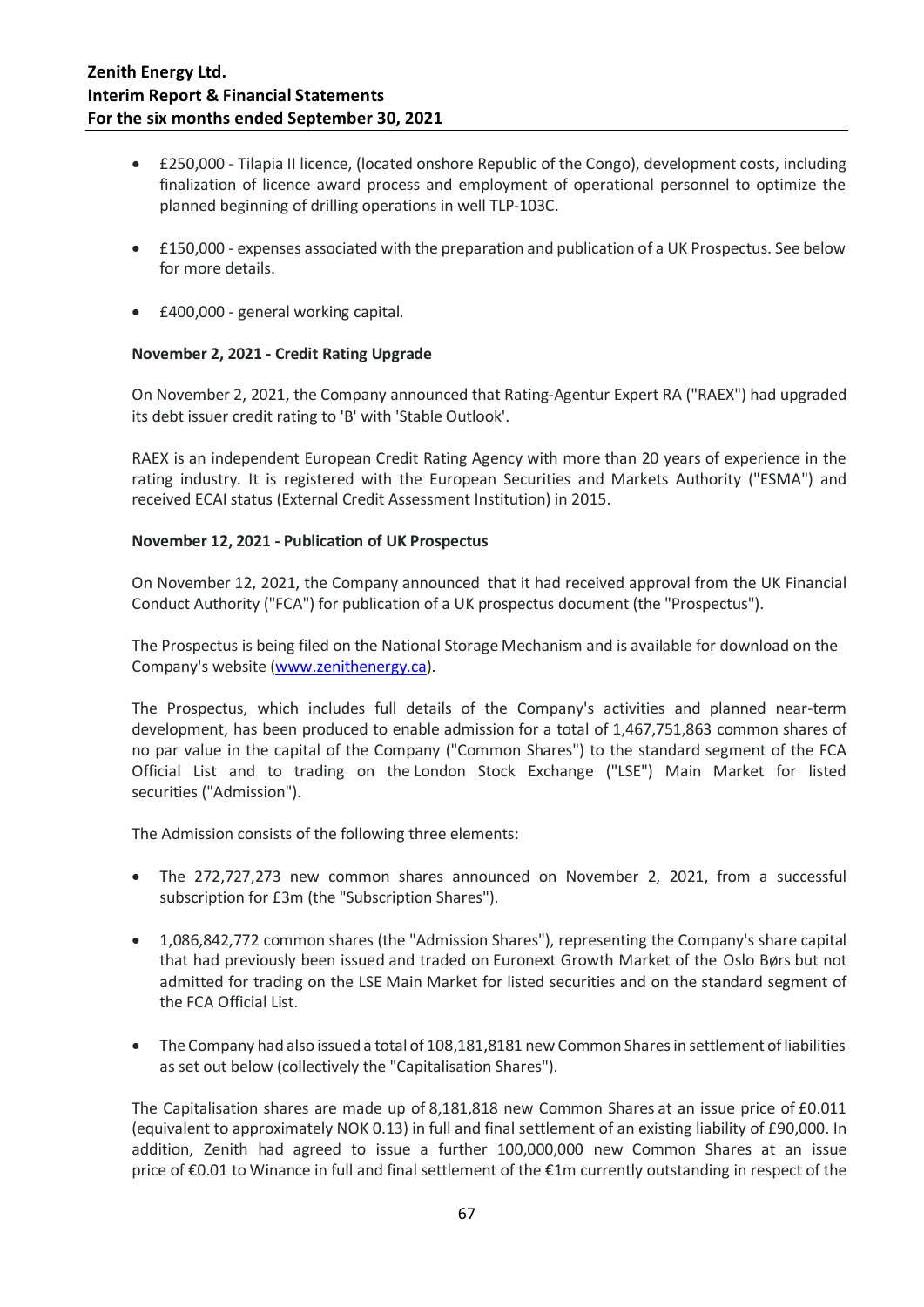loan facility announced on May 26, 2021. The 108,181,818 Capitalisation Shares will be issued fully paid at Admission.

Applications for Admission have been made to both the FCA and LSE and took place at 8:00 AM GMT on November 17, 2021.

Total Voting Rights

The Company wishes to announce, in accordance with the UK Financial Conduct Authority's Disclosure Guidance and Transparency Rules, as well as section 3.10 of the Euronext Growth Oslo Rule Book Part II , the following revised Total Voting Rights information from Admission :

| Class of share                                                                                           | Total number of<br>shares | Number of<br>voting rights per<br>share | Total number of<br>voting rights per<br>class of share |
|----------------------------------------------------------------------------------------------------------|---------------------------|-----------------------------------------|--------------------------------------------------------|
| Common Shares in issue and<br>admitted to trading on the Main<br>Market of the London Stock<br>Exchange. | 1,792,574,449             | 1                                       | 1,792,574,449                                          |
| Common Shares in issue and<br>admitted to trading on the<br>Euronext Growth Market of the<br>Oslo Børs   | 1,792,574,449             | 1                                       | 1,792,574,449                                          |

### **November 22, 2021 - Acquisition of SLK from CNPC**

On November 22, 2021, the Company announced that Zenith Overseas Assets ("ZOA"), its fully owned subsidiary, had entered into a sale and purchase agreement ("SPA") for the acquisition of a 100 percent interest of the issued, allotted, outstanding and fully paid-up share capital of Canadian North Africa Oil & Gas Ltd. ("CNAOG") (previously named CNPC International (Tunisia) Ltd), a 100% subsidiary of CNPC International Ltd.

CNAOG holds an undivided 22.5% interest in the North Kairouan permit and the Sidi El Kilani Concession in Tunisia ("SLK" or the "Concession"), together with 25 Class B shares in Compagnie Tuniso-Koweito-Chinoise de Pétrole ("CTKCP"), the operator of the Concession, representing 25% of the issued share capital of CTKCP.

Pursuant to the terms of the SPA, ZOA had acquired CNAOG for a consideration of US\$1,658,680, paid by the Company upon completion (the "Consideration"). As at the Completion date, the volume of crude oil produced from the Concession and allocated to and received by CNAOG, which has not been sold or otherwise disposed of, amounts to approximately thirty thousand (30,000) barrels of crude oil.